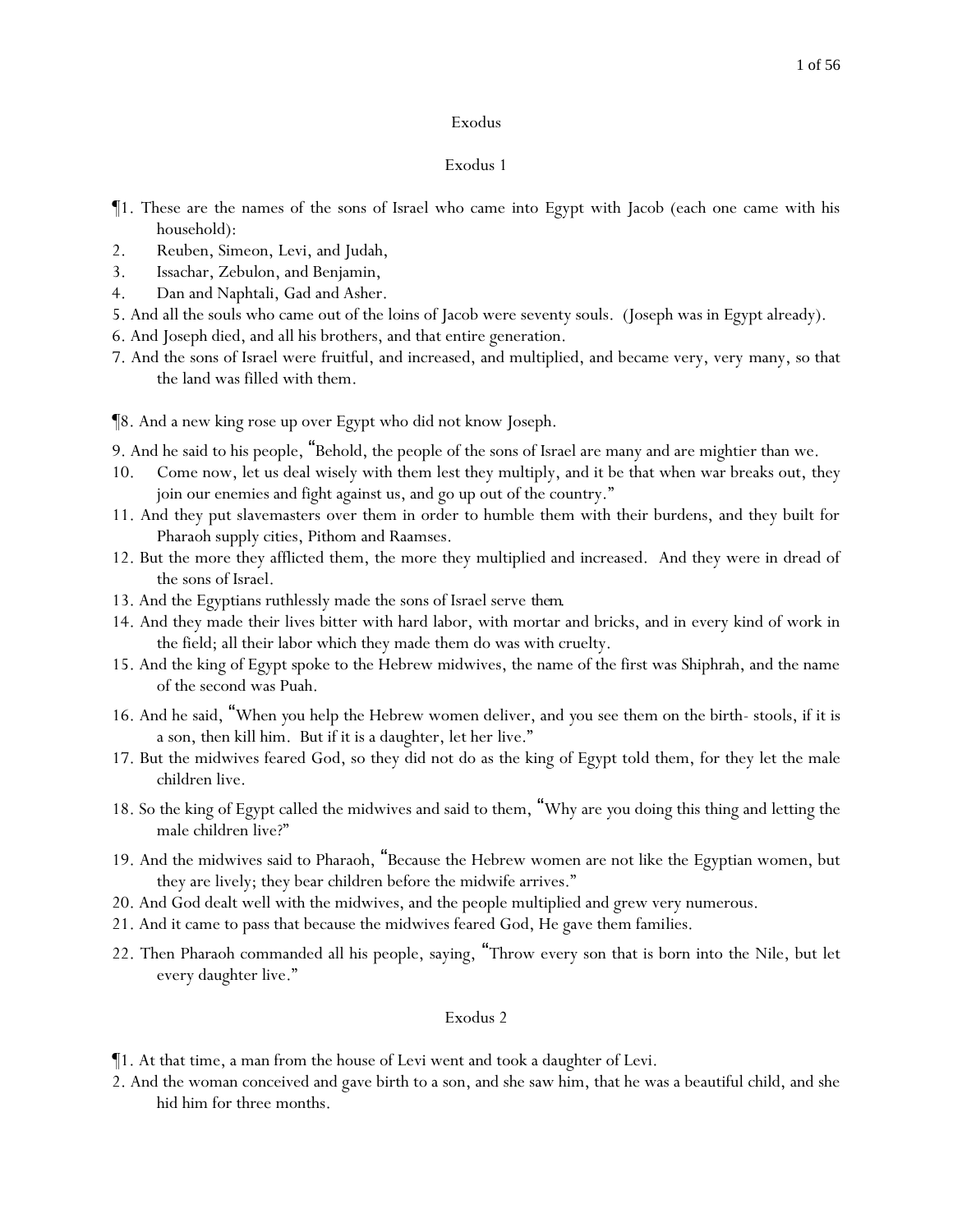- 3. But when she could no longer hide him, she took an ark of papyrus for him, and she smeared it with bitumen and pitch. Then she put the child in it and placed it among the rushes along the bank of the Nile.
- 4. And his sister stationed herself at a distance to see what would happen to him.
- 5. And the daughter of Pharaoh came down to bathe at the river, and her maidens were walking along the Nile. Then she saw the ark among the rushes and sent her maidservant, and she fetched it.
- 6. And she opened it and looked at the child, and behold, the boy was weeping. And she had compassion on him and said, "This is one of the Hebrew children."
- 7. Then his sister said to Pharaoh's daughter, "Shall I go and summon a woman for you, a wet-nurse from the Hebrew women, that she may nurse the child for you?"
- 8. And Pharaoh's daughter said to her, "Go." And the girl went and summoned the child's mother.
- 9. And Pharaoh's daughter said to her, "Take this child and nurse him for me, and I will give you your wages." And the woman took the child and nursed him.
- 10. And the child grew, and she brought him to Pharaoh's daughter. And he became her son, and she called his name Moses, for she said, "Because I drew<sup>1</sup> him out of the water."
- 11. And it came to pass in those days when Moses was grown that he went out to his brothers, and he saw their burdens. And he saw an Egyptian beating a Hebrew, one of his brothers.
- 12. And he looked here and there, and he saw that there was no one around, and he slew the Egyptian and hid him in the sand.
- 13. On the next day, he went out, and behold, two Hebrew men were fighting. And he said to the one in the wrong, "Why are you striking your fellow?"
- 14. And he said, "Who made you a prince and a judge over us!" Do you plan to kill me the way you killed that Egyptian?" Then Moses was afraid, and he thought, "Surely, this thing is known."
- 15. And when Pharaoh heard of this matter, he sought to kill Moses, but Moses fled from the face of Pharaoh and settled in the land of Midian, and he lived by a well.
- 16. And a priest of Midian had seven daughters who came and drew water, and they filled the troughs to water their father's flock.
- 17. And shepherds came and drove them away, but Moses rose up and delivered them, and he watered their flock.
- 18. Then they went to Reuel their father, and he said, "Why have *y*ou come so quickly today?"
- 19. And they said, "An Egyptian man rescued us from the hand of the shepherds, and he even drew for us and watered the flock."
- 20. And he said to his daughters, "Where is he? Why did you leave the man? Call him so that he may eat bread."
- 21. And Moses was content to stay with the man, and he gave Zipporah, his daughter, to Moses.
- 22. And she bore a son, and he called his name Gershom, for he said, "I have become an alien<sup>2</sup> in a foreign land."
- ¶23. And it came to pass after many days, the king of Egypt died, and the sons of Israel groaned because of their slavery. And they cried out, and their cry for deliverance from slavery went up to God.

<sup>&</sup>lt;sup>1</sup> The name for Moses comes from the Hebrew word for "to draw".

<sup>2</sup> The name Gershom is related to the word "alien" in Hebrew.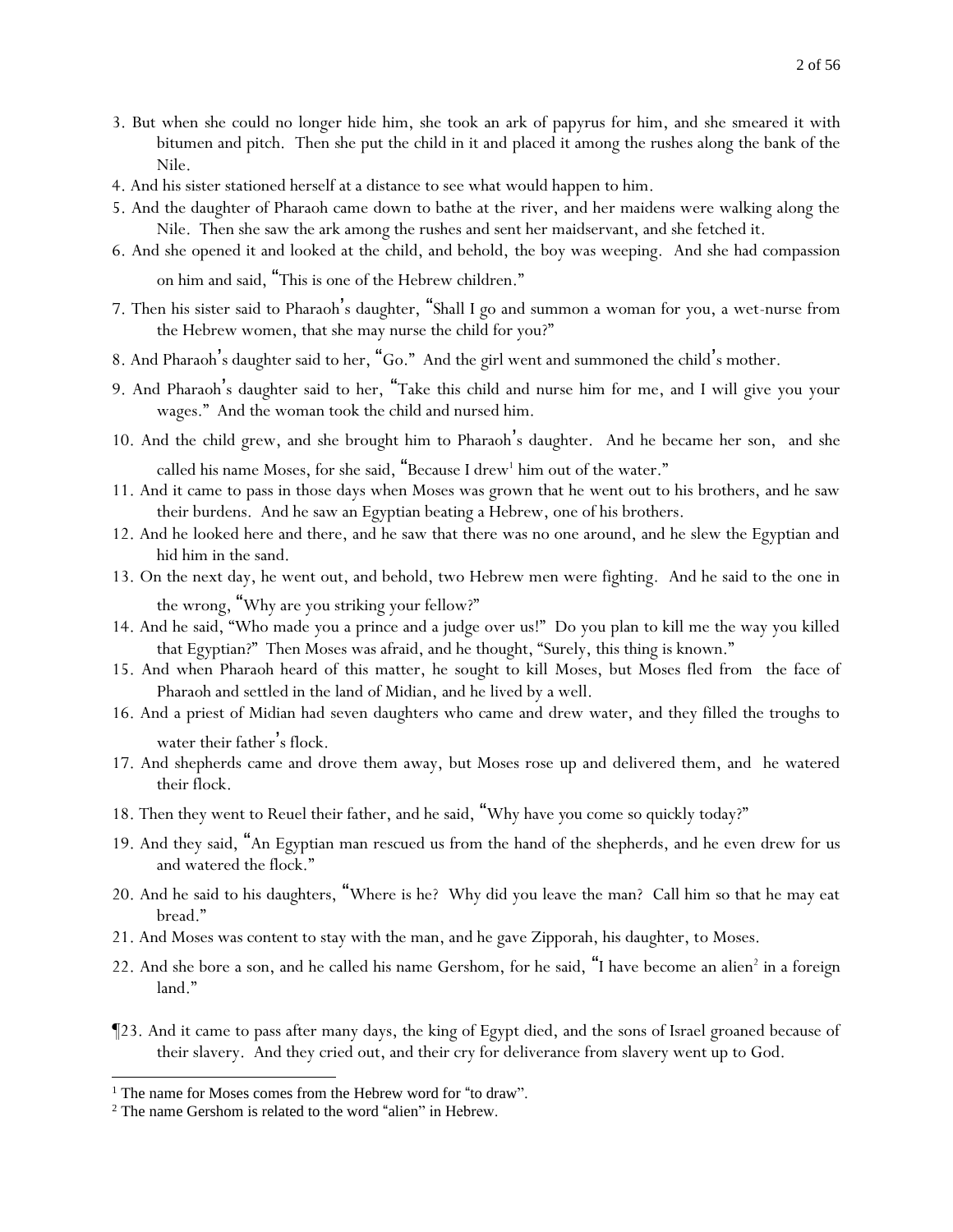24. And God heard their groaning, and God remembered his covenant with Abraham, Isaac, and Jacob.

25. And God looked upon the sons of Israel, and God knew.

#### Exodus 3

- ¶1. Now, Moses was tending the flock of Jethro his father-in-law, a priest of Midian, and he led the flock to the back side of the desert and came to the mountain of God, to Horeb.
- 2. And an angel of the LORD appeared to him in a flame of fire from the midst of a thorn-bush. And he looked, and behold, the thorn-bush was burning with fire, but the bush was not consumed.
- 3. And Moses said, "Let me go over and see this great sight. Why is this thorn-bush not burned up?"
- 4. And the LORD saw that he went over to look, and God called to him from the midst of the thorn-bush

and said, "Moses! Moses!" And he said, "Here I am."

- 5. And He said, "Do not come near here! Take your sandals off your feet, for the place where you are standing is holy ground."
- 6. Then He said, "I am the God of your father, the God of Abraham, the God of Isaac, and the God of Jacob." And Moses hid his face because he was afraid to look at God.
- 7. And the LORD said, "I have surely seen the affliction of my people who are in Egypt, and I have heard their cry because of their slavemasters, for I am aware of their sufferings.
- 8. And I have come down to deliver them out of the hand of the Egyptians, and to bring them up from that land to a good and wide land, to a land flowing with milk and honey, to the place of the Canaanite, even the Hittite, and the Amorite, and the Perizzite, and the Hivite, and the Jebusite.
- 9. And now, behold, the cry of the sons of Israel has come to me, and I have also seen the oppression with which the Egyptians are oppressing them.
- 10. So, come now, and I will send you to Pharaoh that you may bring my people, the sons of Israel, out of Egypt."
- 11. And Moses said to God, "Who am I, that I should go to Pharaoh and that I should bring the children of Israel out of Egypt?"
- 12. And He said, "I will be with you. And this will be the sign for you that I have sent you: when you bring the people out of Egypt, *y*ou will serve God on this mountain."
- 13. And Moses said to God, "Behold, when I come to the sons of Israel and say to them, 'The God of *y*our fathers has sent me to *y*ou, 'they will say to me, 'What is His name?' What should I tell them?"
- 14. And God said to Moses, "I will be who I will be." Then He said, "Say this to the children of Israel:' I AM has sent me to *y*ou.'"
- 15. And again, God said to Moses, "Speak thus to the children of Israel, 'Jehovah, the God of *y*our fathers, the God of Abraham, the God of Isaac, and the God of Jacob has sent me to *y*ou.' This is my name forever. This is how I am to be remembered from generation to generation.
- 16. Go and gather the elders of Israel and say to them, "Jehovah, the God of *y*our fathers, has appeared to me, the God of Abraham, Isaac, and Jacob, saying, 'I have surely visited *y*ou and *have seen* what is being done to *y*ou in Egypt.'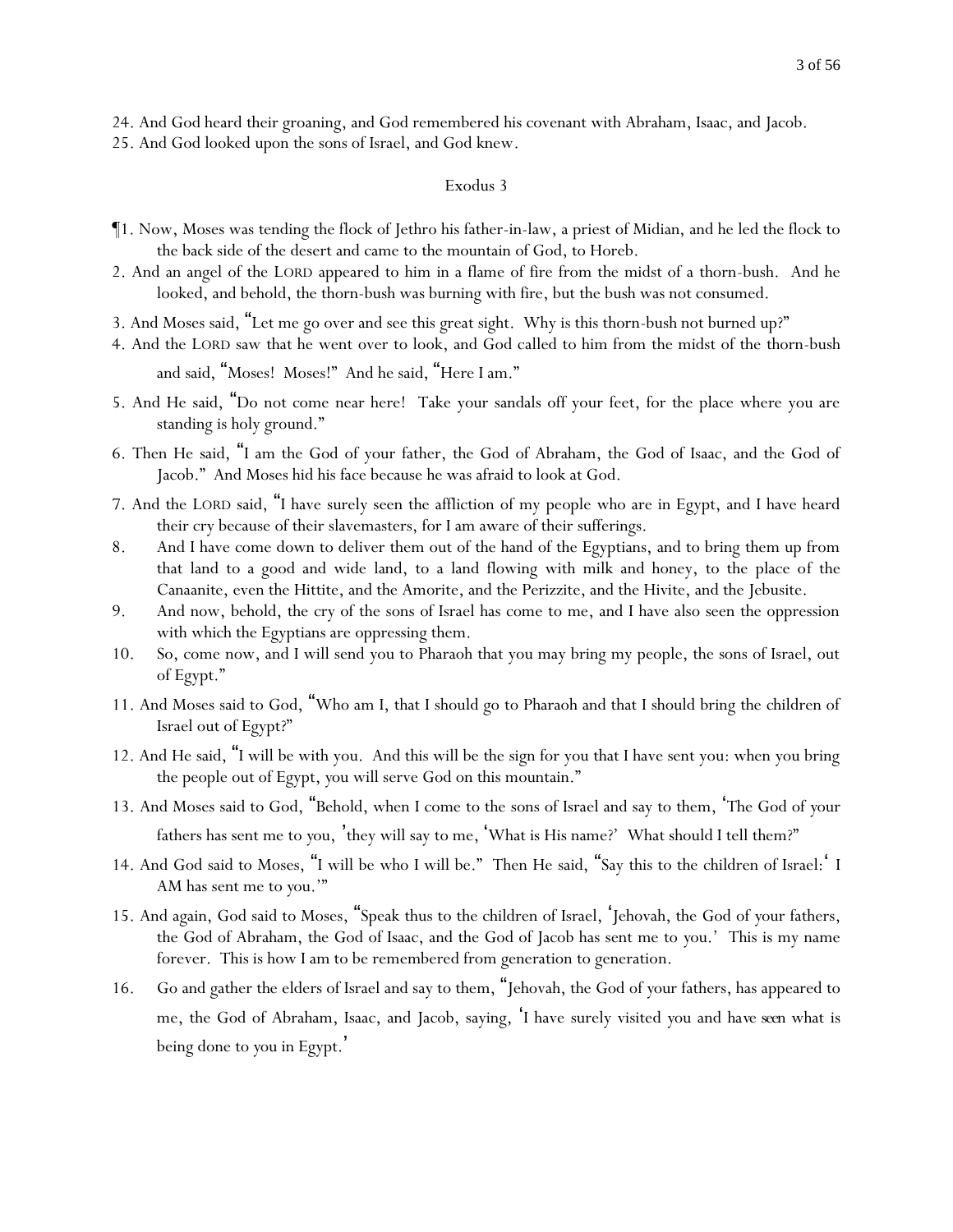- 17. And I say I will bring *y*ou up from the affliction of Egypt to the land of the Canaanites, even the Hittite, and the Amorite, and the Perizzite, and the Hivite, and the Jebusite, to a land flowing with milk and honey.'
- 18. And they will heed your voice, and you and the elders of Israel will go in to the king of Egypt, and *y*ou will tell him, 'Jehovah, God of the Hebrews, has met with us. Therefore, let us go now, we pray you, on a three day journey into the wilderness, and let us sacrifice to Jehovah our God. '
- 19. Now, I know that the king of Egypt will not allow *y*ou to go, except by a mighty hand.
- 20. So, I will stretch out my hand, and I will strike Egypt with all my wonders that I will do in its midst. And after that, he will drive *y*ou out.
- 21. And I will give this people favor in the eyes of the Egyptians, and it will come to pass that when *y*ou leave, *y*ou will not leave empty-handed.
- 22. And let every woman ask from her neighbor and from her who is staying in her house things of silver, and things of gold, and clothes, and *y*ou will put *them*on *y*our sons and *y*our daughters. And *y*ou will spoil the Egyptians."

- ¶1. And Moses answered and said, "Behold, they will not believe me nor heed my voice, but they will say, 'Jehovah has not appeared to you.'"
- 2. And the LORD said to him, "What is this in your hand?" And he said, "A staff".
- 3. And He said, "Throw it to the ground." And he threw it to the ground, and it became a serpent, and Moses got away from it.
- 4. And the LORD said to Moses, "Stretch out your hand and grasp it by its tail." So he stretched out his hand and grabbed it, and it became a staff in his hand.
- 5. "By this, they will believe that Jehovah has appeared to you, the God of their fathers, the God of Abraham, Isaac, and Jacob."
- 6. And the LORD said to him again, "Put your hand in your bosom." So he put his hand in his bosom and pulled it out, and behold, his hand was leprous as snow.
- 7. And He said, "Put your hand back into your bosom." And behold, it was restored as his flesh.
- 8. "And it shall come to pass that if they do not believe you nor heed the first sign, they will believe the latter sign.
- 9. And it shall come to pass that if they do not believe the second of these signs either, and do not listen to your voice, then take water from the Nile and pour it out onto the dry ground. And it shall come to pass that the water which you took from the Nile will become blood on the ground."
- 10. And Moses said to the LORD, "If you please, my Lord, I am not an eloquent man, neither before nor since you began speaking to your servant, for I am slow of mouth and tongue."
- 11. And the LORD said to him, "Who made man's mouth? Or who makes the dumb or the deaf, or the seeing or the blind? Do not I, Jehovah?
- 12. Now, go! I will be with your mouth, and I will teach you what you should say."
- 13. But he said, "If you please, my Lord! I beg you, send . . . send by the hand *of another*!"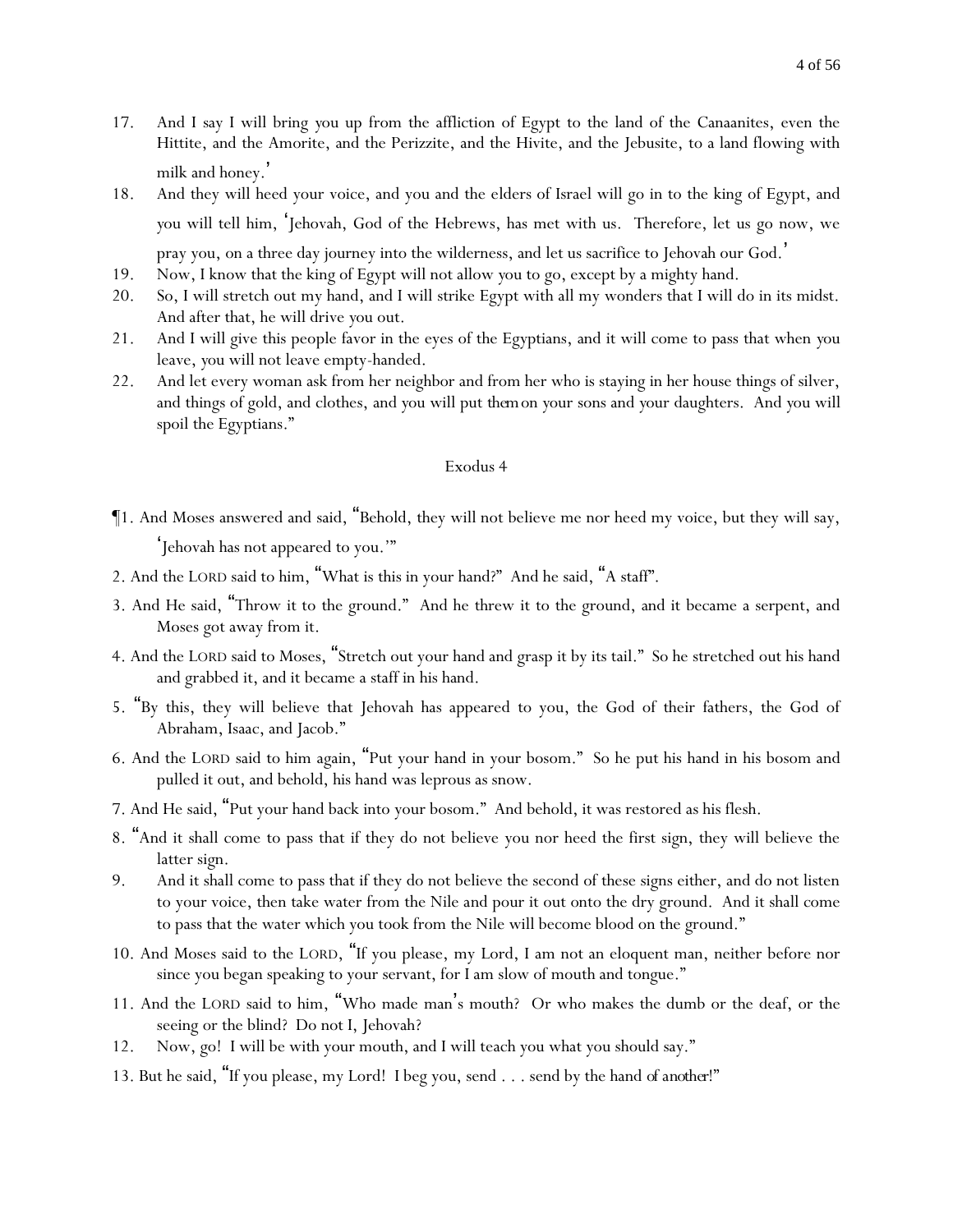- 14. And the anger of the LORD was kindled against Moses, and He said, "Do I not know that Aaron your brother, the Levite, can speak well? Also, he is coming out to meet you, and when he sees you he will be glad in his heart.
- 15. And you will speak to him and put the words in his mouth, and I will be with your mouth and with his mouth. And I will teach *y*ou what *y*ou should do.
- 16. And he will speak for you to the people. And so, he will be a spokesman for you, and you will be a god for him.
- 17. And you will take this staff in your hand, by which you will do the signs.
- ¶18. And Moses went and returned to Jethro his father-in-law, and he said to him, "Let me go, I pray you, and return to my brothers who are in Egypt and see if they are still alive." And Jethro said to Moses,

"Go in peace."

- 19. And the LORD said to Moses in Midian, "Go! Return to Egypt, for all the men are dead who sought your life."
- 20. And Moses took his wife and his sons, and they rode on the donkey and returned to the land of Egypt, and Moses took the staff of God in his hand.
- 21. And the LORD said to Moses, "On your way back to Egypt, keep in mind all the signs which I have put in your hand, and do them before Pharaoh. But I will harden his heart so that he will not send the people out.
- 22. And you will say to Pharaoh, 'Thus says Jehovah, "My son, my firstborn, is Israel."'
- 23. And I say to you, send forth my son, that he may serve me. And if you refuse to send him, behold I will kill your son, your firstborn."
- 24. And it came to pass on the road, by the khan, the LORD met him and sought to kill him.
- 25. And Zipporah took a sharp stone, and she cut off the foreskin of her son, and she threw it at his feet and
	- said, "You are certainly a bloody husband to me."
- 26. So, He let him go, and she said, "You are a bloody husband" because of the circumcision.
- ¶27. And the LORD said to Aaron, "Go meet Moses in the desert." So he went and met him at the mountain of God, and he kissed him.
- 28. And Moses told Aaron all the words of the LORD with which he had sent him and all the signs that he had commanded him.
- 29. And Moses and Aaron went and gathered all the elders of the sons of Israel,
- 30. and Aaron spoke all the words which the LORD had spoken to Moses, and he wrought the signs in the sight of the people.
- 31. And the people believed. And when they heard that the LORD had visited the children of Israel and that He had seen their affliction, they bowed down and worshipped.

- ¶1. And afterwards, Moses and Aaron went in and said to Pharaoh, "Thus says Jehovah, the God of Israel, 'Let my people go, that they may make a feast to me in the wilderness!'"
- 2. And Pharaoh said, "Who is Jehovah, that I should obey His voice to let Israel go? I do not know Jehovah; nor will I let Israel go."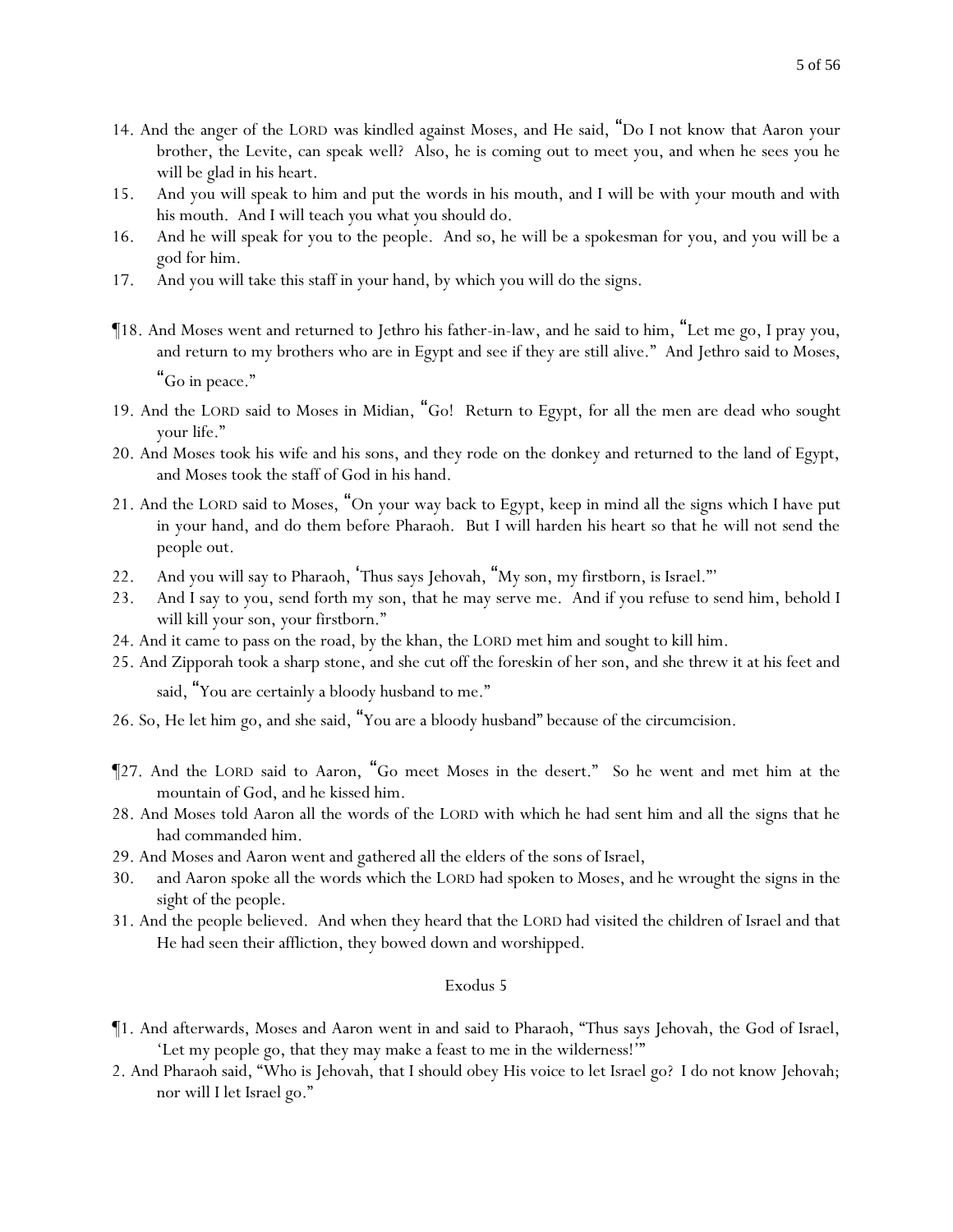- 3. And they said, "The God of the Hebrews has met with us. Let us go, I pray you, a three day journey into the wilderness that we may sacrifice to Jehovah our God, lest He fall upon us with pestilence or with the sword."
- 4. And the king of Egypt said to them, "Moses and Aaron, why are *y*ou making the people neglect their responsibilities? Get to *y*our work!"
- 5. Then Pharaoh said, "Behold, the people of the land are many now, and *you* are making them to cease from their labors."
- 6. And that day, Pharaoh commanded the taskmasters over the people and their overseers, saying,
- 7. "No longer give straw to the people to make bricks as before. Let them go and gather straw for themselves,
- 8. but the quota of bricks that they were making previously, *y*ou will put upon them and not diminish from it. They are idle; that is why they cry out, saying, 'Let us go sacrifice to our God.'
- 9. Let heavier work be laid on the men, that they labor at it and no longer pay attention to lying words."
- 10. And the taskmasters over the people and their overseers went out, and they spoke to the people, saying, "Thus says Pharaoh, 'I will not give *y*ou straw.
- 11. *Y*ou go get straw for *y*ourselves wherever *y*ou can find it, but *y*our service will not be diminished at all.'"
- 12. And the people scattered throughout the land of Egypt to gather stubble for straw.
- 13. And the taskmasters pressed, saying, "Finish *y*our daily tasks each day, just as when there was straw!"
- 14. And the officers of the sons of Israel were beaten, those whom Pharaoh's taskmasters had appointed over them, saying, "Why have *y*ou not completed *y*our tasks of brick-making as before, either yesterday or today?"
- 15. And the officers of the sons of Israel came and cried out to Pharaoh, saying, "Why are you treating your servants like this?
- 16. There is no straw given to your servants, yet they say to us, 'Make bricks!' And behold, your servants are beaten, but your people are at fault."
- 17. But he said, "Idle! *Y*ou are idle! That is why *y*ou are saying, 'Let us go sacrifice to Jehovah'!
- 18. Now go work! Straw will not be given to *y*ou, and *y*ou will deliver the required amount of bricks!"
- 19. And the officers of the children of Israel saw that they were in trouble when it was said, "*Y*ou shall not reduce *y*our daily amount of bricks."
- 20. And they met Moses and Aaron who were waiting to meet them when they came out from Pharaoh.
- 21. And they said to them, "Jehovah look on *y*ou and judge *y*ou who have made us stink in the eyes of Pharaoh and in the eyes of his servants, to put a sword in their hand to kill us."
- 22. And Moses returned to the LORD and said, "My Lord, why have you done evil to this people? Why did you ever send me?
- 23. For since I came to Pharaoh to speak in your name, he has done evil to this people, and you have not delivered your people at all!"

- ¶1. Then the LORD said to Moses, "You will soon see what I will do to Pharaoh, for with a strong hand he will send them away. With a strong hand, he will drive them from his land."
- 2. And God spoke to Moses and told him, "I am Jehovah.
- 3. I appeared to Abraham, to Isaac, and to Jacob as 'God Almighty', but I did not reveal my name Jehovah to them.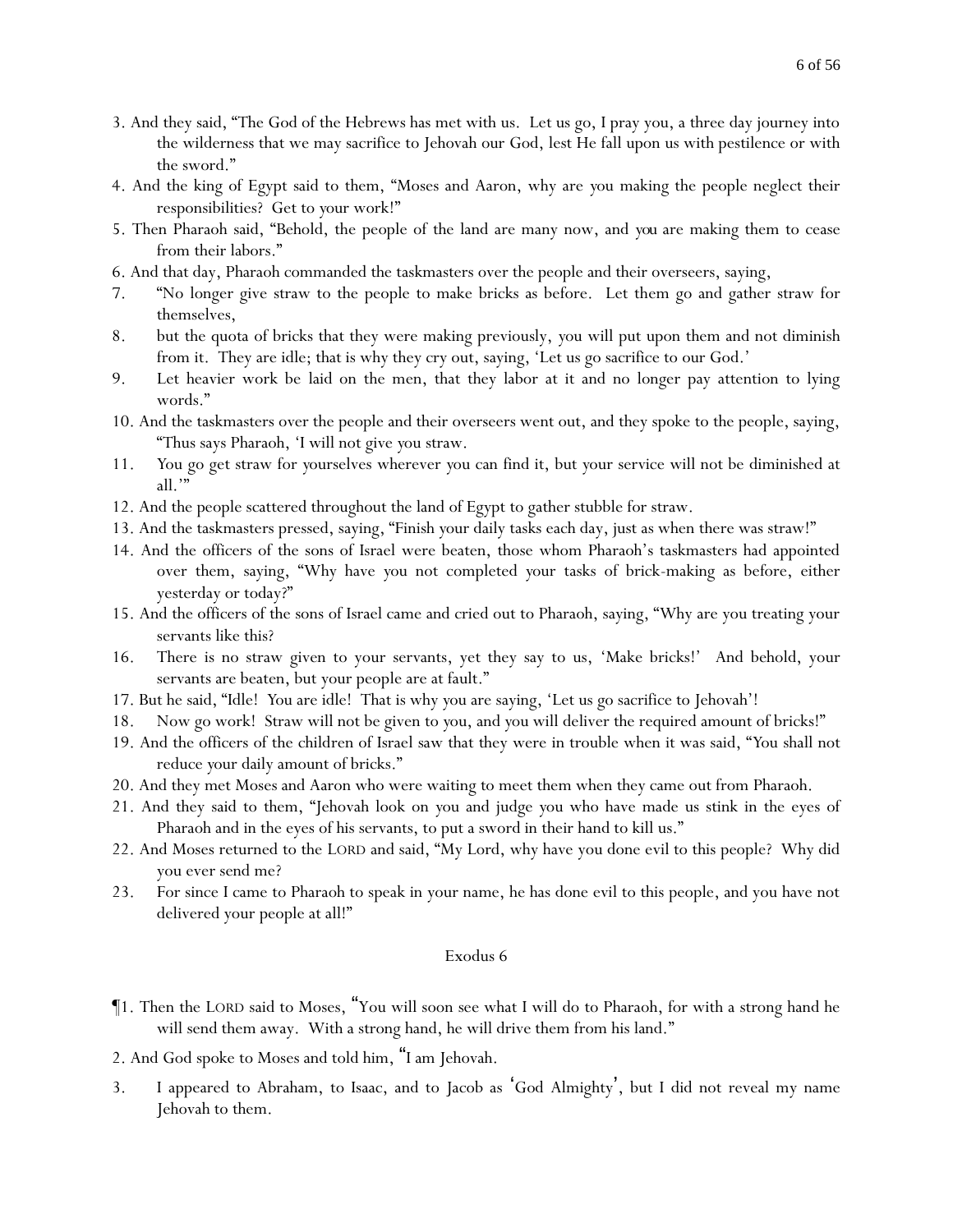- 4. Even so, I established my covenant with them, to give them the land of Canaan, the land of their sojournings in which they lived as strangers.
- 5. Furthermore, I have heard the groaning of the sons of Israel, whom the Egyptians have as their slaves, and I have remembered my covenant.
- 6. Therefore say to the sons of Israel, 'I am Jehovah. And I will bring *y*ou out from under the burdens of Egypt, and I will deliver *y*ou from their bondage, and I will redeem *y*ou with an outstretched arm and mighty judgments.
- 7. And I will take *y*ou to be my people, and I will be *y*our God. Then *y*ou shall know that I am Jehovah *y*our God who is bringing *y*ou out from under the burdens of Egypt.
- 8. And I will bring *y*ou to the land which I swore to give to Abraham, to Isaac, and Jacob, and I will give it to *y*ou for a possession. I am Jehovah.'"
- 9. And Moses told this to the children of Israel, but they would not listen to Moses for anguish of spirit and cruel bondage.
- 10. And the LORD spoke to Moses, saying,
- 11. "Go tell Pharaoh, king of Egypt, to send the children of Israel out of his land."
- 12. And Moses spoke before the LORD, saying, "Behold, the children of Israel would not listen to me, so how will Pharaoh listen to me – me with uncircumcised lips?"
- 13. And so, the LORD spoke to Moses and to Aaron, and He commanded them *to go* to the children of Israel and to Pharaoh, King of Egypt, to bring the sons of Israel out of the land of Egypt.
- ¶14. These are the chiefs of the house of their fathers. The sons of Reuben, firstborn of Israel: Hanoch, and Pallu, Hezron, and Carmi. These are the families of Reuben.
- 15. And the sons of Simeon: Jemuel, and Jamin, and Ohad, and Jachin, and Zohar, and Shaul, the son of a Canaanite woman. These are the families of Simeon.
- 16. These are the names of the sons of Levi, by their generations: Gershon, and Kohath, and Merari. And the years of Levi's life were one hundred thirty-seven.
- 17. The sons of Gershon: Libni and Shimei, by their families.
- 18. And the sons of Kohath: Amram, and Izhar, and Hebron, and Uzziel. And the years of the life of Kohath were one hundred thirty-three years.
- 19. And the sons of Merari: Mahli and Mushi. These are the families of Levi according to their generations.
- 20. And Amram took Jochebed his aunt for his wife. And she bore him Aaron and Moses. And the years of the life of Amram were one hundred thirty-seven years.
- 21. And the sons of Izhar: Korah, and Nepheg, and Zichri.
- 22. And the sons of Uzziel: Mishael, and Elzaphan, and Sithri.
- 23. And Aaron took Elisheba, daughter of Amminadab, sister of Nahshon, to him for a wife, and she bore to him Nadab, and Abihu, Eleazar, and Ithamar.
- 24. And the sons of Korah: Assir, and Elkanah, and Abiasaph. These are the families of the Korahites.
- 25. And Eleazar, Aaron's son, took one of the daughters of Putiel to him for a wife, and she bore him Phinehas. These are the heads of the fathers of the Levites according to their families.
- 26. It was Aaron and Moses to whom the LORD said, "Bring the sons of Israel out of the land of Egypt according to their hosts."
- 27. These are the ones who spoke to Pharaoh, King of Egypt, to bring the sons of Israel out of Egypt. It was Moses and Aaron.
- 28. And so it was on the day the LORD spoke to Moses in the land of Egypt,
- 29. that the LORD spoke to Moses, saying, "I am Jehovah. Tell Pharaoh, King of Egypt, everything that I am saying to you,"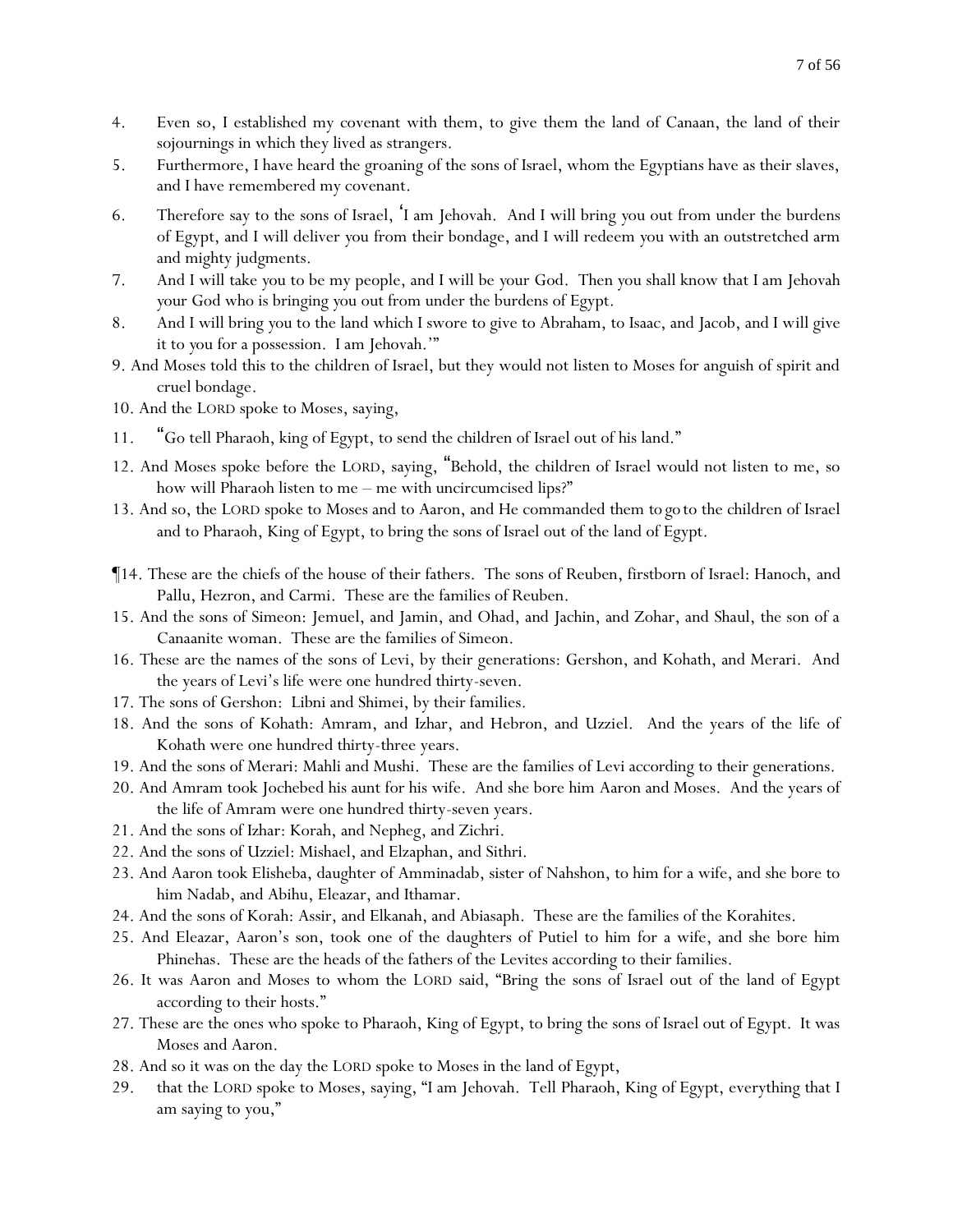30. and Moses said before the LORD, "Behold, I am uncircumcised of lips, and how will Pharaoh listen to me?"

#### Exodus 7

- ¶1. And the LORD said to Moses, "See, I have made you a god to Pharaoh, and Aaron your brother shall be your prophet.
- 2. You say all that I command you, and Aaron your brother will speak to Pharaoh, and he will send the children of Israel out of his land.
- 3. But I will harden Pharaoh's heart, and I will multiply my signs and my wonders in the land of Egypt.
- 4. And Pharaoh will not harken to *y*ou, and I will lay my hand upon Egypt, and by mighty judgments will I bring my hosts, my people, the sons of Israel, out of the land of Egypt.
- 5. And the Egyptians shall know that I am Jehovah when I have stretched out my hand against Egypt and have brought the children of Israel out of their midst."
- 6. And Moses and Aaron did so; as the LORD commanded them, so did they.

¶7. Now, Moses was eighty years old and Aaron was eighty-three years old when they spoke to Pharaoh.

- 8. And the LORD spoke to Moses and Aaron, saying,
- 9. "When Pharaoh speaks to *y*ou, saying, 'Perform a miracle for *y*ourselves,' you say to Aaron, 'Take your staff and throw it down before Pharaoh that it may become a serpent.'"
- 10. Then Moses and Aaron went in to Pharaoh and did so, just as the LORD had commanded. And Aaron threw down his staff before Pharaoh and before his servants, and it became a serpent.
- 11. And Pharaoh also called for the wise men and sorcerers, and the magicians of Egypt did the same by their magic arts,
- 12. for each man threw down his rod, and they became serpents. But Aaron's rod swallowed their rods.
- 13. Nevertheless, Pharaoh's heart was hard, and he would not listen to them, just as the LORD had said.
- ¶14. And the LORD said to Moses, "Pharaoh's heart is hard; he refuses to let the people go.
- 15. Go to Pharaoh in the morning, for, behold, he goes out to the water. But you stand on the bank of the Nile to meet him, and take in your hand the rod that was turned into a serpent.
- 16. And you say to him, 'Jehovah, God of the Hebrews, has sent me to you, saying, "Let my people go, that they may serve me in the wilderness," and so far, behold, you have not listened.
- 17. Thus says the LORD: By this, you shall know that I am Jehovah. Behold, with the staff that is in my hand will I strike upon the waters that are in the Nile, and they will be turned to blood.
- 18. And the fish that are in the Nile will die, and the Nile will stink, and the Egyptians will be loathe to drink water from the Nile.""
- ¶19. And the LORD said to Moses, "Say to Aaron, 'Take your staff and stretch your hand over the waters of Egypt, over their rivers, over their streams, over their ponds, and over all their reservoirs of water, that they become blood. And there shall be blood in all the land of Egypt, in both wooden vessels and stone.'"
- 20. And Moses and Aaron did as the LORD commanded them. And he lifted up the rod and struck the water that was in the Nile before Pharaoh's eyes, and before the eyes of his servants, and all the water that was in the Nile was turned to blood.
- 21. And the fish that were in the Nile died, and the Nile stank, and the Egyptians were not able to drink water from the Nile, and blood was in all the land of Egypt.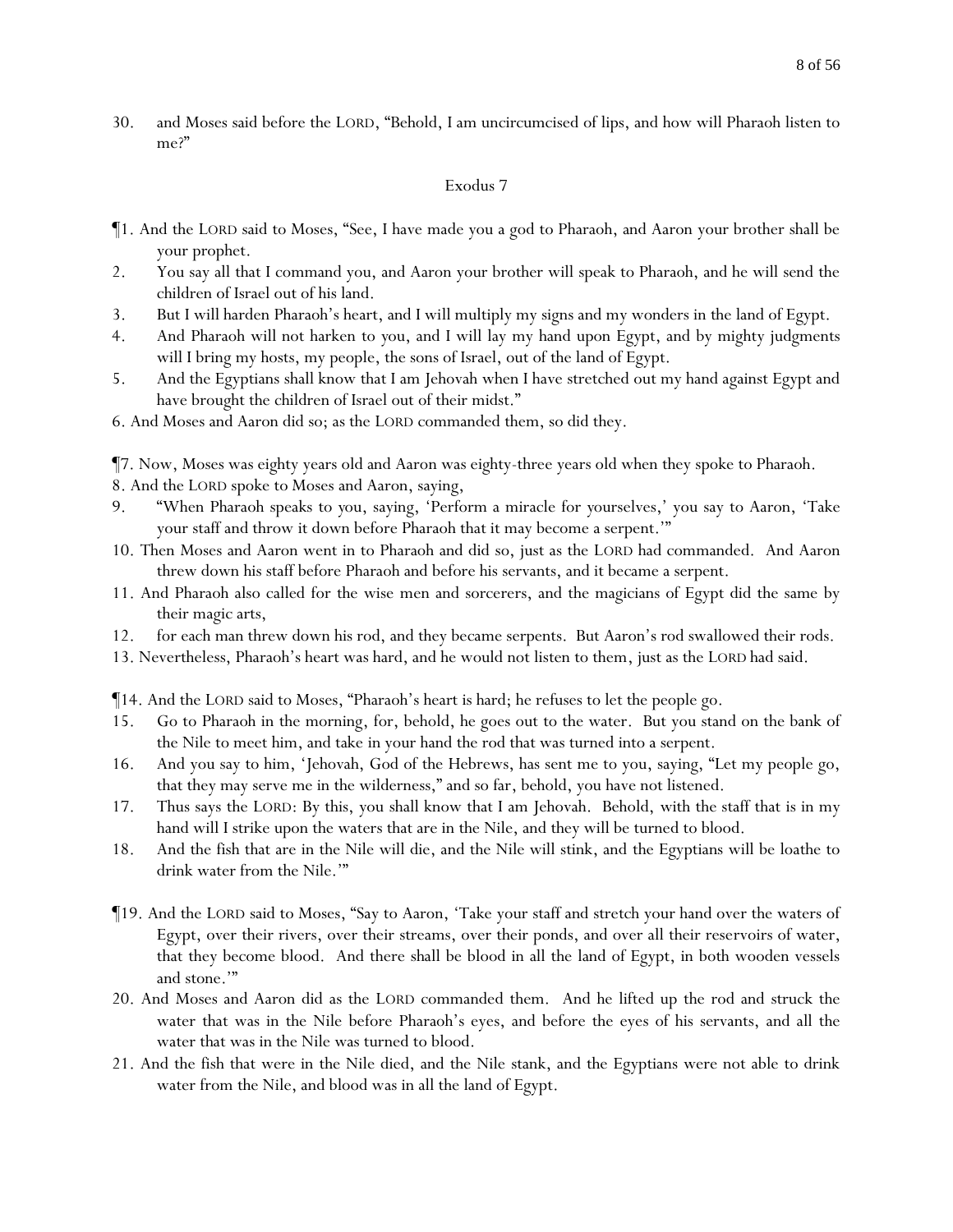- 22. But the magicians of Egypt did the same by their magic arts, and Pharaoh's heart was hard, and he would not listen to them, just as the LORD had said.
- 23. And Pharaoh turned and went into his house, for he did not take to heart even this.
- 24. And all the Egyptians dug around the Nile for water to drink, for they were not able to drink of water from the Nile.
- 25. And seven days passed after the LORD struck the Nile.

- ¶1. And the LORD said to Moses, "Go in to Pharaoh and say to him, 'Thus says Jehovah, "Let my people go, that they may serve me!
- 2. And if you refuse to let them go, behold, I will smite all your land with frogs.
- 3. And the Nile will swarm with frogs, and they will come up and enter into your house, into your bedchamber, and onto your bed, and into the house of your servants, and on your people, and into your ovens, and into your kneading troughs.
- 4. And the frogs will come up on you, and on your people, and on all your servants." '"
- 5. And the LORD said to Moses, "Say to Aaron, 'Stretch out your hand with your rod over the rivers, over the streams, and over the ponds, and bring up the frogs upon the land of Egypt.'"
- 6. And Aaron stretched out his hand over the waters of Egypt, and the frogs came up and covered the land of Egypt.
- 7. And the magicians did the same with their magic arts; they, too, brought up frogs upon the land of Egypt.
- 8. And Pharaoh summoned Moses and Aaron, and said, "Entreat Jehovah that He remove the frogs from me and my people, and I will let the people go that they may sacrifice to Jehovah."
- 9. And Moses said to Pharaoh, "Glory over me. When shall I entreat for you, and for your servants, and for your people, to cut off the frogs from you and from your houses? Only in the river will they remain."
- 10. And he said, "Tomorrow." And he said, "*It will be* according to your word, that you may know that there is none like Jehovah our God.
- 11. And the frogs will depart from you, and from your houses, and from your servants, and from your people. Only in the river will they remain."
- 12. And Moses and Aaron went out from Pharaoh, and Moses cried out to the LORD about the frogs which He had sent upon Pharaoh.
- 13. And the LORD did as Moses said, and the frogs died out, in the houses, in the villages, and in the fields.
- 14. And they gathered them, heaps upon heaps, and the land stank.
- 15. But when Pharaoh saw that there was respite, he hardened his heart and would not listen to them, just as the LORD had said.
- ¶16. Then the LORD said to Moses, "Tell Aaron, 'Stretch out your staff and strike the dust of the ground, and it will become lice throughout the land of Egypt.'"
- 17. And they did so. Aaron stretched forth his hand with his staff and struck the dust of the ground. And there were lice on man and beast. All the dust of the ground became lice throughout the land of Egypt.
- 18. And the magicians tried with their magic arts to bring forth lice, but they could not. And the lice was on man and beast.
- 19. Then the magicians said to Pharaoh, "It is the finger of God." But Pharaoh's heart was hard, and he would not listen to them, just as the LORD had said.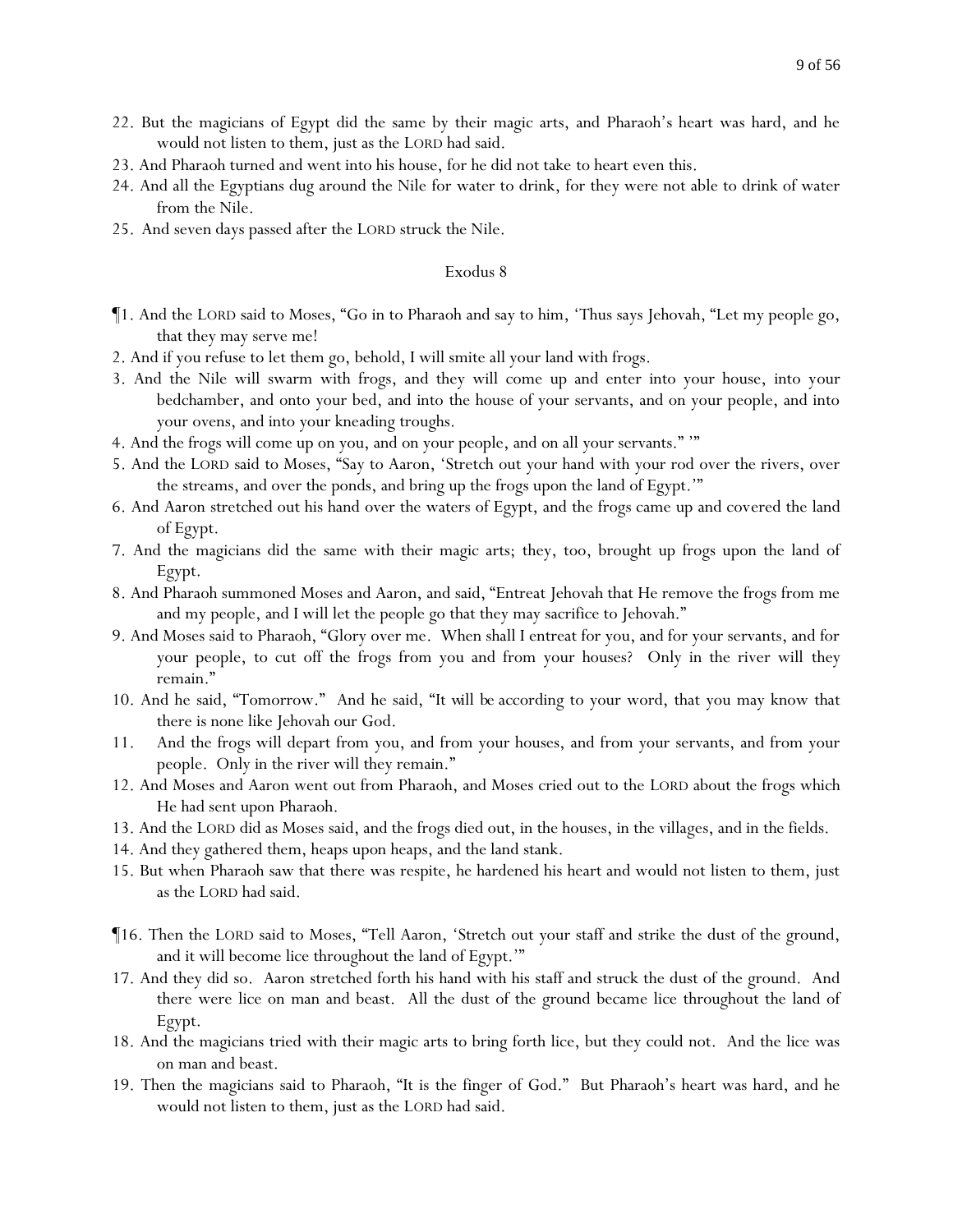- ¶20. And the LORD said to Moses, "Rise early in the morning and station yourself before Pharaoh. Behold, he will be going out to the water, and you say to him, 'Thus says the Jehovah, "Let my people go, that they may serve me!
- 21. And if you do not let my people go, behold, I will send swarms *of flies* upon you, and upon your servants, and upon your people, and in your houses. And the houses of the Egyptians will be filled with the swarms *of flies*, as will the land they are on.
- 22. On that day, I will sever the land of Goshen where my people dwell, and there will be no swarms there, that you may know that I, Jehovah, am in the midst of the land.
- 23. And I will make a difference between my people and your people; tomorrow this sign will come to pass.""
- 24. And the LORD did so, and a massive swarm came into the house of Pharaoh, and the house of his servants, and into all the land of Egypt, and the land was ruined by reason of the swarms of flies.
- 25. Then Pharaoh called for Moses and Aaron and said, "Go! Sacrifice to *y*our God in the land."
- 26. And Moses said, "It is not safe to do so, for we may sacrifice to Jehovah our God an abomination of the Egyptians. Behold, if we sacrifice an abomination of the Egyptians before their eyes, will they not stone us?
- 27. We must make a three-day journey into the wilderness and sacrifice to Jehovah our God, just as He will tell us to do."
- 28. And Pharaoh said, "I will let *y*ou go, that *y*ou may sacrifice to Jehovah *y*our God in the wilderness. Only, *y*ou must not go far away. Now, pray for me."
- 29. And Moses said, "Behold, I am leaving you, and I will pray to Jehovah, that he may remove the flies from Pharaoh, from his servants, and from his people tomorrow. Only, let not Pharaoh deal treacherously again and not let the people go to sacrifice to Jehovah."
- 30. Then Moses went out from Pharaoh, and prayed to the LORD.
- 3. And the LORD did according to Moses 'word, and He removed the flies from Pharaoh, from his servants, and from his people. Not even one was left.
- 32. But Pharaoh hardened his heart this time also and did not let the people go.

- ¶1. And the LORD said to Moses, "Go to Pharaoh, and say to him, 'Thus says Jehovah, God of the Hebrews: Let my people go, that they may serve me!
- 2. For if you refuse to let them go and continue to hold them,
- 3. behold, the hand of Jehovah will be on your livestock that is in the field, on the horses, donkeys, camels, cattle, flocks, a very severe plague.
- 4. And Jehovah will make a difference between Israel's cattle and Egypt's cattle. And none belonging to the sons of Israel will die.'"
- 5. And the LORD set an appointed time, saying, "Tomorrow, Jehovah will do this thing in the land."
- 6. And the LORD did this thing on the next day, and all of Egypt's cattle died, but of the cattle of the sons of Israel, not one died.
- 7. And Pharaoh sent, and behold, the cattle of Israel did not die, not even one. But Pharaoh's heart was hardened, and he did not let the people go.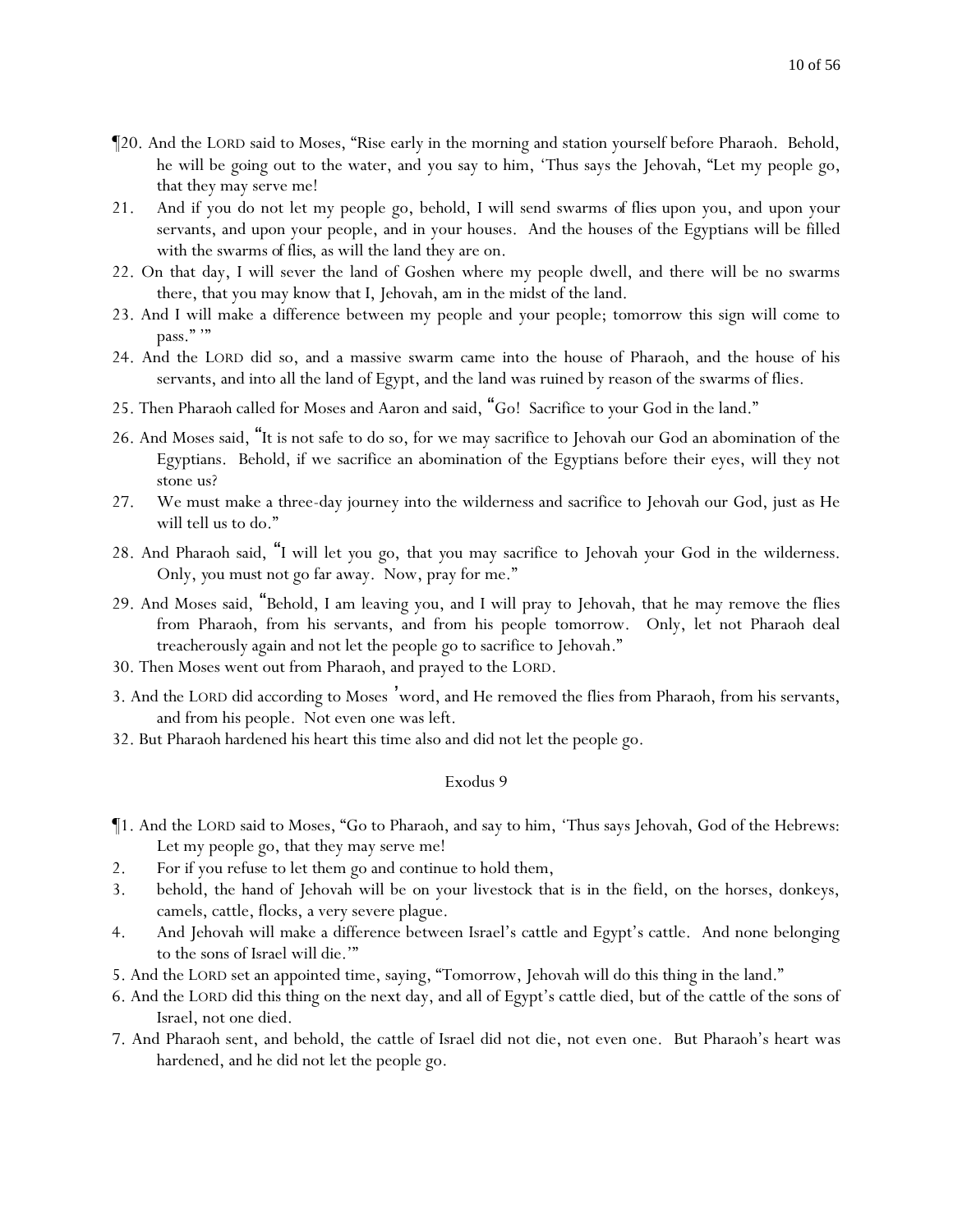- ¶8. And the LORD said to Moses and Aaron, "Take for *y*ourselves both *y*our hands full of soot from a furnace, and let Moses toss it up toward heaven before the eyes of Pharaoh.
- 9. And it will become a dust over all the land of Egypt, and there will be boils upon man and beast, ulcers breaking out in all the land of Egypt."
- 10. And so, they took soot from the furnace, and they stood before Pharaoh, and Moses tossed it up toward heaven, and it became boils, ulcers breaking out on man and beast.
- 11. And the magicians could not stand before Moses because of the boils, for the boils were on the magicians and on all the Egyptians.
- 12. But the LORD hardened Pharaoh's heart so that he would not listen to them, as the LORD had said to Moses.
- ¶13. And the LORD said to Moses, "Rise up early in the morning and station yourself before Pharaoh, and say to him, 'Thus says Jehovah, God of the Hebrews: let my people go, that they may serve me!
- 14. For this time, I will send all my plagues to your heart, and upon your servants, and upon your people, so that you may know that there is none like me in all the earth.
- 15. For now, I have stretched out my hand, and I will strike you and your people with the plague, and you will be eradicated from the earth.
- 16. But indeed, for this purpose have I raised you up, to make you see my power, and so that my name is proclaimed in all the earth.
- 17. You are still exalting yourself against my people, refusing to let them go.
- 18. Behold, about this time tomorrow, I will cause it to rain very grievous hail, the likes of which has never been in Egypt from the day of its founding even until now.
- 19. Send forth now and shelter your cattle and all that is yours in the field. The hail will fall on every man and beast that is left in the field and is not brought to the house, and they will die."
- 20. He who feared the word of the LORD among Pharaoh servants drove his servants and cattle to their houses,
- 21. but he that did not set his heart upon the word of the LORD left his servants and his cattle in the field.
- ¶22. Then the LORD said to Moses, "Stretch out your hand toward the sky, that there may be hail in all the land of Egypt, on man, and on beasts, and on all the herbage of the field in the land of Egypt."
- 23. And Moses stretched out his staff toward the sky, and the LORD sent thunder and hail, with fire coming down to earth; and so, the LORD rained hail upon the land of Egypt,
- 24. and there was hail, with fire running to and fro in the midst of the severe hail. There had been nothing like it in the land of Egypt since it became a nation.
- 25. And throughout all the land of Egypt, the hail smote all that was in the field, both man and beast. And the hail smote all the herbage of the field, and every tree of the field was splintered.
- 26. Only in the land of Goshen, where the children of Israel were, was there no hail.
- 27. Then Pharaoh sent and called Moses and Aaron, and he said to them, "This time, I have sinned. Jehovah is just, and I and my people are guilty.
- 28. Entreat Jehovah, that it is enough of God's thunder and hail, and I will let *y*ou go, and *y*ou will no longer have to wait."
- 29. Then Moses said to him, "When I have left the city, I will extend my hands to Jehovah. The thundering will come to an end, and the hail will be no more, so that you may know that the earth belongs to Jehovah.
- 30. And as for you and your servants, I know that *y*ou do not yet fear Jehovah God."
- 31. And the flax and the barley were smitten, for the barley was in the ear and the flax was in flower,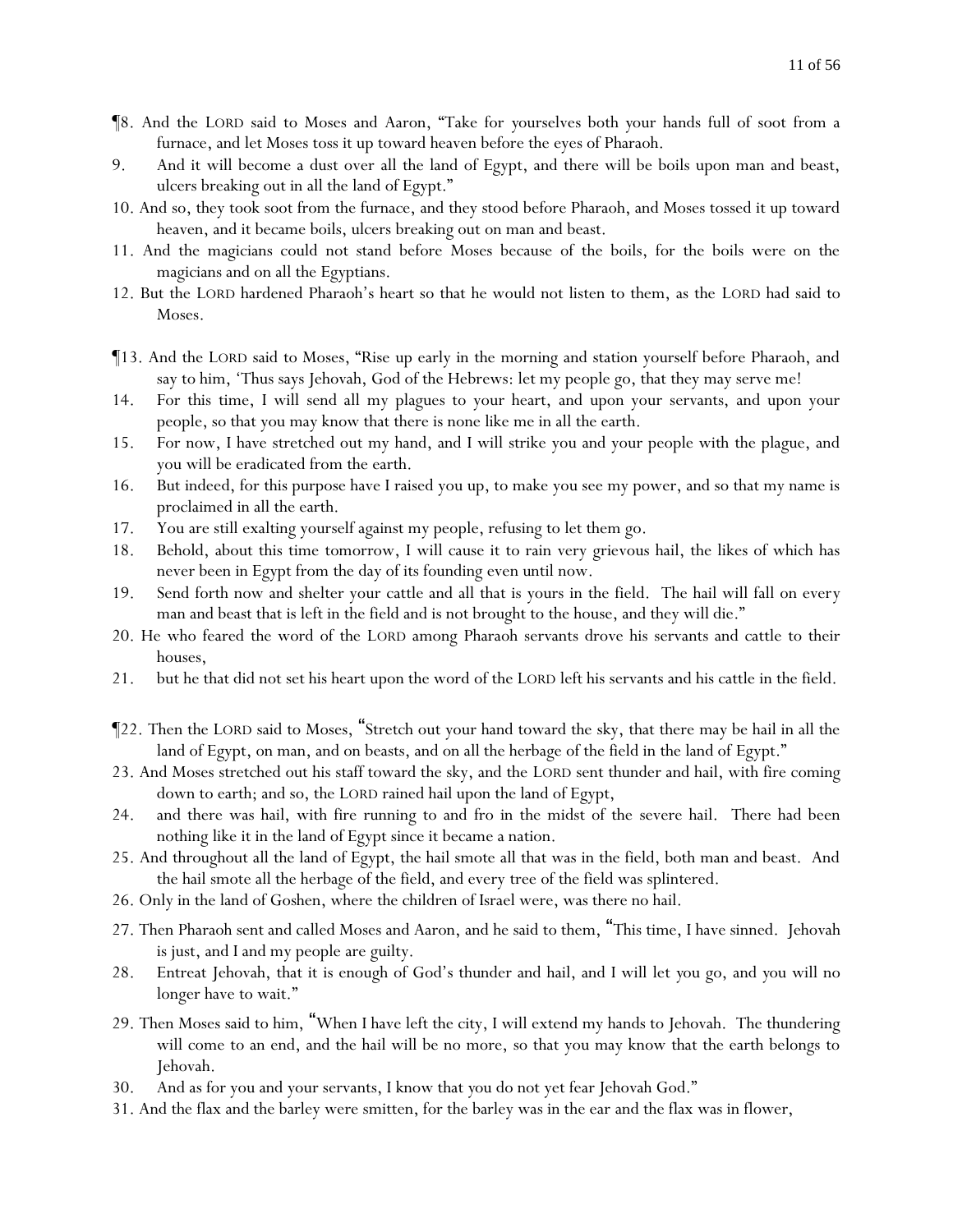- 32. but the wheat and the spelt were not smitten, for they are late.
- 33. And Moses went out from Pharaoh, out of the city, and he spread out his hands to the LORD, and the thunderings and the hail ceased, and rain was no *longer* poured out on the land.
- 34. Then Pharaoh saw that the rain, the hail, and the thunderings had ceased, and he again sinned and hardened his heart, he and his servants.
- 35. And Pharaoh's heart was hard, and he would not let the children of Israel go, just as the LORD had said by the hand of Moses.

- ¶1. And the LORD said to Moses, "Go in to Pharaoh, for I have hardened his heart and the heart of his servants, that I may show these, my signs, in his presence,
- 2. and that you may, in the ears of your son and your son's son, give account of my severe dealing with Egypt and of my signs that I have performed among them, that *y*ou may know that I am Jehovah."
- 3. Then Moses and Aaron went in to Pharaoh, and they said to him, "Thus says Jehovah, God of the Hebrews: 'How long will you refuse to humble yourself before me? Let my people go, that they may serve me!
- 4.And if you refuse to let my people go, behold, I will bring a locust swarm into your country tomorrow.
- 5. And it will cover the surface of the land so that no one will be able to see the land. And it will consume the remainder of what escaped, that which is left to you from the hail, and it will consume every tree of *y*ours that is growing in the field.
- 6. Your houses will be full, and the houses of all of your servants, and the houses of all the Egyptians, which neither your fathers nor your fathers' fathers have seen since the time they were on the earth until this day." And he turned and went out from Pharaoh.
- 7. And Pharaoh's servants said to him, "How long will this man be a snare to us? Let the men go that they may serve Jehovah their God! Do you not yet realize that Egypt is perishing?"
- 8. Then Moses and Aaron were brought back to Pharaoh, and he said to them, "Go! Serve Jehovah *y*our God! But who are the ones who will go?"
- 9. Then Moses said, "We will go with our young men and with our old men, with our sons and with our daughters; we will go with our flocks and with our herds for our feast unto Jehovah."
- 10. And he said to them, "Jehovah be like this with *y*ou, if I ever let *y*ou go with *y*our little ones! Beware, for evil is before *y*ou!
- 11. Not so! Let the men go, now, and serve Jehovah, for that is what you were after!" And one drove them out from Pharaoh's presence.
- ¶12. And the LORD said to Moses, "Stretch your hand over the land of Egypt for the locusts, that they come up upon the land of Egypt and consume every plant of the land – everything which the hail left."
- 13. So Moses stretched out his rod over the land of Egypt, and the LORD brought an east wind on the land all that day and all that night. The morning came, and the east wind had carried in the locusts.
- 14. And the locusts came up over all the land of Egypt and settled in every border of Egypt, very many. Before it, there never was such a swarm of locusts, and after it will never be the like.
- 15. And it covered the face of the whole land and the land grew dark, and it consumed all the herbage of the land and all the fruit of the trees which the hail had left, and there was nothing green left in the trees and in the plants of the field throughout the land of Egypt.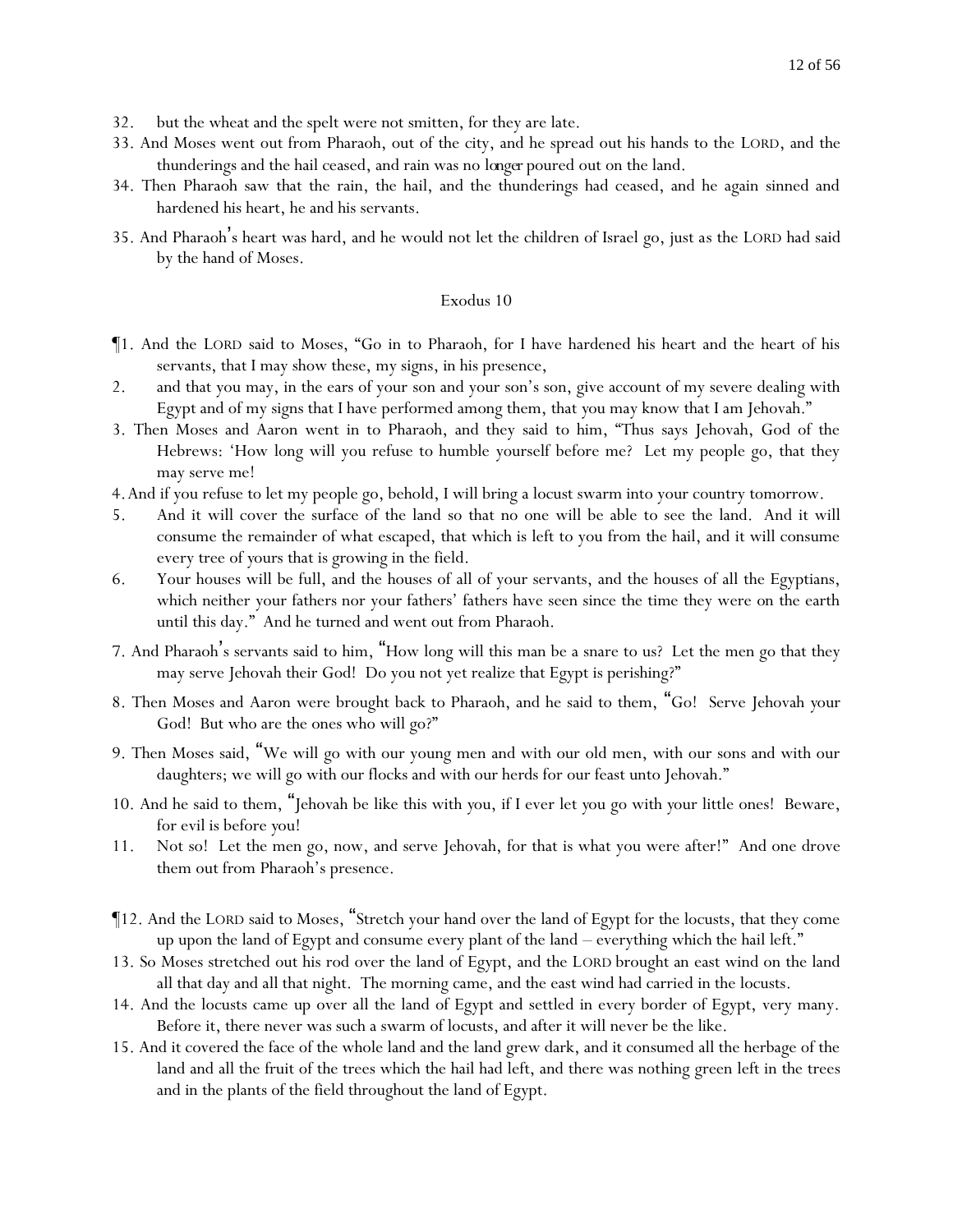- 16. Then Pharaoh hurriedly called for Moses and Aaron, and he said, "I have sinned against Jehovah *y*our God and against *y*ou.
- 17. I beseech you, forgive now my sin only this once, and pray to Jehovah *y*our God, that He will turn away this death from me just this once!"
- 18. Then he went out from Pharaoh, and he prayed to the LORD.
- 19. And the LORD changed the course of a very strong west wind, and it carried away the swarm and threw it into the Red Sea. And not one locust was left in all the border of Egypt.
- 20. But the LORD hardened Pharaoh's heart, and he would not let the children of Israel go.
- ¶21. Then the LORD said to Moses, "Stretch out your hand toward heaven, and let there be darkness upon the land of Egypt, even a darkness one may feel."
- 22. And Moses stretched out his hand toward heaven, and there was thick darkness in all the land of Egypt for three days.
- 23. They did not see one another, and no one arose from his place for three days, but all the sons of Israel had light in their dwellings.
- 24. And Pharaoh called Moses and said, "Go! Serve Jehovah. Only, leave behind *y*our flocks and *y*our herds, but your little ones may go with you."
- 25. But Moses said, "You must also give us sacrifices and burnt offerings that we may prepare for Jehovah our God.
- 26. Our cattle must also go with us; not a hoof can be left behind, for we must take from them to serve Jehovah our God. We will not know how we are to serve Jehovah until we arrive there."
- 27. But the LORD hardened Pharaoh's heart, and he would not let them go.
- 28. Then Pharaoh said to him, "Get away from me! Take care not to see my face again, for on the day you see my face, you will die."
- 29. And Moses said, "As you say, I will not see your face again."

- ¶1. And the LORD said to Moses, "I will bring one more plague upon Pharaoh and upon Egypt. Afterwards, he will let *y*ou leave this place. When he lets you go, he will drive *y*ou altogether out of this place.
- 2. Now, speak in the ears of the people, and let each man ask from his friend, and each woman from her neighbor, articles of silver and articles of gold."
- 3. And the LORD gave the people favor in the eyes of the Egyptians. Moreover, the man Moses was very great in the land of Egypt, in the eyes of Pharaoh's servants and in the eyes of the people.

¶4. And Moses said, "Thus says Jehovah, 'About midnight I will go out in the midst of Egypt.

- 5. And every first-born in the land of Egypt shall die, from the first-born of Pharaoh who is sitting on his throne to the first-born of the slave girl who follows the millstones, and every first-born of animals.
- 6. And there shall be a great cry throughout the land of Egypt, the likes of which has never been, and the likes of which shall never be again.
- 7. But against none of the children of Israel shall a dog wag its tongue, neither against man nor beast, so that *y*ou may know that Jehovah makes a difference between Egypt and Israel.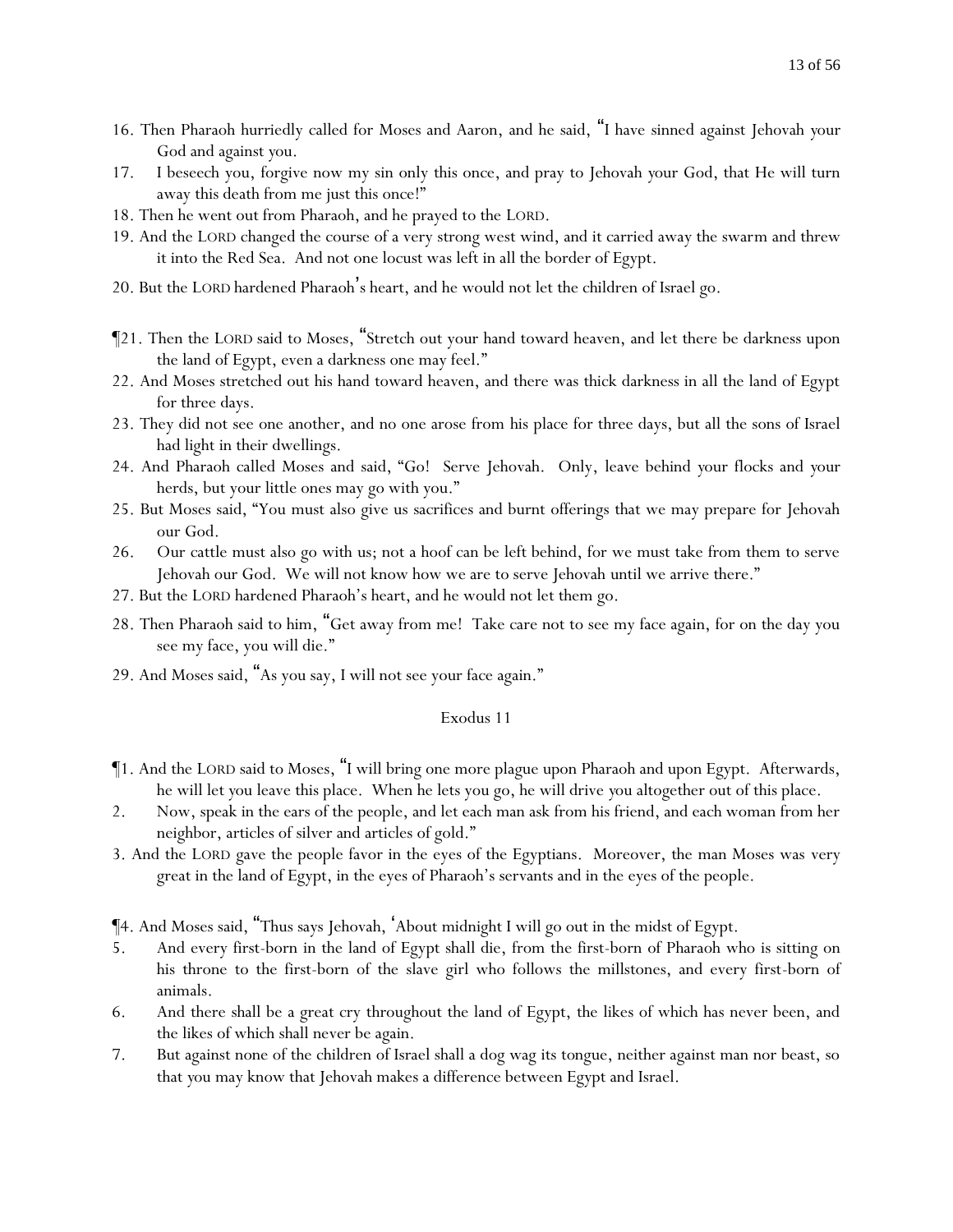- 8. And all of these, your servants, will come down to me and bow themselves down to me, saying, "Go out, you and all the people who follow you." And after that, I will go out!'" And he went out from Pharaoh burning with anger.
- ¶9. And the LORD said to Moses, "Pharaoh will not listen to *y*ou, so that I might multiply my wonders in the land of Egypt."
- 10. And Moses and Aaron had done all these wonders before Pharaoh, but the LORD hardened Pharaoh's heart, and he did not let the children of Israel go out of his land.

- ¶1. And the LORD spoke to Moses and Aaron in the land of Egypt, saying,
- 2. "This month shall be the first of months for *y*ou. It shall be the first of the months of *y*our year.
- 3. Speak to all the congregation of Israel, saying, 'On the tenth day of this month, they shall each take for themselves a lamb from the flock for his father's house, a lamb for each household.
- 4. And if the household be too small for a lamb, he and his neighbor that is next to his house shall take it. *Y*ou shall gauge the lamb according to the number of souls, according to what each can eat.
- 5. *Y*our lamb shall be unblemished, a male, one year old. *Y*ou may take it from the sheep or the goats,
- 6. and *y*ou shall keep it until the fourteenth day of this month, and then the whole assembly of the congregation of Israel shall kill it at twilight.
- 7. And they shall take some of the blood and put it on the two door posts and on the lintel of the houses in which they eat it.
- 8. And they shall eat the flesh in this night, roasted by fire, and with unleavened bread and bitter herbs shall they eat it.
- 9. Do not eat any of it raw or boiled at all in water, but roast it with fire, its head with its legs, and with its inward parts.
- 10. And *y*ou shall not leave any of it until morning. Anything remaining in the morning, *y*ou shall burn with fire.
- 11. This is how *y*ou shall eat it, with *y*our loins girded, *y*our sandals on *y*our feet, and *y*our staff in *y*our hand. And *y*ou shall eat it in haste. It is Jehovah's Passover.
- 12. And I will pass through the land of Egypt on that night, and smite all the firstborn in the land of Egypt, both man and beast, and I will execute judgments on all the gods of Egypt: I am Jehovah.
- 13. But for *y*ou, the blood will be a sign on the houses where *y*ou are, and I will see the blood and pass over *y*ou, and the destroying plague will not be among *y*ou when I strike the land of Egypt.
- 14. And this day shall be for *y*ou a memorial, and *y*ou shall observe it as a feast to Jehovah throughout *y*our generations; it shall be a statute forever that *y*ou keep the feast.
- 15. *Y*ou shall eat unleavened bread seven days. On the first day, *y*ou must remove all leaven from *y*our houses, for anyone eating that which is leavened from the first day until the seventh day, that soul shall be cut off from Israel.
- 16. And on the first day, there is to be a holy convocation, and on the seventh day also there will be a holy convocation for *y*ou. No work may be done on them. However, whatever must be eaten by each person, that alone may be prepared by *y*ou.
- 17. And *y*ou shall observe the Feast of Unleavened Bread, for on this very day I brought *y*our host out of the land of Egypt. Therefore, *y*ou shall observe this day throughout *y*our generations, as a statute forever.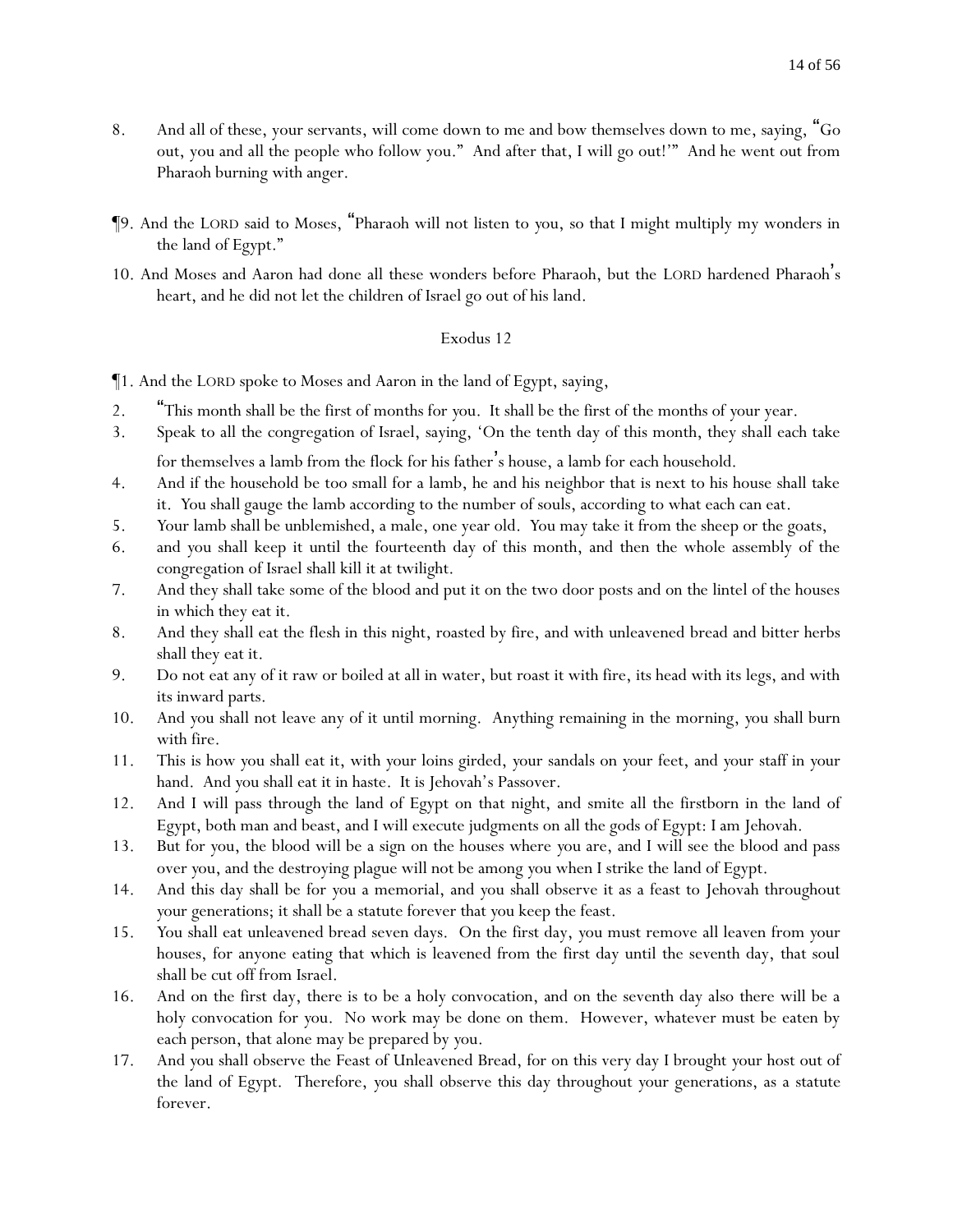- 18. In the first month, on the fourteenth day of the month at evening, *y*ou are to eat unleavened bread until the twenty-first day at evening.
- 19. *For* seven days, leaven shall not be found in *y*our houses. Anyone who eats whatever is leavened, whether a sojourner or one born in the land, that soul shall be cut off from the congregation of Israel.
- 20. *Y*ou must eat nothing leavened; in all *y*our dwellings, *y*ou are to eat unleavened bread.'"
- ¶21. Then Moses called all the elders of Israel and said to them, "Draw out and take animals for *y*ourselves and *y*our families, and slaughter the Passover.
- 22. Then take a bunch of hyssop and dip it in the blood that is in the basin, and strike the lintel and the two doorposts with the blood in the basin, and none of *y*ou is to go out of the door of his house until morning.
- 23. For Jehovah will pass through to strike the Egyptians, but he will see the blood on the lintel and on the two doorposts, and Jehovah will pass over the door and will not permit the destroyer to go into *y*our houses to strike *you*.
- 24. And *y*ou will keep this commandment as a statute for you and your sons forever.
- 25. And it shall be that when *y*ou come into the land that Jehovah will give to *y*ou, as He has said, then *y*ou will keep this ceremony.
- 26. And it shall be that when *y*our children say to *y*ou, "What do *y*ou mean by this ritual?"
- 27. then *y*ou are to say, "This is the Passover sacrifice to Jehovah who passed over the houses of the children of Israel in Egypt when he struck the Egyptians and delivered our houses." And the people bowed and worshipped.
- 28. So the children of Israel went and did so. As the LORD commanded Moses and Aaron, so they did.
- ¶29. And it came to pass in the middle of the night that the LORD struck all the firstborn in the land of Egypt, from the firstborn of Pharaoh who sat on his throne to the firstborn of the captive who was in the dungeon, and all the firstborn of animals.
- 30. And Pharaoh rose up in the night, he and all his servants, and all the Egyptians, and there was a great wailing in Egypt for there was not a house where there was no one dead.
- 31. And he called for Moses and Aaron by night and said, "Get up and go out from among my people, both *y*ou and the children of Israel, and go serve Jehovah as *y*ou said.
- 32. Take both *y*our flocks and *y*our herds, as you said, and go! And bless me also!"
- 33. And the Egyptians were pressing upon the people, to drive them out of the land quickly, for they said, "We will all be dead men."
- 34. And the people took up their dough before it was leavened, their kneading troughs being bound up in their garments on their shoulders.
- 35. And the children of Israel did according to Moses 'word, and they asked of the Egyptians articles of silver, articles of gold, and clothing.
- 36. And the LORD gave the people favor in the eyes of the Egyptians, and they gave them what they asked. Thus, they plundered the Egyptians.
- ¶37. And the children of Israel traveled from Rameses towards Succoth about six hundred thousand footmen, besides little ones.
- 38. And a mixed multitude also went up with them, and flocks and herds, a large number of livestock.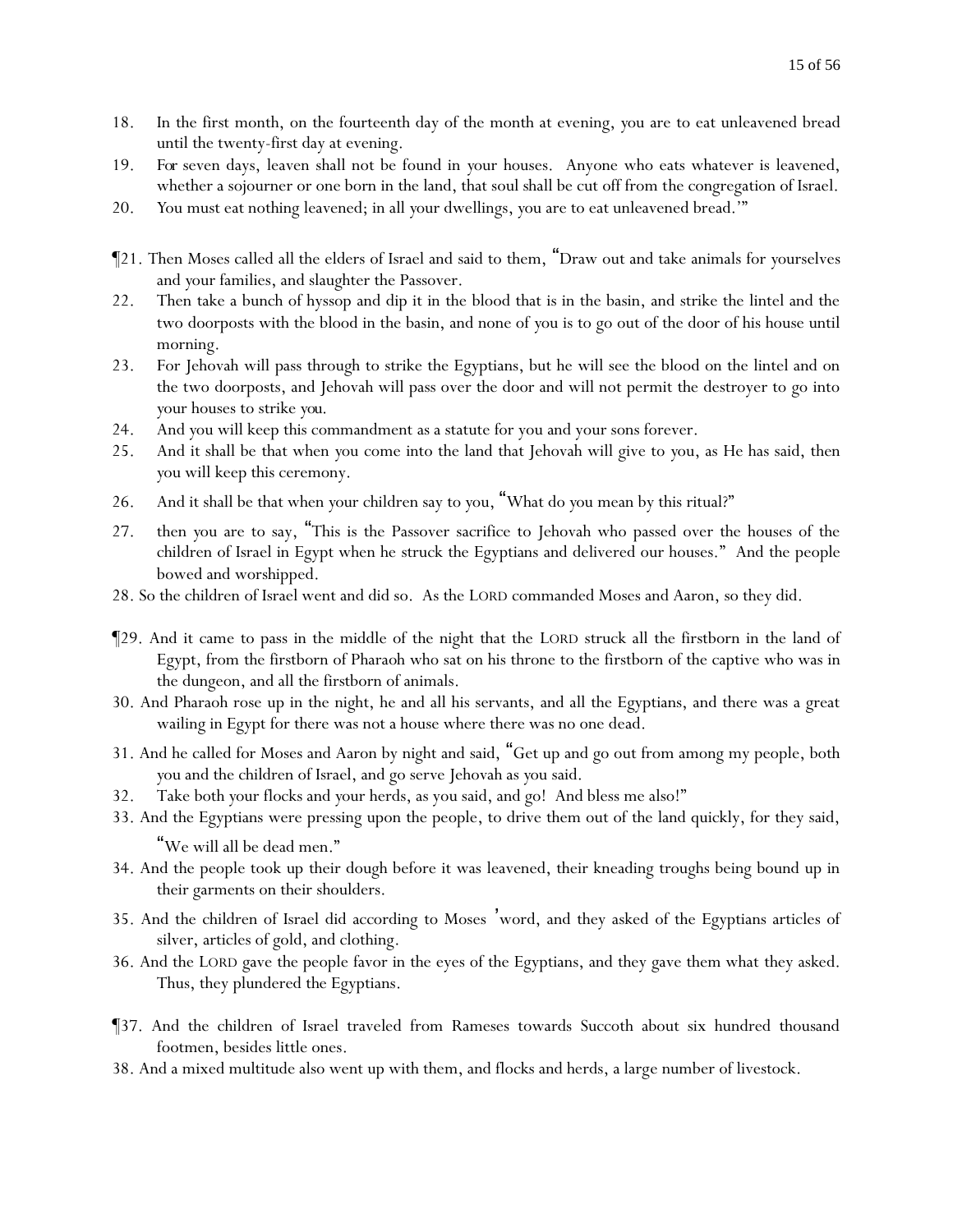- 39. And they baked unleavened cakes with the dough that they brought out of Egypt, for it was not leavened because they were driven out from Egypt and could not tarry, nor had they prepared provisions for themselves.
- 40. And the sojourning of the children of Israel who dwelt in Egypt was four hundred and thirty years.
- 41. And it came to pass at the end of four hundred and thirty years it came to pass on the selfsame day that all the hosts of the LORD went out from the land of Egypt.
- 42. It was a night of watching for the LORD to bring them out from the land of Egypt. This night is for watching for the LORD throughout all generations of the children of Israel.
- ¶43. And the LORD said to Moses and Aaron, "This is the statute of the Passover. No son of a foreigner is to eat of it.
- 44. But every man's slave that is purchased with money may eat of it after you have circumcised him.
- 45. Neither a visitor now a hired man may not eat of it.
- 46. It must be eaten in one house. You are not to bring any of its flesh outside the house, and you must not break a bone of it.
- 47. All the congregation of Israel shall do it.
- 48. And if a stranger sojourns with you and would keep the Passover to the LORD, let all his males be circumcised, and then he may come near to keep it. And he will be like one born in the land. But no uncircumcised man shall eat of it.
- 49. There shall be one law for the one born in the land and for the stranger who sojourns among *y*ou."
- 50. And all the sons of Israel did as the LORD commanded Moses and Aaron; so did they.
- ¶51. And it came to pass that on the selfsame day, the LORD brought out the children of Israel from the land of Egypt by their hosts.

- ¶1. And the LORD spoke to Moses, saying,
- 2. "Consecrate to me every firstborn male of the children of Israel that opens every womb, of man or of beast. He is mine."
- 3. Then Moses said to the people, "Remember this day that *y*ou came out of Egypt, out of the house of slaves, for with a strong hand, Jehovah brought *y*ou out of this place. That which is leavened shall not be eaten.
- 4. This day, in the month of Abib, *y*ou are leaving.
- 5. And it will come to pass that when Jehovah brings you to the land of the Canaanites, even the Hittites, and the Ammorites, and the Hivites, and the Jebusites, which He swore to your fathers to give to you, a land flowing with milk and honey, then you shall offer this service in this month:
- 6. For seven days shall you eat unleavened bread, and on the seventh day, there is to be a feast to Jehovah.
- 7. Unleavened bread shall be eaten for seven days. That which is leavened must not be seen among you; yea, leaven is not to be seen among you in all your land.
- 8. You shall make it known to your son on that day, saying, '*This is* because of what Jehovah did for me when He brought me out of Egypt.'
- 9. And it will be for you like a sign on your hand and like a memorial between your eyes, so that the law of Jehovah will be in your mouth, for with a strong hand, Jehovah brought you out of Egypt.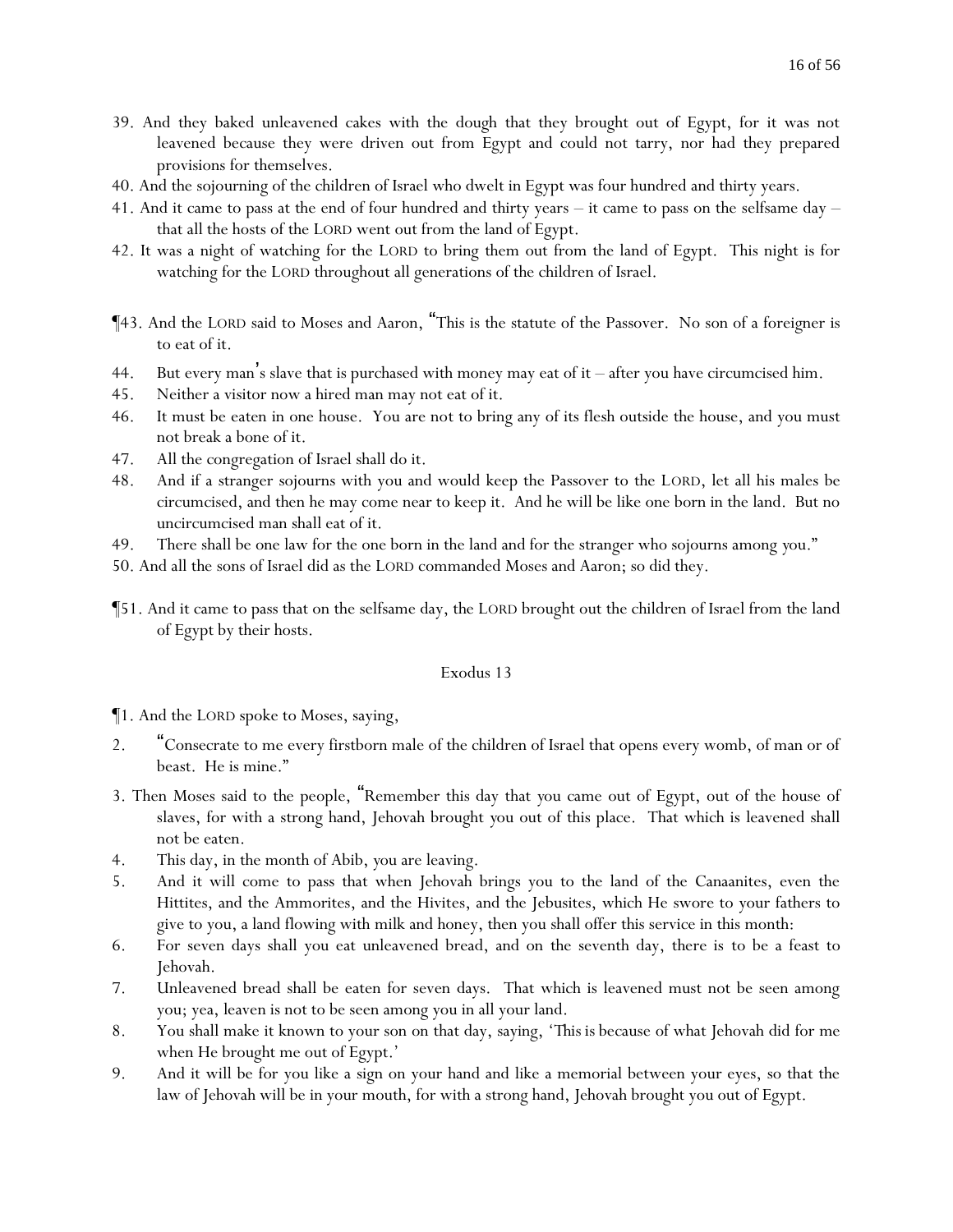- 10. You shall observe this statute at its appointed time from year to year.
- 11. And it will come to pass when Jehovah brings you to the land of the Canaanites, just as He swore to you and to your fathers, that He will give it to you.
- 12. So, you shall dedicate to Jehovah all that first open the womb, and all the firstlings that open it among the animals which you own; the males are Jehovah's.
- 13. And every firstborn donkey, you shall redeem with a sheep, but if you will not redeem it, you shall break its neck. But you shall redeem every firstborn man among your sons.
- 14. And when in time to come your son asks you, saying, 'Why is this?' you shall say to him, 'By a mighty hand, Jehovah brought us out of Egypt, out of the house of slaves.
- 15. For it came to pass that when Pharaoh hardened *himself* against letting us go, Jehovah slew every firstborn in the land of Egypt, from the firstborn of man even to the firstborn of animals. That is why I sacrifice to Jehovah all the males that first open the womb, and redeem all of my firstborn sons.'
- 16. And it shall be as a sign upon your hand and as frontlets between your eyes, for by a mighty hand, Jehovah brought us out of Egypt."
- ¶17. And it came to pass that when Pharaoh had let the people go, God did not take them by the way of the land of the Philistines, though it was near. For God said, "Lest the people lose heart when they face war and return to Egypt."
- 18. But God led the people around by way of the wilderness of the Red Sea. And the children of Israel went up from the land of Egypt armed.
- 19. And Moses took Joseph's bones with him, for he had bound the children of Israel with an oath, saying,

"God will surely visit *y*ou, and *y*ou shall take my bones away from here with *y*ou."

- 20. So, they set out from Succoth, and they made camp at Etham, at the edge of the wilderness.
- 21. And the LORD went before them by day in a pillar of cloud to lead them in the way, and by night in a pillar of fire to give them light, that they might travel by day and by night.
- 22. The pillar of cloud did not cease by day before the people, nor the pillar of fire by night.

# Exodus 14

¶1. And the LORD spoke to Moses, saying,

- 2. "Speak to the children of Israel, that they turn and encamp before Pi-hahiroth, between Migdol and the sea. *Y*ou shall encamp before Baal-zephon by the sea.
- 3. And Pharaoh will say of the children of Israel, 'They are confused by the land; the wilderness has closed them in. '
- 4. And I will harden Pharaoh's heart, and he will chase after them, and I will be honored in Pharaoh and all his army; and the Egyptians shall confess that I am Jehovah." And they did so.
- 5. And it was reported to the king of Egypt that the people had fled, and the heart of Pharaoh and of his servants was turned against the people; and they said, "Why have we done this? We have let Israel go from serving us."
- 6. So he made ready his chariot, and he took his army with him.
- 7. And he took six hundred chosen chariots, and all the chariots of Egypt, and officers over them all.
- 8. Then the LORD hardened the heart of Pharaoh, king of Egypt; and he pursued the children of Israel, for the children of Israel went out with a high hand.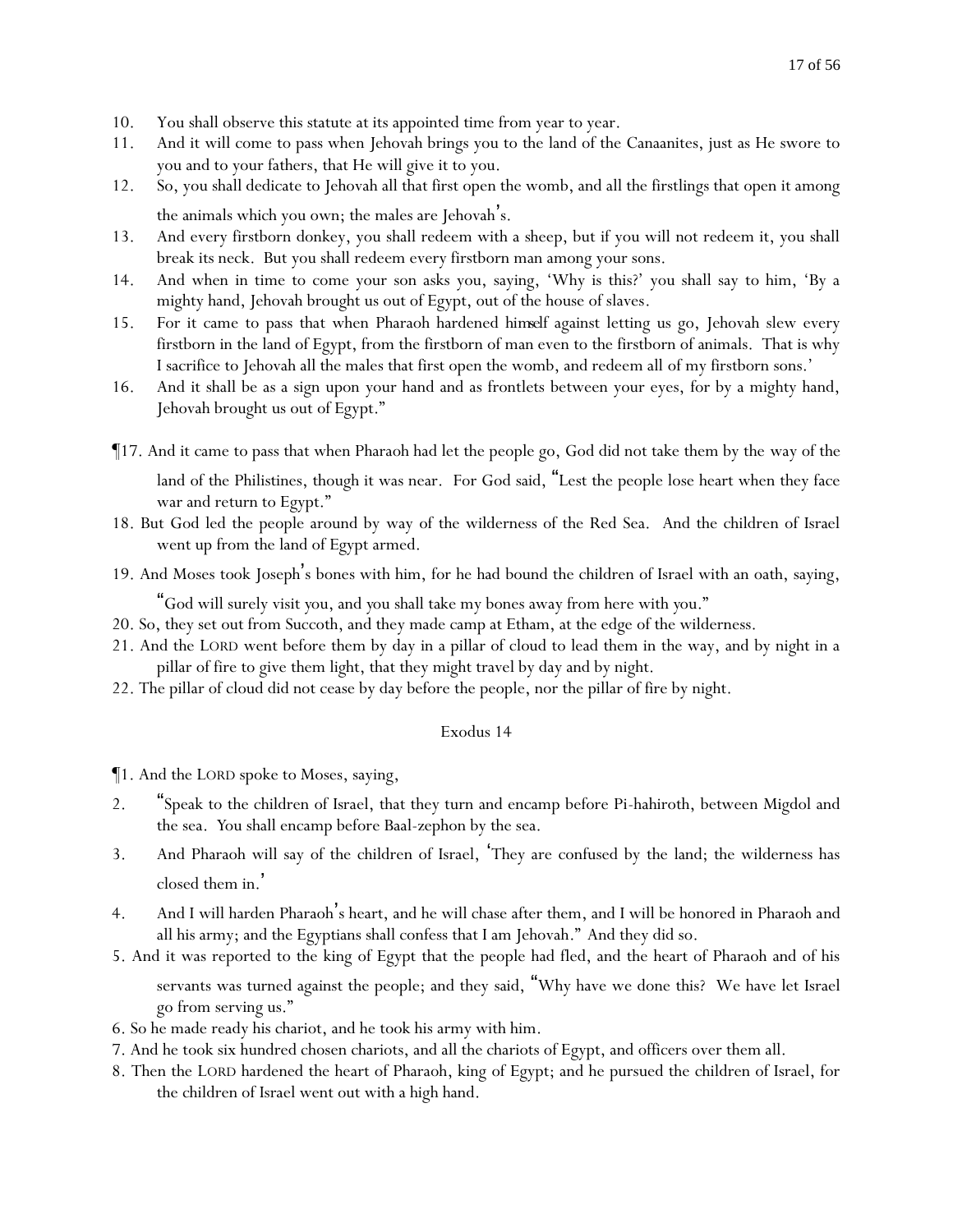- 9. And the Egyptians pursued them, and all of Pharaoh's horsedrawn chariots, and his horsemen, and his army caught up with them as they camped by the sea, at Pi-hahiroth before Baal-zephon.
- 10. And as Pharaoh approached, the children of Israel lifted up their eyes, and behold, the Egyptians were advancing upon them! And they were greatly afraid, and the children of Israel cried out to the LORD.
- 11. And they said to Moses, "Is it because there are no burial sites in Egypt that you have taken us out into the desert to die? What is this that you have done to us, bringing us out of Egypt?
- 12. Isn't this what we told you in Egypt, saying, 'Stay away from us, and let us serve the Egyptians, for it is better for us to serve the Egyptians than to die in the desert.'"
- 13. And Moses said to the people, "Do not be afraid. Stand still and see the salvation of the LORD, which He will bring to pass for *y*ou today. For though *y*ou see the Egyptians today, *y*ou will never see them again, forever.
- 14. Jehovah will fight for *y*ou, and *y*ou will be speechless."
- ¶15. And the LORD said to Moses, "Why are you crying out to me? Tell the children of Israel to set out.
- 16. And you, lift up your staff and stretch out your hand over the sea and divide it, so that the children of Israel may go into the midst of the sea on dry ground.
- 17. And I, behold I, will harden the heart of the Egyptians, and they will follow them in. Then will I be honored in Pharaoh, and in all his army, in his chariots, and in his horsemen.
- 18. And the Egyptians will know that I *am*Jehovah when I have been honored in Pharaoh, in his chariots, and in his horsemen."
- 19. Then the angel of God who had been traveling before the camp of Israel moved and went behind them, and the pillar of the cloud moved from in front of them, and it stood behind them,
- 20. and it went between the camp of the Egyptians and the camp of Israel. And the cloud and the darkness was *upon them*, but he lit up the night *for Israel*, so that one did not come near the other all that night.
- 21. And Moses stretched out his hand over the sea, and the LORD caused the sea to go back with a strong east wind all that night, and made the sea dry ground, and the waters were divided.
- 22. And the children of Israel went into the midst of the sea on dry ground, and the waters were a wall to them on their right hand and on their left.
- 23. Then the Egyptians made pursuit and went in after them all of the horses of Pharaoh, his chariots and his horsemen – into the middle of the sea.
- 24. And it came to pass, on the morning watch, the LORD looked down upon the host of Egypt through the pillar of fire and of cloud, and He troubled the host of the Egyptians.
- 25. And He removed the wheels of their chariots so that they could hardly drive. And the Egyptians said,

"Let us flee from the face of Israel, for Jehovah is fighting for them, against Egypt!"

- ¶26. And the LORD said to Moses, "Stretch your hand out over the sea, and let the waters return upon the Egyptians, upon his chariots and upon his horsemen."
- 27. So Moses stretched out his hand over the sea, and the sea returned to its normal flow by the break of day. Now the Egyptians fled at its coming, but the LORD shook off the Egyptians in the midst of the sea.
- 28. And the waters returned and covered the chariots and horsemen, even all of the host of Pharaoh that had followed them into the sea; there was not so much as one of them left.
- 29. But the children of Israel walked on dry ground in the midst of the sea, and the waters were a wall to them, on their right hand and on their left.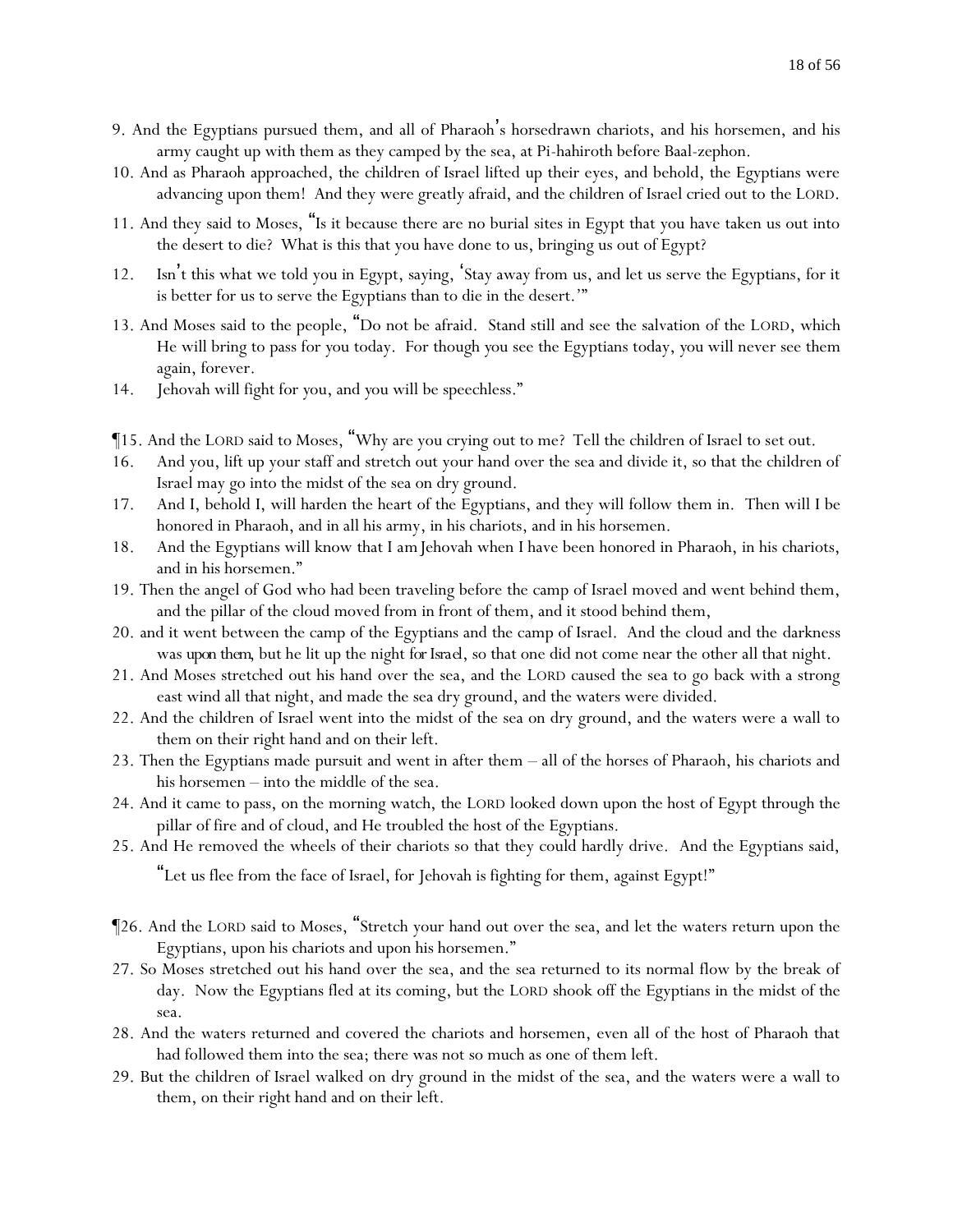- 30. And so the LORD delivered Israel that day from the hand of Egypt, and Israel saw the Egyptians dead upon the seashore.
- 31. And Israel saw the great power that the LORD wrought against the Egyptians, and the people feared the LORD, and they believed in the LORD and in His servant Moses.

- ¶1. Then Moses, with the children of Israel sang this song to the LORD, and they spoke, saying, "I will sing to Jehovah because He has triumphed gloriously. The horse and its rider He has cast into the sea.
- 2. Jehovah is my strength and song, and He is my salvation. This is my God, and I will praise the God of my father, and I will exalt Him.
- 3. Jehovah is a man of war. Jehovah is His name.
- 4. Pharoah's chariots and his army He cast into the sea, and the elite of his officers are drowned in the Red Sea.
- 5. The depths covered them; they went down like a stone into the deep.
- 6. Your right hand, O Jehovah, is majestic in power. Your right hand, O Jehovah, has smashed the enemy.
- 7. And in the greatness of your majesty, you overthrow those who rise up against you. You send forth your burning anger; it consumes them like stubble.
- 8. And by the blast of your nostrils, the waters were heaped up, flowing waters stood like a dam, the depths congealed in the middle of the sea.
- 9. The enemy said, 'I will pursue; I will overtake; I will divide the spoil. My soul will be filled with what is theirs. I will draw my sword; my hand will destroy them. '
- 10. You blew with your wind; the sea buried them. They sank like lead in majestic waters.
- 11. Who among the gods is like you, O Jehovah? Who, like you, is glorious in holiness, revered in praises, doing wonders?
- 12. You stretched out your right hand; the earth swallowed them.
- 13. In your mercy, you led this people whom you have redeemed. In your strength, you guided them toward your holy dwelling place.
- 14. Nations heard; they trembled; fear seized the inhabitants of Philistia.
- 15. Then the chiefs of Edom were terrified. Trembling seized the strong men of Moab. All the inhabitants of Canaan melted.
- 16. Terror and dread will fall on them; by the power of your arm, O Jehovah, they will be as still as a stone until your people pass by, until this people you have purchased pass by.
- 17. You will bring them in and plant them on the mountain of your inheritance, the fixed place you created for your dwelling, O Jehovah, the holy site, my Lord, that your hands have prepared.
- 18. Jehovah will reign forever and ever!
- 19. For Pharoah's horses with his chariots and his horsemen went into the sea and Jehovah brought the waters of the sea back over them but the children of Israel went through on dry ground in the midst of the sea."
- ¶20. Then Miriam the prophetess, Aaron's sister, took a timbrel in her hand, and all the women followed her with timbrels and dancing.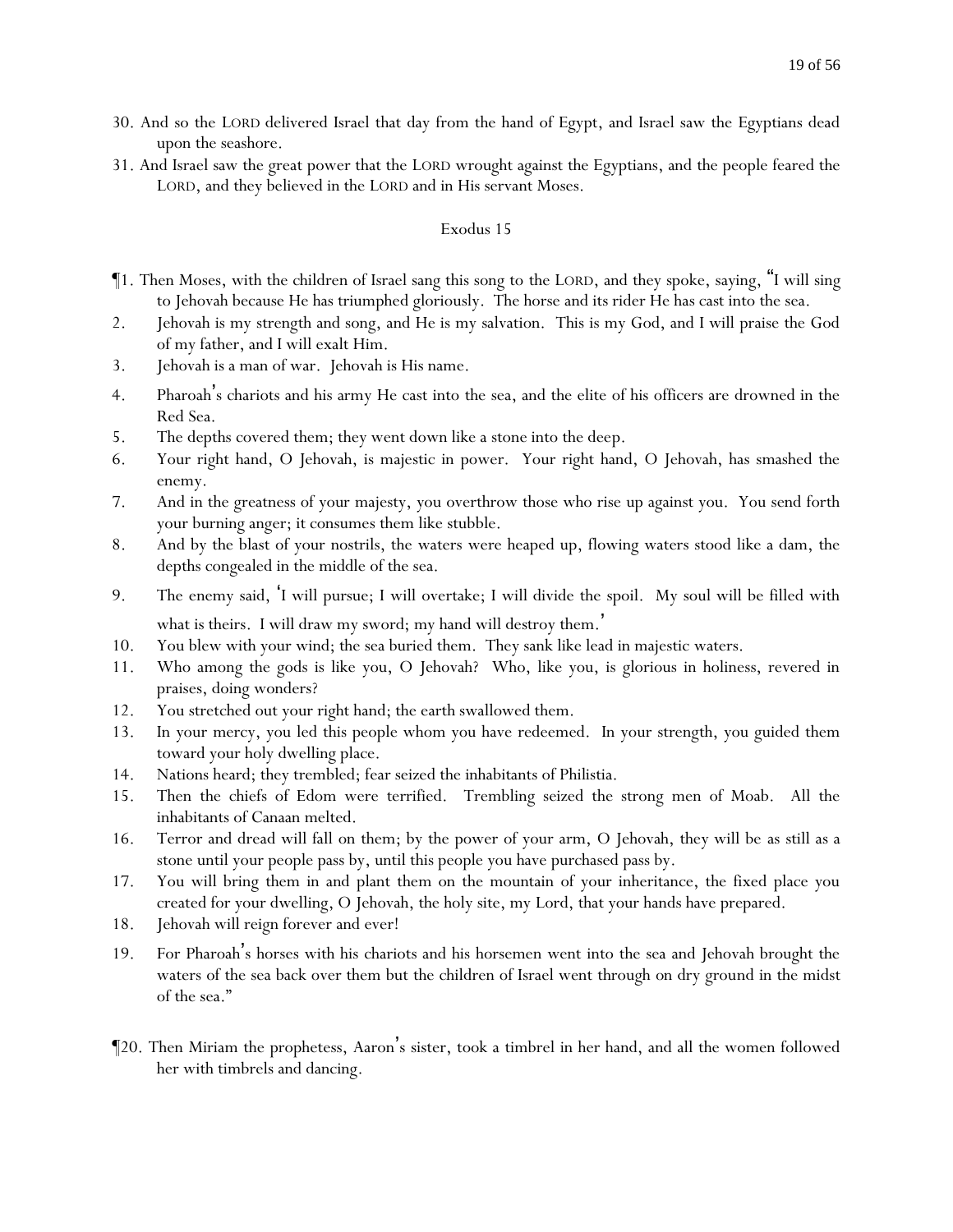- 21. And Miriam sang to them, "Sing to Jehovah because He has triumphed gloriously! The horse and its rider He has cast into the sea."
- ¶22. Then Moses led Israel from the Red Sea, and they went forth into the wilderness of Shur, and they traveled three days in the wilderness and did not find water.
- 23. And they came to Marah, but they could not drink the water at Marah because it was bitter. (That is why it is called Marah.)
- 24. Then the people murmured against Moses, saying, "What are we to drink?"
- 25. And he cried out to the LORD, and the LORD pointed out a tree, and he cast it into the water, and the water became sweet. And there, He made a statute and an ordinance for them, and there He put them to the test.
- 26. And He said, "If you will diligently hearken to the voice of Jehovah your God, and do what is right in His sight, and listen to His commandments, and keep all of His statutes, none of the diseases that I put on the Egyptians will I bring upon you because I am Jehovah your healer."
- ¶27. Then they came to Elim where there were twelve springs of water and seventy date palms, and they camped there by the waters.

- 1. And they set out from Elim, and all the congregation of the children of Israel came to the wilderness of Sin, which is between Elim and Sinai, on the fifteenth day of the second month after they left the land of Egypt.
- 2. And the whole congregation of the children of Israel murmured against Moses and Aaron in the wilderness.
- 3. And the sons of Israel said to them, "Would that we had died by the hand of Jehovah in the land of Egypt when we sat by the flesh pots and ate bread to the full. Instead, *y*ou have brought us out into this wilderness to kill this whole assembly with hunger!"
- ¶4. Then the LORD said to Moses, "Behold, I will rain bread from heaven for *y*ou, and the people shall go out and gather a day's portion every day, that I might prove them, whether or not they will walk in my law.
- 5. And it shall be on the sixth day, they shall prepare what they bring in, and there will be twice as much as they gather day by day."
- 6. So Moses and Aaron said to all the children of Israel, "At evening, *y*ou will know that Jehovah has brought *y*ou out of the land of Egypt;
- 7. and in the morning *y*ou will see the glory of Jehovah, for He hears *y*our murmurings against Jehovah, and who are we that *y*ou murmur against us?"
- 8. And Moses said, "Jehovah will give *y*ou meat to eat in the evening and bread to the full in the morning, for Jehovah hears *y*our murmurings which *y*ou murmur against Him. And who are we? *Y*our murmurings are not against us, but against Jehovah."
- 9. Then Moses said to Aaron, "Say to all the congregation of the children of Israel, 'Come near before Jehovah, for He has heard *y*our murmurings.'"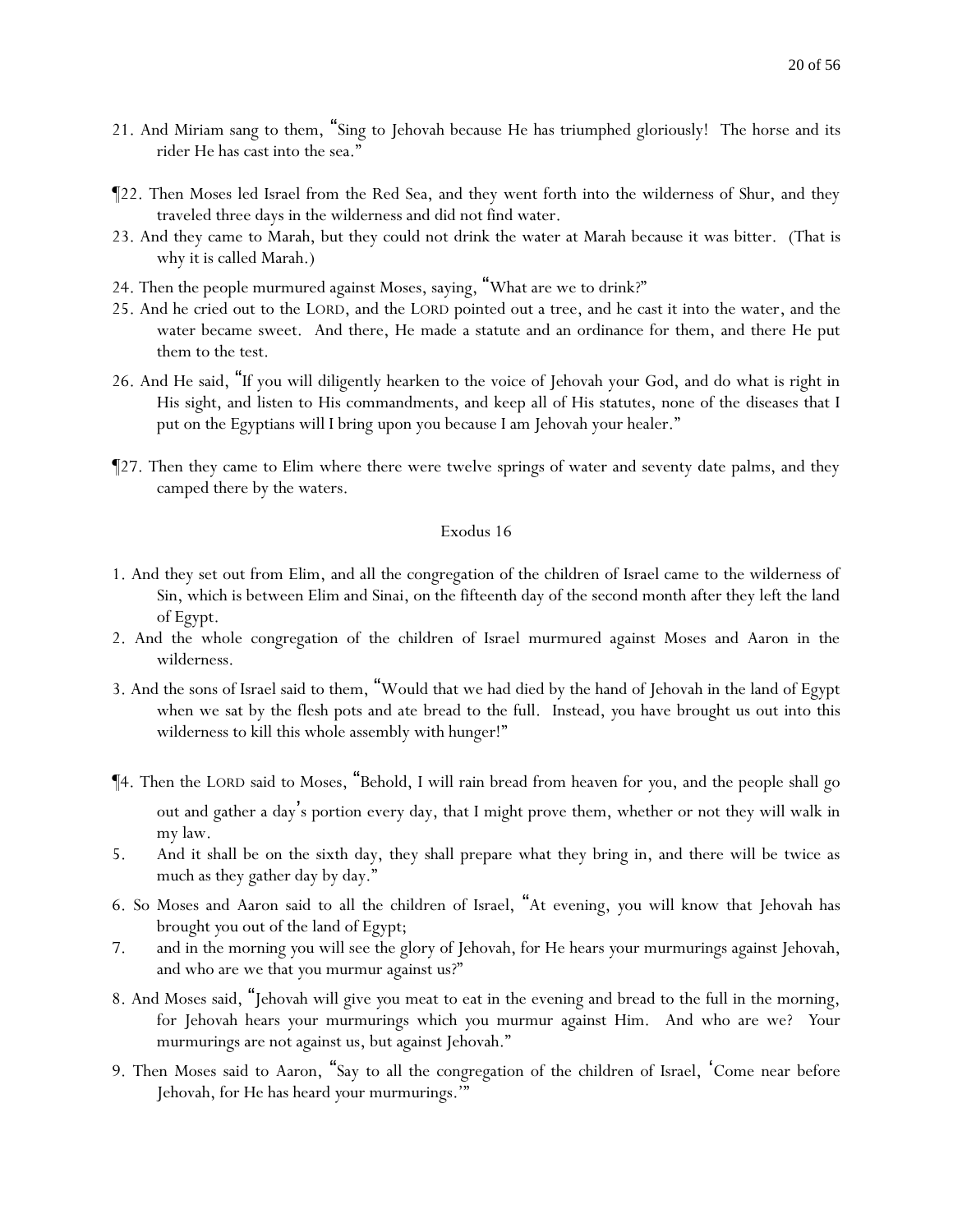- 10. And it came to pass when Aaron spoke to the whole congregation of the children of Israel, that they looked toward the wilderness, and behold, the glory of the LORD appeared in the cloud.
- ¶11. And the LORD spoke to Moses, saying,
- 12. "I have heard the murmurings of the children of Israel. Speak to them, saying, 'At twilight, *y*ou will eat meat, and in the morning, *y*ou will be filled with bread, and *y*ou shall know that I am Jehovah *y*our God.'"
- 13. So, it came to pass in the evening that the quails went up and covered the camp, and in the morning there was a layer of dew round about the camp.
- 14. And when the layer of dew evaporated, behold, on the face of the wilderness there was a thin flake, fine as the frost on the ground.
- 15. And when the children of Israel saw it, they said to one another, "What is it?" For they did not know

what it was. And Moses said to them, "It is the bread that Jehovah has given *y*ou to eat.

- 16. This is the thing which Jehovah has commanded: Let them gather it, each according to his appetite. An omer apiece shall *y*ou take, according to the number of souls each of *y*ou has in his tent."
- 17. And the children of Israel did so, and they gathered, some a lot and some a little.
- 18. When they measured it by the homer, the one gathering much had no excess, and the one gathering little did not lack; each man gathered what he could eat.
- 19. And Moses said to them, "Let no one leave any of it until morning."
- 20. But they did not listen to Moses, and some of them left part of it until morning, and it bred worms and stank. And Moses was angry with them.
- 21. So, they gathered it morning by morning, every man according to his appetite, but when the sun grew hot, it melted.
- 22. And it came to pass on the sixth day, they gathered twice as much bread, two homers instead of one, and all the rulers of the congregation came and told Moses.
- 23. And he said to them, "This is what Jehovah said: 'Tomorrow is the rest of the holy Sabbath to Jehovah. Bake what *y*ou will bake, and boil what *y*ou will boil, and all that is left over, put up for *y*ourselves to keep until the morning."
- 24. And they put it up until the morning, as Moses commanded, and it did not stink, and there was no worm in it.
- 25. And Moses said, "Eat it today, for today is a Sabbath to Jehovah; today, *y*ou will not find it in the field.
- 26. Six days *y*ou can gather it, but on the seventh day, the Sabbath, there will be none."
- 27. And it came to pass, on the seventh day, that some of the people went out to gather *manna*, but they found none.
- ¶28. Then the LORD said to Moses, "How long will *y*ou refuse to keep my commandments and my laws?
- 29. Understand that Jehovah has given *y*ou the Sabbath! Therefore, on the sixth day, He gives *y*ou bread for two days. Let every man remain in his tent! Let no one leave his place on the seventh day!"
- 30. So the people rested on the seventh day.
- 31. And the house of Israel called it manna, and it was like coriander seed, white, and its taste was like wafers with honey.
- 32. And Moses said, "This is the thing which Jehovah has commanded: ' Fill a homer of it to be kept for *y*our descendants, so that they may see the bread which I fed *y*ou in the wilderness when I brought *y*ou out of the land of Egypt.'"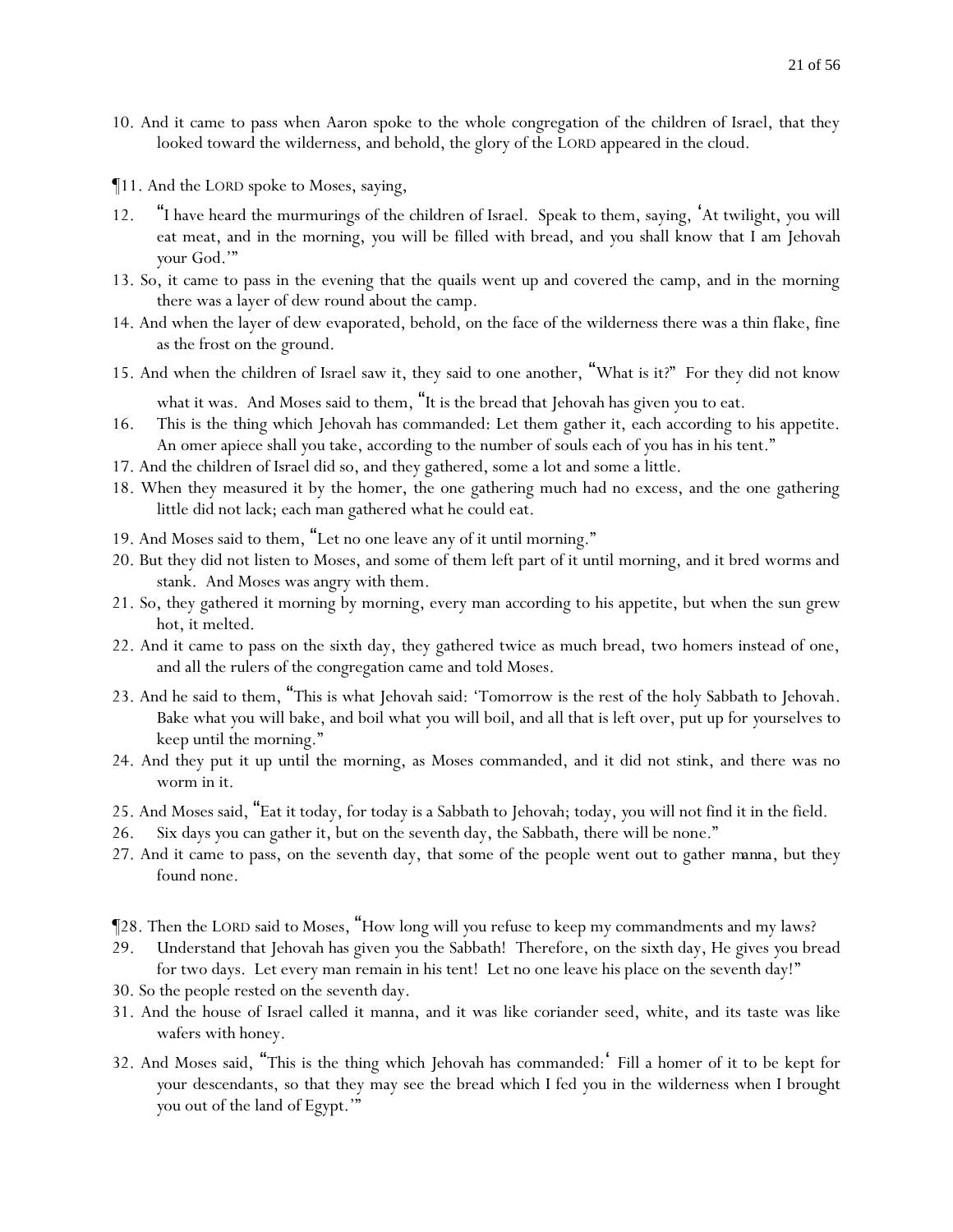- 33. And Moses said to Aaron, "Take a pot, and put an omer full of manna in it, and place it before Jehovah, to be kept for *y*our generations."
- 34. And Aaron laid it up inside the testimony to be kept, as the LORD commanded Moses.
- 35. And the children of Israel ate manna forty years, until they came into an inhabited land. They ate manna until they came to the border of the land of Canaan.
- 36. Now, an omer is the tenth part of an ephah.

- ¶1. And all the congregation of the children of Israel set out on their journeys from the wilderness of Sin according to the commandment of the LORD, and they camped in Rephidim, but there was no water for the people to drink.
- 2. Then the people contended with Moses, saying, "Give us water that we may drink!" But Moses said to them, "Why do *y*ou contend with me? Why do *y*ou tempt Jehovah?"
- 3. And the people thirsted there for water, and the people grumbled against Moses and said, "Why have you brought us up from Egypt, to kill us, and our children, and our livestock with thirst?"
- 4. And Moses cried unto the LORD, saying, "What shall I do for this people? They are on the verge of stoning me!"
- 5. And the LORD said to Moses, "Pass on in front of the people, and take some of the elders of Israel with you. And take in your hand your rod with which you struck the river, and go!
- 6. Behold, I will stand before you there on the rock on Horeb. Strike the rock, and water will come out of it, that the people may drink." And Moses did so in the sight of the elders of Israel.
- 7. And he called the name of the place Massah<sup>3</sup> and Meribah<sup>4</sup> because of the contention of the children of Israel and because they put the LORD to the test by saying, "Is Jehovah among us, or not?"
- ¶8. Then Amalek came out and fought against Israel in Rephidim.
- 9. And Moses said to Joshua, "Choose men for us, and go out and fight with Amalek. Tomorrow, I will stand on the top of the hill with the rod of God in my hand."
- 10. And Joshua did as Moses had said to him, and he fought with Amalek. And Moses, Aaron, and Hur ascended to the top of the hill.
- 11. And it came to pass when Moses lifted up his hands, Israel prevailed, but when he let his hands rest, Amalek prevailed.
- 12. But Moses 'hands became heavy, and they took a stone and placed it under him, and he sat on it. Then Aaron and Hur held up his hands, one on one side and one on the other. And his hands remained steady until the sun went down.
- 13. And Joshua defeated Amalek and his people with the edge of the sword.
- ¶14. And the LORD said to Moses, "Write this as a memorial in a book and recite it in the ears of Joshua, that I will utterly wipe out the remembrance of Amalek from under heaven."
- 15. And Moses built an altar and called the name of it Jehovah-Nissi<sup>5</sup>,

<sup>&</sup>lt;sup>3</sup> That is "test".

<sup>&</sup>lt;sup>4</sup> That is "strife".

<sup>5</sup> Literally, "The LORD is my standard."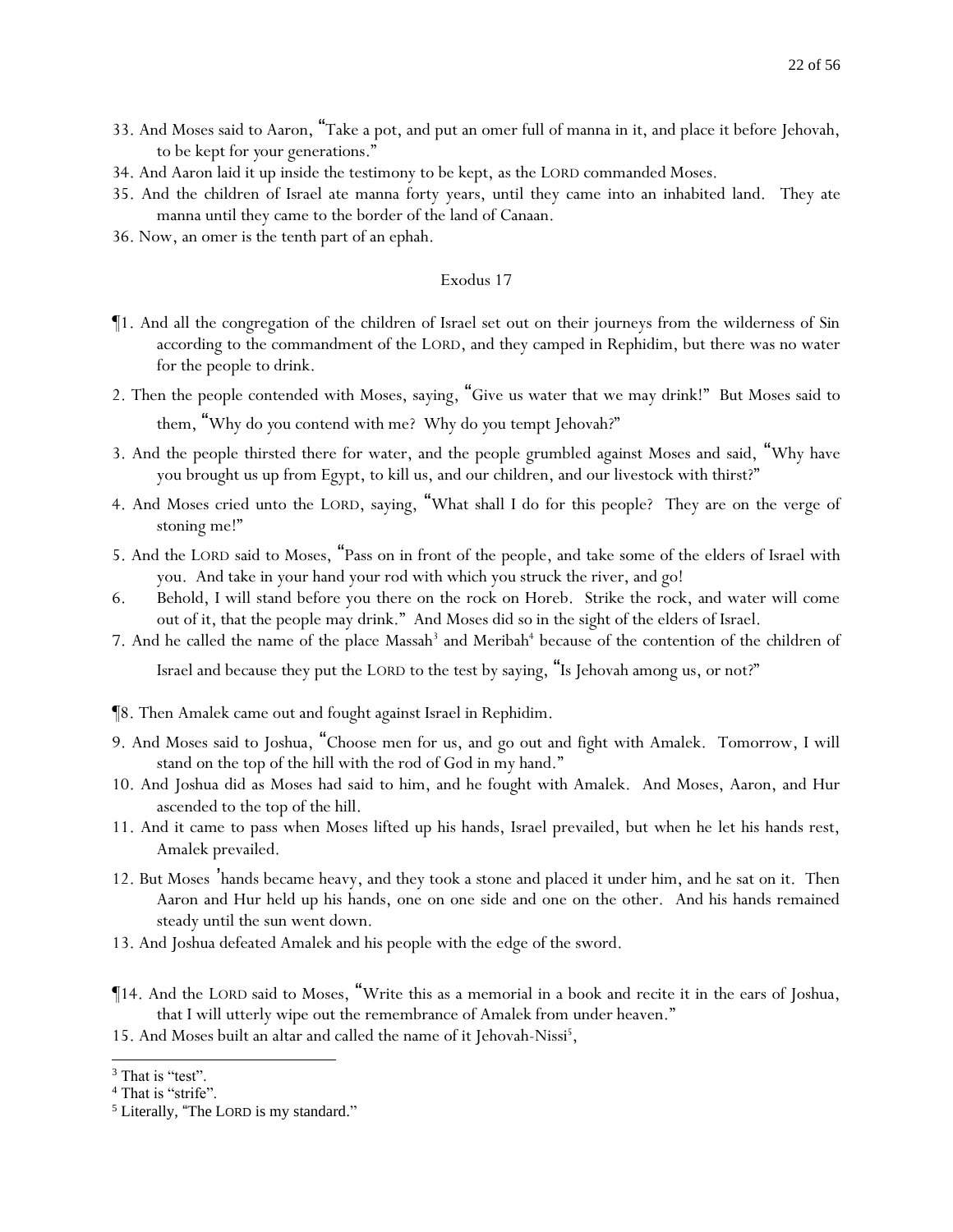16. for he said, "Jehovah has sworn by his throne, that there will be war between Jehovah and Amalek from generation to generation."

#### Exodus 18

- ¶1. And Jethro, priest of Midian, Moses 'father-in-law, heard of all that God had done for Moses and for Israel his people when the LORD brought Israel out from Egypt.
- 2. Now Jethro, Moses 'father-in-law, had taken in Zipporah, Moses 'wife, after she was sent back,
- 3. and her two sons, one of whom was named Gershom, for he said, "I have become a sojourner in a foreign land,"
- 4. and the name of the other was Eliezer, because, *he said*," The God of my father is my help, for He delivered me from the sword of Pharoah."
- 5. And Jethro, Moses 'father-in-law, came to Moses, with his two sons and his wife, in the wilderness where he was camped at the mountain of God.
- 6. And he said to Moses, "I, your father-in-law Jethro, have come to you, and your wife and her two sons with her."
- 7. And Moses went out to meet his father-in-law, and he bowed down, and he kissed him, and they asked after each other's welfare and then went into the tent.
- 8. And Moses recounted to his father-in-law all that the LORD had done to Pharoah and to Egypt for Israel's sake and all the hardship that had come upon them along the way, but that the LORD had delivered them.
- 9. Then Jethro rejoiced over all the good that the LORD had done for Israel, whom He had delivered from the hand of the Egyptians.
- 10. And Jethro said, "Blessed is Jehovah who has delivered *y*ou from the hand of the Egyptians and from the hand of Pharoah, and who has rescued the people from under the hand of Egypt.
- 11. Now I know that Jehovah is greater than all the gods because in the thing of which they were proud, He was above them."
- 12. And Jethro, Moses 'father-in-law, brought a burnt offering and sacrifices to God, and Aaron and all the

elders of Israel came to eat bread with Moses 'father-in-law before God.

- 13. And it came to pass on the next day that Moses sat to judge the people, and the people stood before Moses from morning till evening.
- 14. And Moses 'father-in-law saw all that he was doing for the people, and he said, "What is this thing that you are doing for the people? Why are you sitting by yourself while all the people are standing around you from morning till evening?"
- 15. And Moses said to his father-in-law, "Because the people come to me to inquire of God.
- 16. When there is a dispute among them, one comes to me, and I judge between each man and his neighbor, and I make the statutes of God and His laws known."
- 17. Then Moses 'father-in-law said to him, "What you are doing is not good.
- 18. You will certainly wear out, both you and this people who are with you, because this thing is too heavy for you. You cannot do it alone.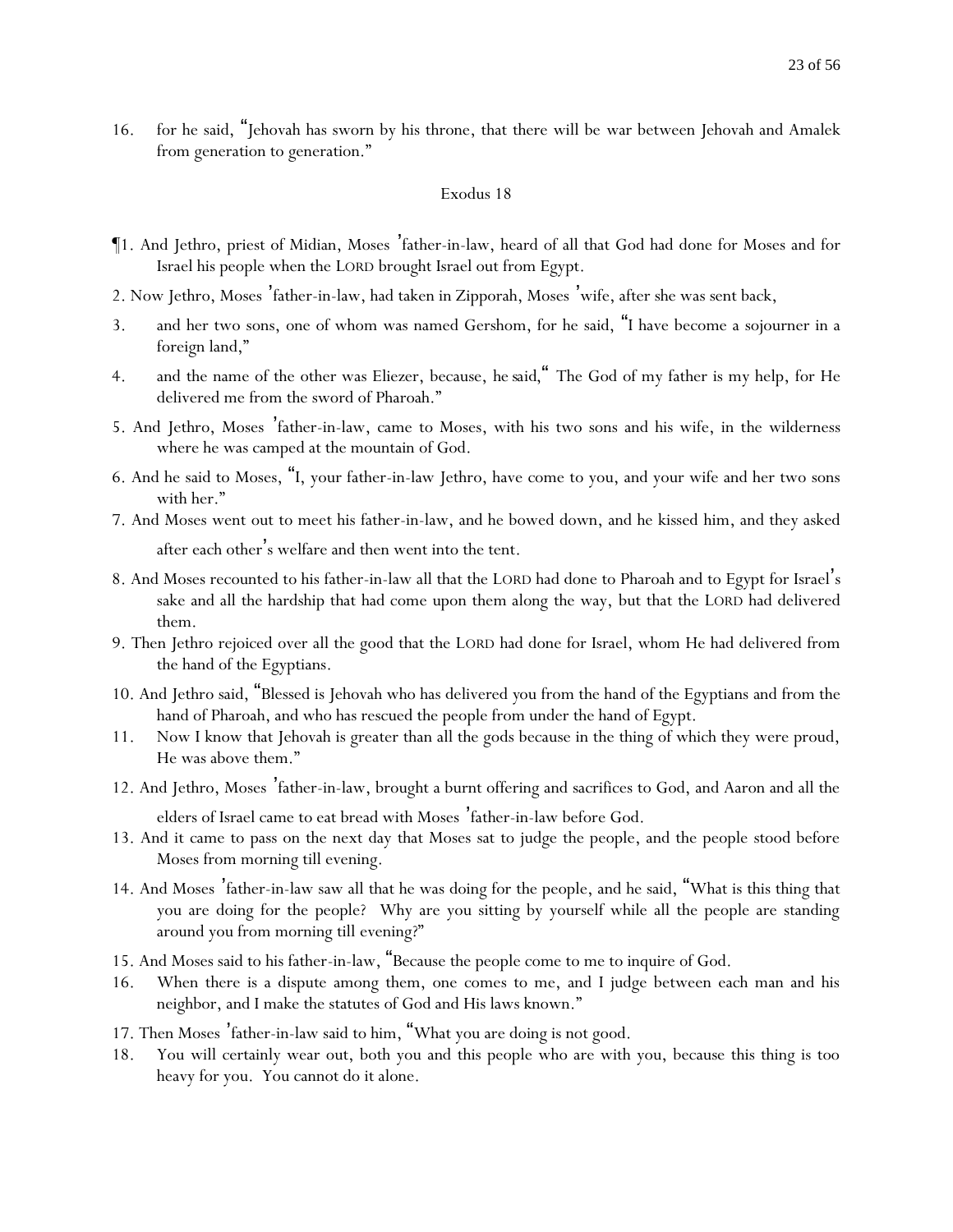- 19. Listen now to my voice. Let me advise you, and may God be with you. You must remain before God for the people, and bring their cases to God.
- 20. And you teach them the statutes and laws and make known to them the way they are to live and the thing they must do,
- 21. but you look for able men who fear God among the people, trustworthy men who hate a bribe, and set over them rulers of thousands, rulers of hundreds, rulers of fifties, and rulers of tens.
- 22. And let them judge the people at all times, and it will be that they will bring every great matter to you, but every lesser matter, they will themselves judge. So, make it easier on yourself, and let them bear *the burden* with you.
- 23. If you will do this thing, and God command it you, then you will be able to continue, and all this people will also go to their place in peace."
- 24. And Moses hearkened to the voice of his father-in-law, and he did everything that he had said.
- 25. And Moses chose able men from all Israel, and he appointed them as heads over the people, rulers of thousands, rulers of hundreds, rulers of fifties, and rulers of tens.
- 26. And they judged the people at all times. A difficult matter, they brought to Moses, but every lesser matter, they themselves judged.
- 27. Then Moses let his father-in-law depart, and he went to his own country.

- ¶1. In the third month after the children of Israel went out from the land of Egypt, on that day, they came into the wilderness of Sinai.
- 2. For they journeyed from Rephidim, then came into the wilderness of Sinai and set up camp in the wilderness. There Israel camped in front of the mountain.
- 3. Then Moses went up to God, and the LORD called to him from the mountain, saying, "Thus you shall say to the house of Jacob, and tell the children of Israel,
- 4. '*Y*ou saw what I did to the Egyptians, and that I bore *y*ou on eagles 'wings and brought *y*ou to me.
- 5. And now, if *y*ou will carefully listen to my voice and keep my covenant, *y*ou will be a treasured possession to me above all peoples, for all the earth is mine.
- 6. And *y*ou will be to me a kingdom of priests and a holy nation.' These are the words which you will speak to the children of Israel."
- 7. So, Moses came and called for the elders of the people, and he put before them all these words that the LORD commanded him.
- 8. Then all the people answered together and said, "All that Jehovah has spoken, we will do." And Moses brought back the words of the people to the LORD.
- 9. And the LORD said to Moses, "Behold, I will come to you in a thick cloud so that the people may hear when I speak with you, and believe in you also forever." And Moses declared the words of the people to the LORD.
- 10. Then the LORD said to Moses, "Go to the people and consecrate them today and tomorrow, and have them wash their clothes.
- 11. And be ready for the third day, because on the third day Jehovah will come down on Mount Sinai in the sight of all the people,
- 12. and set boundaries for the people all around saying, 'Take heed to *y*ourselves *that you do not* go up on the mountain or touch the border of it. Whoever touches the mountain shall surely be put to death.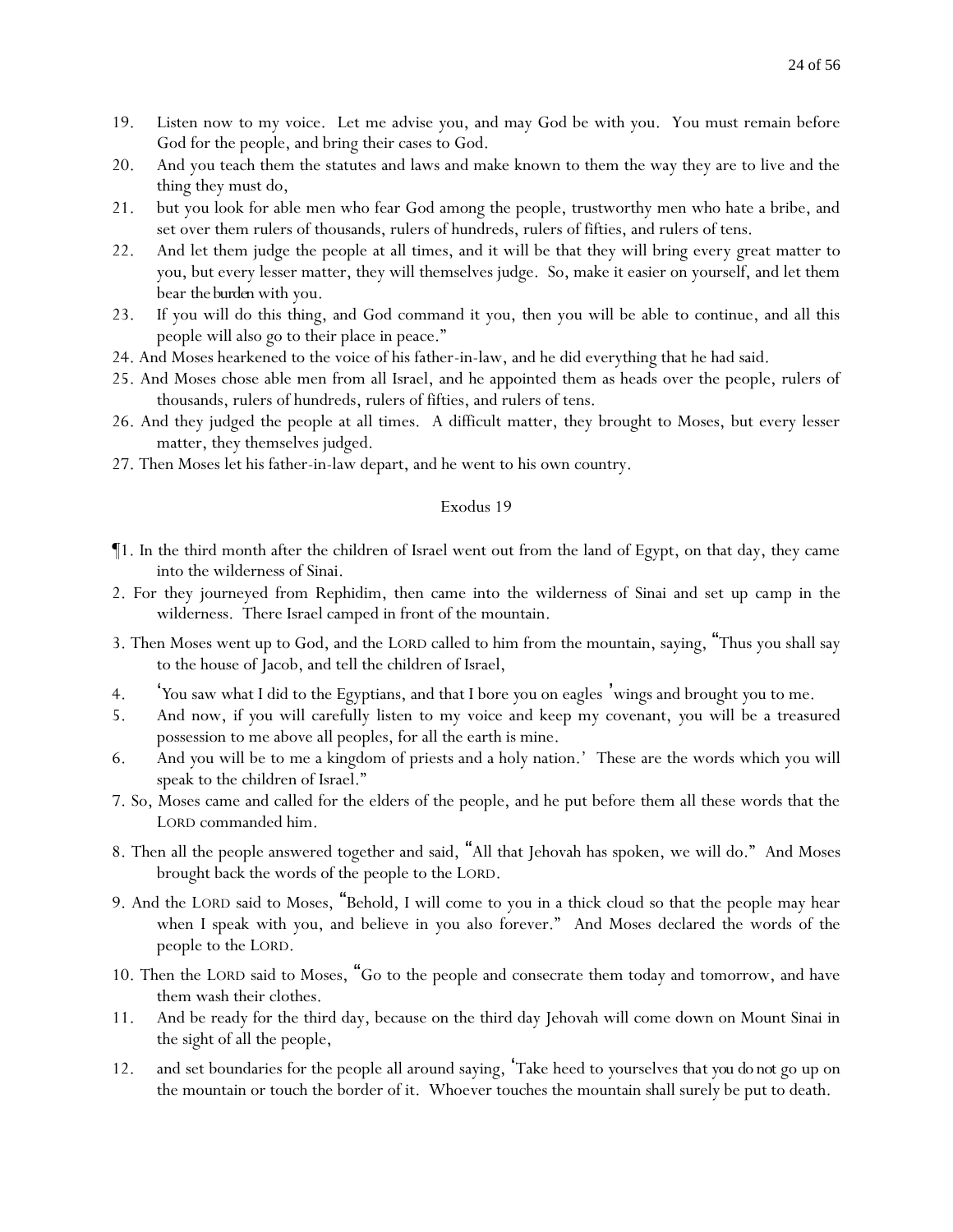- 13. No hand shall touch him, but he shall surely be stoned or shot through. Whether animal or man, he shall not live. When the ram's horn sounds, then let them come up to the mountain.'"
- 14. And Moses went down from the mountain to the people and consecrated the people, and they washed their clothes.
- 15. And he said to the people, "Be prepared for the third day. Do not go in to a woman."
- 16. And it came to pass on the third day, in the morning, there were peals of thunder, and flashes of lightning, and a thick cloud on the mountain, and a very loud blast of a shofar. And all the people in the camp trembled.
- 17. Then Moses led the people out of the camp to meet with God, and they presented themselves at the base of the mountain.
- 18. And Mount Sinai was covered in smoke because of the presence of the LORD who had descended upon it in fire, and His smoke ascended like the smoke of a furnace, and the whole mountain quaked exceedingly.
- 19. When the sound of the shofar came and grew very loud, Moses spoke and God answered him with a voice.
- 20. And the LORD came down on Mount Sinai, on top of the mountain. Then the LORD summoned Moses to the top of the mountain, and Moses went up.
- 21. And the LORD said to Moses, "Go down. Warn the people, lest they break through to the LORD to look, and many of them perish.
- 22. And also, let the priests who draw near to Jehovah consecrate themselves, lest Jehovah break forth upon them."
- 23. Then Moses said to the LORD, "The people cannot come up to Mount Sinai because you warned us saying, Set boundaries around the mountain and consecrate it."
- 24. But the LORD said to him, "Away! Go down! And then you will come up, and Aaron with you. But let not the priests nor the people break through *the boundary* to come up to Jehovah, lest He break forth upon them."
- 25. So Moses went down to the people and spoke to them.

¶1.And God spoke all these words, saying,

¶2. "I am Jehovah your God who brought you out of the land of Egypt, from the house of slavery.

- 3. You shall have no other god besides me.
- 4. You shall not make for yourself an idol, or any likeness of what is in the heavens above, or in the earth beneath, or in the waters under the earth.
- 5. You shall not bow down to them or serve them, for I, Jehovah your God, am a jealous God, visiting the iniquity of the fathers upon the children, even to the third and fourth generation of those who hate me,
- 6. showing mercy to thousands of those who love me and keep my commandments.
- ¶7. You shall not bear the name of Jehovah your God in vain, for Jehovah will not hold him guiltless who bears His name in vain.
- ¶8. Remember the Sabbath day, to keep it holy.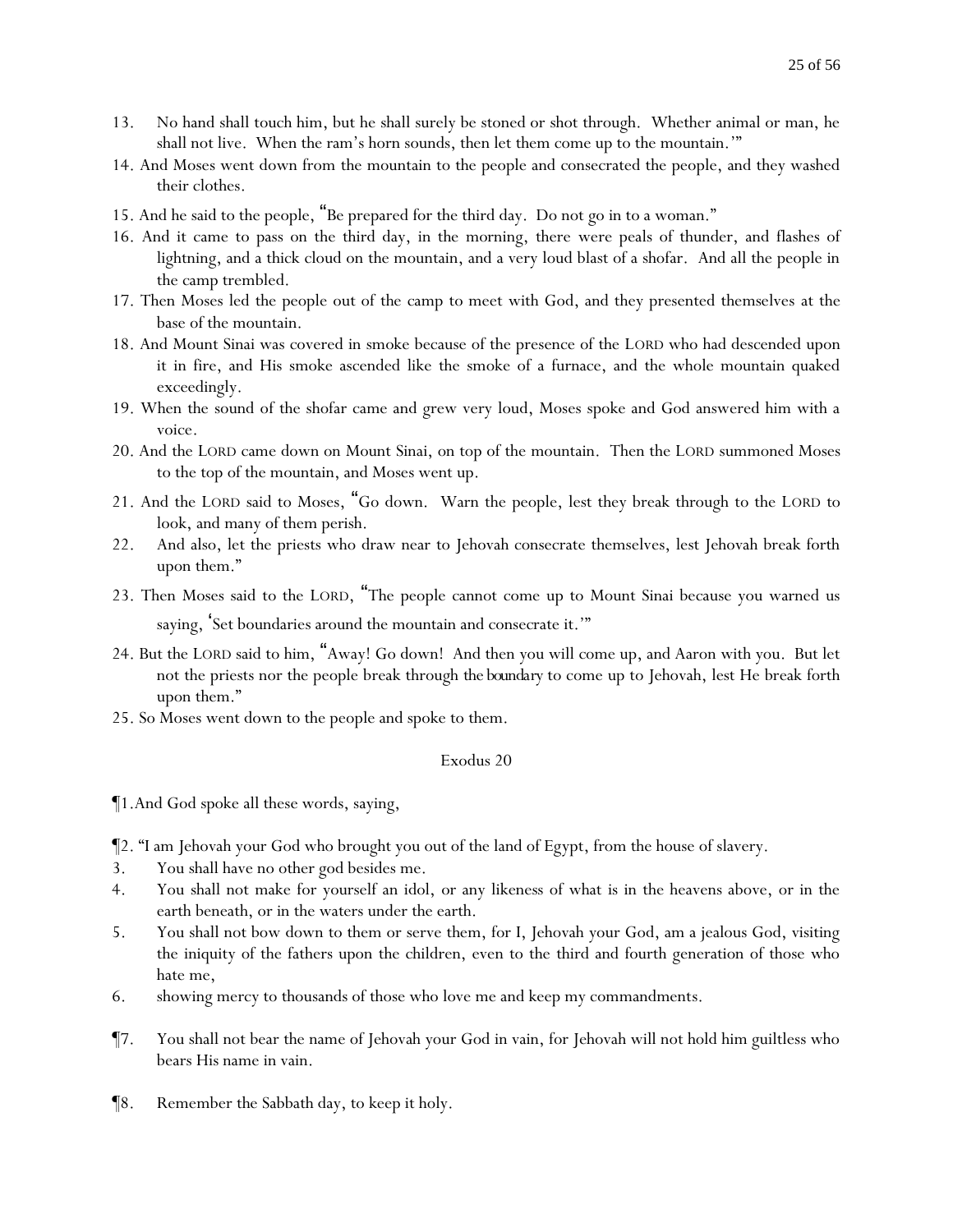- 9. Six days shall you labor and do all your work,
- 10. but the seventh day is a Sabbath to Jehovah your God. You shall do no work, you, or your son, or your daughter, your male slave or your female slave, or your livestock, or a foreigner who is in your gates.
- 11. For in six days, Jehovah made the heavens and the earth, the sea, and all that is in them, and He rested on the seventh day. Therefore, Jehovah blessed the Sabbath day and sanctified it.
- ¶12. Honor your father and your mother so that your days may be long upon the land that Jehovah your God is giving you.
- ¶13. You shall not murder.
- ¶14. You shall not commit adultery.
- ¶15. You shall not steal.
- ¶16. You shall not testify falsely against your neighbor.
- ¶17. You shall not covet your neighbor's house; you shall not covet your neighbor's wife, or his male slave, or his female slave, or his ox, or his donkey, or anything that belongs to your neighbor."
- ¶18. And when all the people beheld the thunderings, and the lightning flashes, and the sound of the shofar, and the mountain smoking, the people were afraid, and trembled, and stood far off.
- 19. And they said to Moses, "You speak with us yourself, and we will listen, but don't let God speak with us, lest we die!"
- 20. Then Moses said to the people, "Don't be afraid! For God has come in order to prove *y*ou, that the fear of Him may be before *y*ou so that *y*ou will not sin."
- 21. Nevertheless, the people stayed far off, and Moses drew near to the thick darkness where God was.
- ¶22. And the LORD said to Moses, "This is what you shall say to the children of Israel, '*Y*ou have seen that I spoke with *y*ou from heaven.
- 23. *Y*ou shall not make *other gods* besides me; *y*ou shall not make for *y*ourselves gods of silver or of gold.
- 24. You shall make for me an altar of earth, and you shall sacrifice upon it your burnt offerings and your peace offerings, your flocks and your herds. In every place that I cause my name to be remembered, I will come to you and bless you.
- 25. And if you make an altar of stones for me, you shall not build it with hewn stone, for if you use your tool on it, you have defiled it.
- 26. And you shall not ascend by steps to my altar, so that your nakedness may not be exposed to it.'

¶1. "And these are the judgments that you will set before them:

- 2. If you buy a Hebrew slave, he shall serve for six years, and in the seventh, he shall go out free, for nothing.
- 3. If he came in by himself, he will leave by himself. If he had a wife, his wife shall leave with him.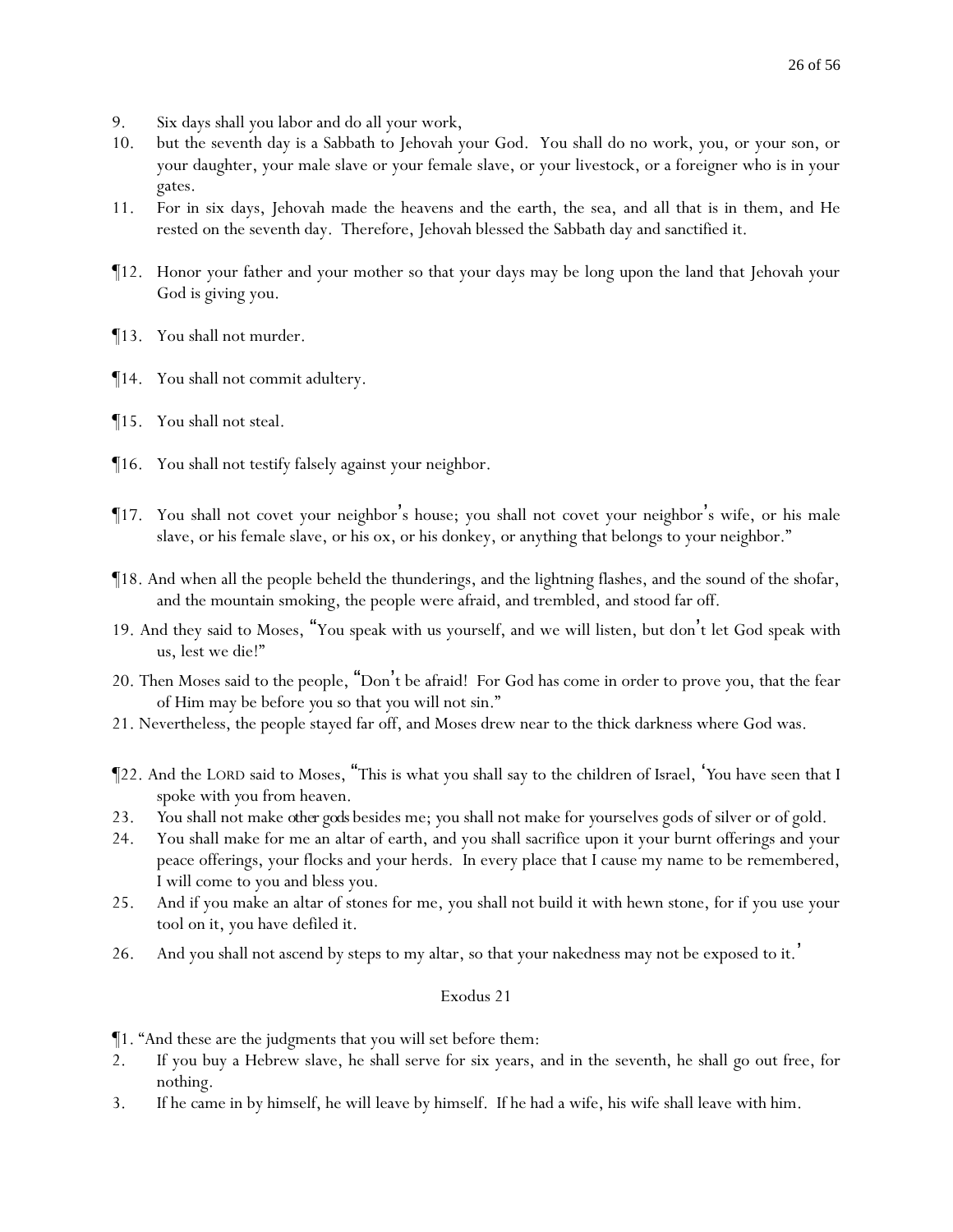- 4. If his master gave him a wife, and she bore sons or daughters to him, the wife and her children shall belong to her master, and he shall leave by himself.
- 5. But if the slave says, 'I love my master, my wife, and my children; I will not go out free,'
- 6. then his master shall bring him to the judges. And he shall bring him to the door or to the doorpost, and his master shall pierce his ear with the awl, and he shall serve him forever.

¶7. "And if a man sells his daughter as a slave, she shall not go out the same way the male slaves go out.

- 8. If she does not please her master who has betrothed her to himself, he shall let her be redeemed. He has no authority to sell her to a foreign people, seeing he has broken faith with her.
- 9. And if he betroths her to his son, he shall deal with her as is customary with daughters.
- 10. And if he takes himself another wife, he shall not diminish her food, her clothing, or her marriage rights.
- 11. But if he does not do these three things for her, she shall go out for nothing, without money.

¶12. "He who strikes a man so that he dies shall surely be put to death.

- 13. But if a man lies not in wait, but God delivers him into his hand, I will appoint you a place to which he may flee.
- 14. But if a man makes a plan against his neighbor to treacherously kill him, you shall take him away from my altar that he die.
- 15. He who strikes his father or his mother shall surely be put to death.
- 16. He who kidnaps a man and sells him, or if he is found in his hand, shall surely be put to death.
- 17. He who curses his father or his mother shall surely be put to death.
- 18. If men are fighting and one strikes his neighbor with a rock or with his fist, and he does not die, but takes to bed,
- 19. if he rises and walks about outside on his staff, the one who struck him shall not be punished; only, he shall pay for his lost time and for his complete recovery.
- 20. And if a man strikes his male slave or his female slave with the rod, and he dies by his hand, he shall certainly be avenged.
- 21. However, if he continues a day or two, he shall not be avenged, for he is his money.
- 22. And if men are struggling with each other, and they hit a pregnant woman so that her fruit leaves her, but no harm follows, he shall surely be fined according to what the woman's husband lays upon him, and he shall make payment through the judges.
- 23. But if harm does follow, you shall pay life for life,
- 24. eye for eye, tooth for tooth, hand for hand, foot for foot,
- 25. burn for burn, wound for wound, stripe for stripe.
- 26. And if a man strikes an eye of his male slave or an eye of his female slave, and he ruins it, he shall set him free because of his eye.
- 27. And if he knocks out a tooth of his male slave or a tooth of his female slave, he shall set him free because of his tooth.
- ¶28. "And if an ox gores a man or a woman so that he dies, the ox shall surely be stoned, and no one shall eat its flesh, and the owner of the ox shall be innocent.
- 29. But if an ox were apt to gore in the past, and warning had been given to its owner but he did not keep it in, and then it kills a man or a woman, the ox shall be stoned, and its owner shall also be put to death.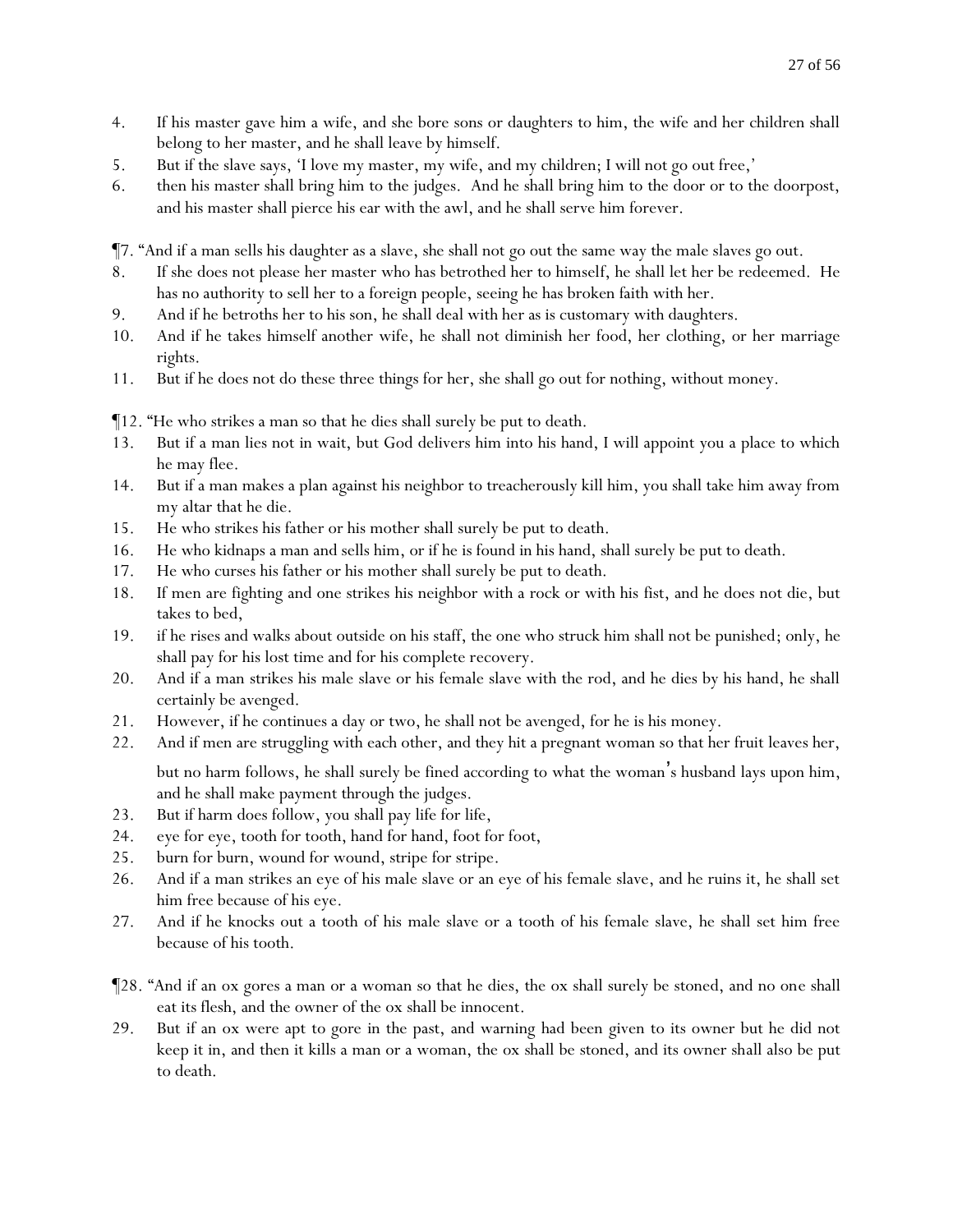- 30. If a ransom is laid upon him, he shall pay for the redemption of his life, according to everything imposed upon him.
- 31. Whether it gores a son or gores a daughter, it shall be done to him according to this ordinance.
- 32. If the ox gores a male slave or a female slave, he shall pay thirty shekels of silver to its owner, and the ox shall be stoned.
- 33. And if a man opens a pit, or if a man digs a well, and he does not cover it, and an ox or a donkey falls into it,
- 34. the owner of the pit shall pay full compensation. He shall give money to its owner, and the dead *beast* shall be his.
- 35. And if one man's ox injures his neighbor's ox so that it dies, then they shall sell the living ox and divide the money from it, and they shall also divide the dead one.
- 36. However, if it was known that the ox gored in the past, but he did not keep it in, its master shall certainly pay full compensation, ox for ox, but the dead one shall be his.

- ¶1. "If a man steals an ox or a sheep and slaughters it or sells it, he shall repay five cattle for an ox, and four from the flock for the sheep.
- 2. If the thief is found in the act of breaking in, and he is struck so that he dies, there shall be no bloodguilt *imputed* for him.
- 3. If the sun be risen upon him, there shall be blood-guilt *imputed* for him. He shall surely make restitution. If he does not have it, then he shall be sold for his theft.
- 4. If, when he is found, the stolen thing is found in his hand alive, whether ox, or ass, or sheep, he shall restore double.
- 5. If a man causes a field or vineyard to be grazed over by letting his beast loose so that it feeds in another man's field, he shall make restitution from the best of his field and from the best of his vineyard.
- 6. If a fire breaks out and ignites thorns, so that stacks *of grain*, or standing grain, or a field is consumed, he who kindled the blaze shall pay full compensation.
- 7. If a man delivers to his neighbor money or valuables to keep, and it is stolen from the man's house, if the thief is found, he shall pay double.
- 8. If the thief is not found, the owner of the house shall be brought to the gods<sup>6</sup> to determine whether or not he has put his hand to his neighbor's property.
- 9. For every type of transgression concerning an ox, a donkey, a sheep, or clothing, or any lost item that one claims is his, the case of both parties shall go to the gods. Whoever the gods condemn shall pay double to his neighbor.
- 10. If a man delivers to his neighbor a donkey, or an ox, or a sheep, or any beast to keep, and it dies or is crippled or is driven off, no one seeing it,
- 11. an oath of Jehovah shall be between the two of them, that he has not put his hand to his neighbor's goods. Its owner shall accept it, and he shall not restore it.
- 12. But if it be stolen from him, he shall make restitution to its owner.
- 13. If it be torn in pieces, he shall bring it as evidence, and he shall not make restitution for the torn animal.

 $6$  That is, the judges. As in 22:9<sup>2</sup>, 28. See also Exodus 7:1.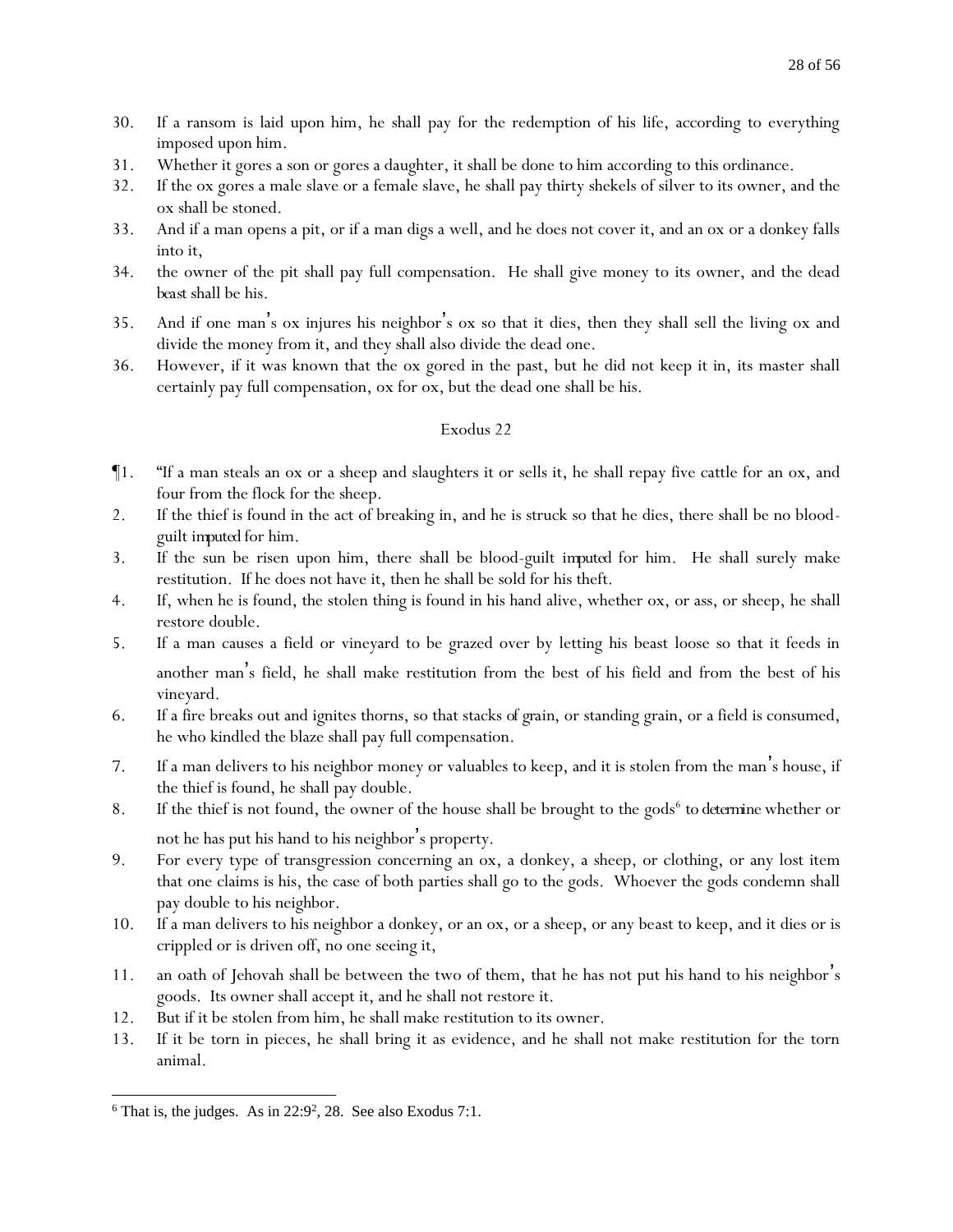- 14. And if a man borrows *an animal* from his neighbor, and it is crippled or dies, its owner not being with it, he shall pay full compensation.
- 15. If its owner was with it, he shall not repay. If it was rented, it came for its rental fee.
- 16. If a man entices a virgin who is not betrothed and lies with her, he shall certainly pay a bride-price for her to be his wife.
- 17. If her father absolutely refuses to give her to him, he shall weigh out silver, according to the brideprice of virgins.
- 18. You shall not allow a sorceress to live.
- 19. Anyone who lies with an animal shall surely be put to death.
- 20. Whoever sacrifices to gods other than Jehovah alone shall be devoted to destruction.
- 21. You shall not maltreat a foreigner, nor shall you oppress him, for *y*ou were foreigners in the land of Egypt.
- 22. *Y*ou shall not afflict any widow or orphan.
- 23. If you afflict them in the least so that they cry out at all to me, I will surely hear their cry,
- 24. and my anger will be kindled, and I will kill *y*ou with the sword so that *y*our wives become widows and *y*our children, orphans.
- 25. If you lend money to my people who are poor among you, you shall not be as a usurer to him; *y*ou shall not lay interest upon him.
- 26. If you take the garment of your neighbor in pledge until the sun goes down, you shall return it to him,
- 27. for that is his only covering; it is the garment for his skin. In what will he sleep? And it shall be that when he cries out to me, I will hear, for I am compassionate.
- 28. You shall not revile the gods, nor shall you curse the ruler of your people.
- 29. You shall not delay *the offering* from your harvest or your presses. You shall give the firstborn of your sons to me.
- 30. You shall do likewise with your cattle and your flock. It shall stay seven days with its mother; on the eighth day, you shall give it to me.
- 31. And *y*ou shall be holy men to me. And *y*ou shall not eat flesh torn in the field; *y*ou shall throw it to the dogs.

- ¶1. "You shall not raise a false report. You shall not join hands with a wicked man to be a malicious witness.
- 2. You shall not follow a multitude to do evil, and you shall not testify in a dispute to side with many to pervert *justice*.
- 3. Nor shall you show partiality to a poor man in his dispute.
- 4. If you come upon your enemy's ox or his donkey going astray, you shall surely return it to him.
- 5. If you see the donkey of him who hates you lying under its burden, then you shall refrain from leaving it to him; you shall by all means rescue it with him.
- 6. You shall not pervert the judgment of your poor in his dispute.
- 7. You shall keep far from a false matter, and you shall not put an innocent or righteous man to death, for I do not justify a wicked man.
- 8. And you shall not take a bribe, for a bribe blinds those who see and subverts the words of the righteous.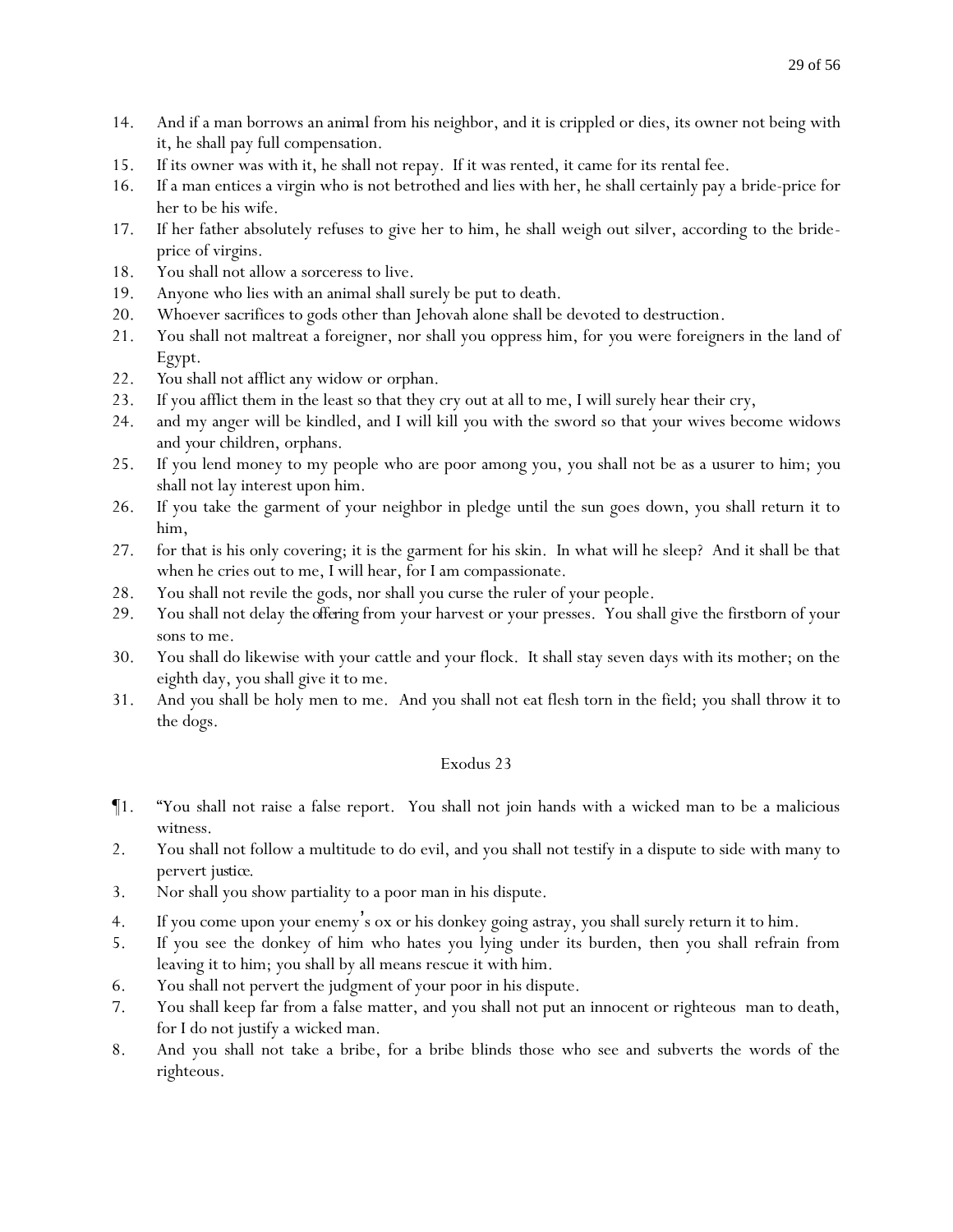- 9. You shall not oppress a stranger. *Y*ou *y*ourselves know the life of a stranger, for *y*ou were strangers in the land of Egypt.
- 10. For six years, you may sow your land and gather its produce,
- 11. but in the seventh*,* you shall let it rest and lie untilled so that the poor of your people may eat. And what they leave, the beasts of the field may eat. Thus shall you do with your vineyard and your oliveyard.
- 12. Six days shall you do your work, and on the seventh day, you shall cease, that your ox and your donkey may rest and the son of your handmaid and the stranger may be refreshed.
- 13. *Y*ou shall surely observe all that I have said to *y*ou. And *y*ou shall not mention other gods by name; it shall not be heard from your mouth.
- 14. Three times each year, you shall make a feast to me.
- 15. You shall keep the Feast of Unleavened Bread (seven days shall you eat unleavened bread, as I commanded you, at the appointed time in the month Abib, for in it, you came forth out of Egypt, and none shall appear before me empty-handed),
- 16. and the Feast of Harvest (the firstfruits of your produce that you sowed in the field), and the Feast of the Ingathering at the end of the year (when you gather in your produce from the field).
- 17. Three times each year, all your males shall appear before the Lord Jehovah.
- 18. You shall not offer the blood of my sacrifice with leavened bread, and the fat of my feast shall not remain until morning.
- 19. The first of the firstfruits of your land shall you bring to the house of Jehovah your God. You shall not boil a kid in its mother's milk.
- ¶20. "Behold, I am sending an angel before you to protect you along the way and to bring you to the place that I have prepared.
- 21. Beware of him, and obey his voice. Do not provoke him, for he will not pardon *y*our transgression, for my name is in him.
- 22. But if you diligently obey his voice, and do all that I say, then I will be an enemy to your enemies, and I will be a foe to your foes.
- 23. For my angel shall go before you and bring you in to the Amorites, and the Hittites, and the Perizzites, and the Canaanites, the Hivites, and the Jebusites, and I will annihilate them.
- 24. You shall not bow down to their gods, nor serve them, nor shall you do according to their deeds, but you shall utterly destroy them and break their images to pieces.
- 25. And *y*ou shall serve Jehovah *y*our God, and He will bless your bread and your water, and I will take away sickness from your midst.
- 26. None shall miscarry or be barren in your land. I will fulfill the number of your days.
- 27. I will send my terror before you and put to confusion all the people to whom you come, and I will give you the neck of all your enemies.
- 28. And I will send hornets before you that will drive out the Hivites, the Canaanites, and the Hittites from before you.
- 29. I will not drive them out from before you in one year, lest the land become desolate and the beasts of the field become too many for you.
- 30. Little by little, I will drive them out from before you until you become fruitful and possess the land.
- 31. And I will establish your border from the Red Sea even to the sea of the Philistines, and from the wilderness to the River. For I will give into *y*our hands the inhabitants of the land, and you will drive them out from before you.
- 32. You shall not make a covenant with them and their gods.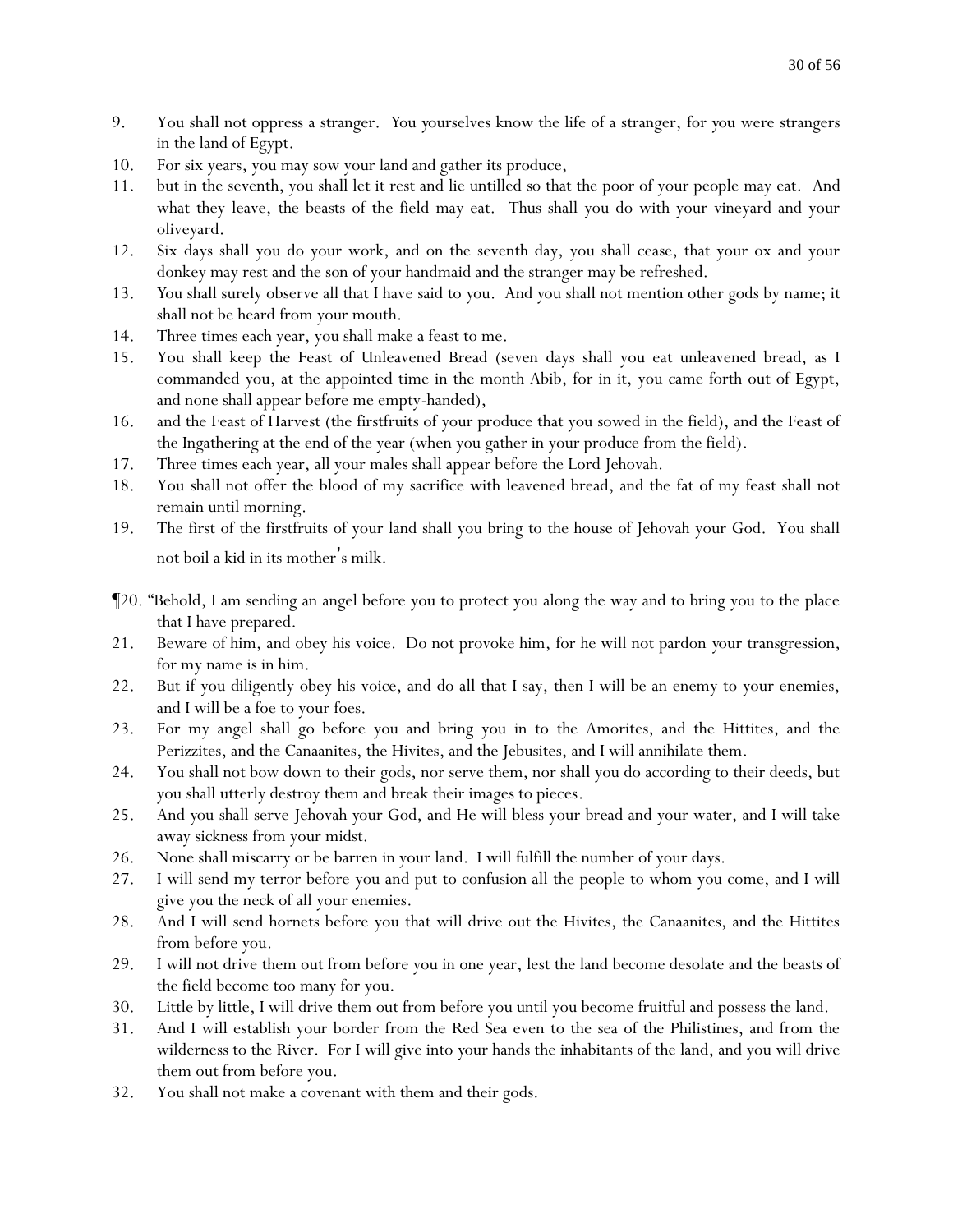33. They shall not dwell in your land, lest they cause you to sin against me, for if you serve their gods, it will surely be a snare to you."

### Exodus 24

- ¶1. And He said to Moses, "Come up to Jehovah, you and Aaron, Nadab and Abihu, and seventy of Israel's elders, and worship at a distance.
- 2. And Moses, by himself, shall draw near to Jehovah, but they must not come near. And the people shall not come up with him."
- 3. Then Moses went and recounted to the people all the words of the LORD and all the judgments; and *with* one voice all the people answered and said, "All the words that Jehovah has spoken, we will do."
- 4. Then Moses wrote down all the words of the LORD, and he rose up early in the morning and erected an altar and twelve pillars at the base of the mountain for the twelve tribes of Israel.
- 5. And he sent young men of the children of Israel, and they offered up bullocks for burnt offerings and slaughtered sacrifices for peace offerings to the LORD.
- 6. And Moses took half of the blood and put it into basins, and half of the blood, he threw against the altar.
- 7. And he took the book of the covenant and read it aloud in the ears of the people, and they said, "All that Jehovah has spoken, we will do and obey."
- 8. And Moses took the blood and threw it on the people and he said, "Behold! The blood of the covenant that Jehovah has made with *y*ou with all these words."
- 9. Then Moses and Aaron, Nadab and Abihu, and seventy of Israel's elders went up.
- 10. And they saw the God of Israel, and under His feet was something like a paved work of sapphire as pure as the sky itself.
- 11. Yet, He did not stretch out His hand against the chief men of the sons of Israel, but they beheld God, and ate and drank.
- ¶12. And the LORD said to Moses, "Come up to me on the mountain and wait there, and I will give you stone tablets with the law and the commandment that I have written to guide them."
- 13. And Moses arose, and Joshua his minister, and Moses went up to the mountain of God.
- 14. But to the elders he said, "Wait for us here until we come back to *y*ou. Behold, Aaron and Hur are with *y*ou; whoever has a matter, let him go to them."
- 15. Then Moses ascended the mountain, and the cloud covered the mountain.
- 16. And the glory of the LORD settled upon Mount Sinai, and the cloud covered it six days. And on the seventh day, He called to Moses from the midst of the cloud.
- 17. And the appearance of the glory of the LORD on the top of the mountain was like a consuming fire in the eyes of the children of Israel.
- 18. And Moses went into the midst of the cloud and ascended the mountain. And Moses was on the mountain forty days and forty nights.

# Exodus 25

# The Materials Required for the Tabernacle

¶1. And the LORD spoke to Moses, saying,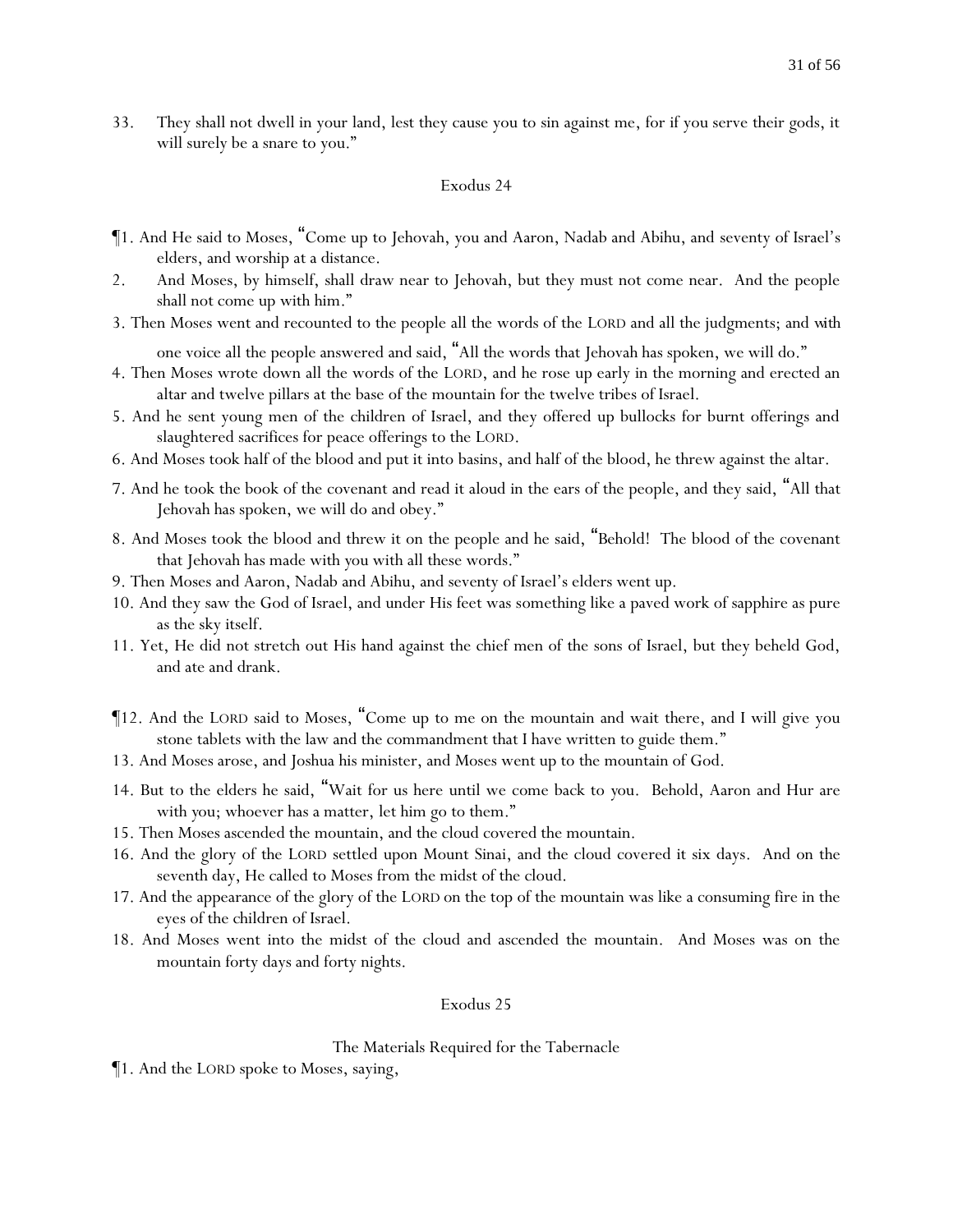- 2. "Tell the children of Israel that they may take a portion out for me. From every man whose heart is willing shall *y*ou receive my portion.
- 3. And this is the portion that *y*ou shall receive from them: gold, and silver, and bronze;
- 4. and blue, and purple, and bright scarlet, and fine linen, and goats '*hair;*
- 5. and rams 'skins dyed red, and badgers 'skins; and shittim wood;
- 6. oil for the light; spices for the anointing oil and for the pungent incense;
- 7. onyx stones and stones for settings for the ephod and for the breastplate.
- 8. And they shall build a sanctuary for me, that I may dwell among them.
- 9. *Y*ou shall make it according to all that I show you, the pattern of the tabernacle and the pattern of all its accoutrements.

# The Ark

- ¶10. "They shall make an ark of shittim wood, its length, two and a half cubits, its width, a cubit and a half, and its height, a cubit and a half.
- 11. And you shall overlay it with pure gold inside and out. You shall make a crown of gold on it all around.
- 12. And you shall cast four rings of gold for it and attach them to its four feet, two rings on one of its sides and two rings on its other side.
- 13. And you shall make poles of shittim wood and overlay them with gold,
- 14. and you shall put the poles into the rings on the sides of the ark, to carry the ark with them.
- 15. The poles shall remain in the rings of the ark; they shall not be taken away from it.
- 16. And you shall put into the ark the testimony that I will give you.

# The Mercy Seat

- $\P$ 17. "And you shall make the mercy-seat<sup>7</sup> of pure gold, two and a half cubits its length, and a cubit and a half its width.
- 18. And you shall fashion two cherubim of gold. Of beaten work shall you make them at the two ends of the mercy-seat.
- 19. And make one cherub at one end and one cherub at the other end. You shall make the cherubim part of the mercy-seat, on the two ends of it.
- 20. And the wings of the cherubim shall be spread out above, their wings overshadowing the mercy-seat, with their faces toward one other. The faces of the cherubim shall face the mercy-seat.
- 21. And you shall place the mercy-seat on top of the ark, and you shall put into the ark the testimony that I will give you.
- 22. And I will meet with you there between the two cherubim that are over the ark of the testimony, and I will speak to you from above the mercy-seat all that I command you for the children of Israel.

# The Table

- ¶23. "And you shall make a table of shittim wood, its length, two cubits, its width, a cubit, and its height, a cubit and a half.
- 24. And you shall overlay it with pure gold, and you shall make a crown of gold for it all around.
- 25. And you shall make for it a border a handbreadth wide around it, and you shall make a crown of gold for its border round about.

<sup>7</sup> Literally, "place of atonement".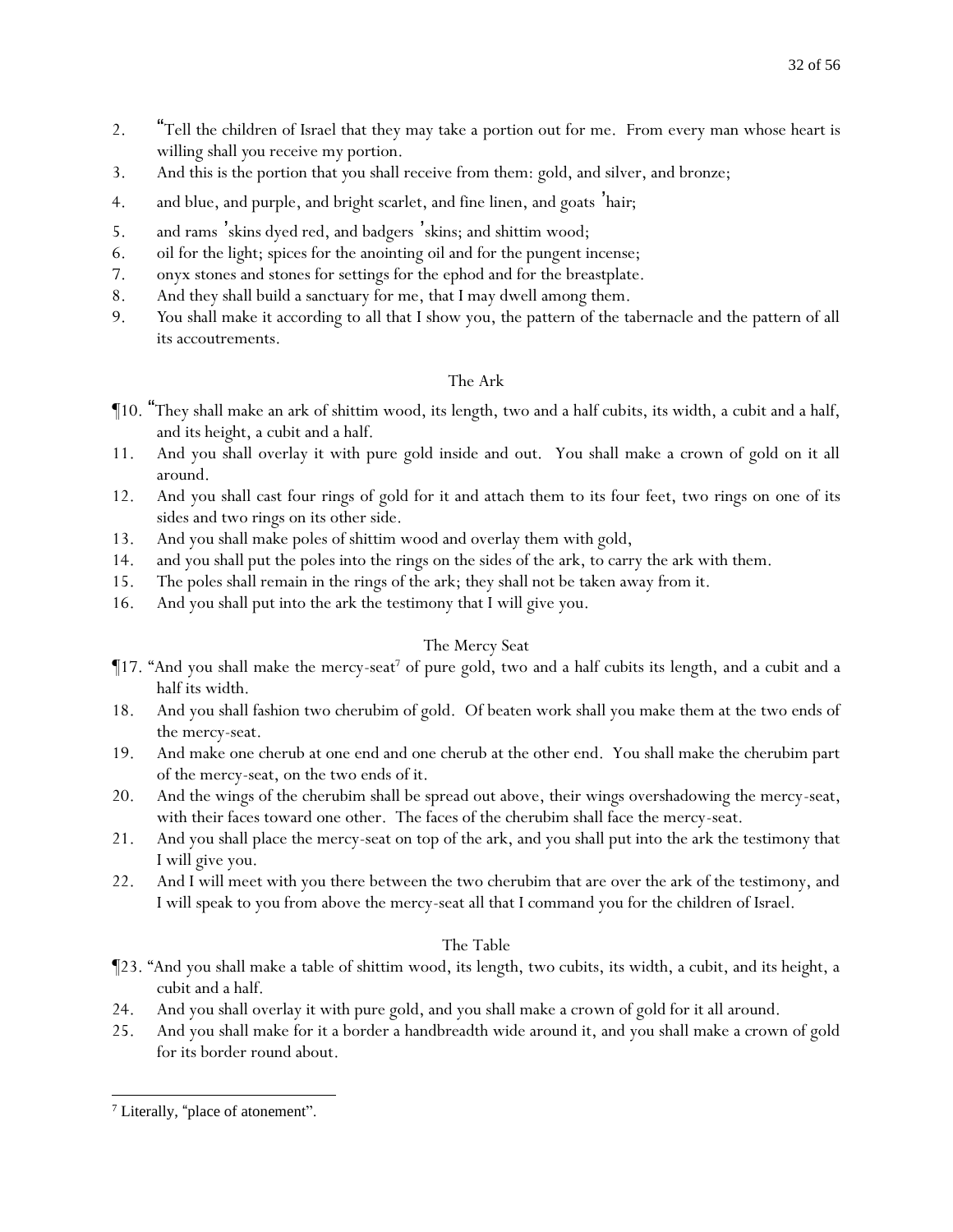- 26. And you shall make four gold rings for it and attach the rings to the four corners that are on its four feet.
- 27. The rings shall be close to the border, as housings for poles for carrying the table.
- 28. And you shall make the poles of shittim wood and overlay them with gold, that the table may be carried with them.
- 29. And you shall make its dishes, and its spoons, and its cups, and its bowls with which libation is made; of pure gold shall you make them.
- 30. And you shall set the bread of the Presence on the table before me always.

# The Menorah

- ¶31. "And you shall make a menorah of pure gold. The menorah shall be made of beaten work; its base and its shaft, its cups, its bulbs, and its flowers shall be of one piece.
- 32. And six branches shall go out from its sides, three branches of the menorah from one side, and three branches of the menorah from the other side.
- 33. On the one branch shall be three almond-shaped cups, a bulb, and a flower, and on the other branch, three almond-shaped cups, a bulb, and a flower. Thus shall it be for the six branches that go out from the menorah,
- 34. but on the menorah *shaft shall be* four almond-shaped cups, its bulbs, and its flowers.
- 35. And for the six branches that go out from the menorah, there shall be a bulb below a pair of its branches, and a bulb below a pair of its branches, and a bulb below a pair of its branches.
- 36. Their bulbs and their branches shall be of one piece, they shall all be of one beaten work of pure gold.
- 37. And you shall make its seven lamps so that when he lights its lamps, it gives light to the area before it.
- 38. And its tongs and its fire-pans shall be of pure gold.
- 39. Of a talent of pure gold shall he make it, with all these accoutrements.
- 40. And see to it that you make them according to the pattern that was shown you on the mountain.

# Exodus 26

# The Curtains

- ¶1. "And you shall make the tabernacle *with* ten curtains of fine-twined linen, and blue, and purple, and bright scarlet. And you shall make them with skillfully worked cherubim.
- 2. The length of each curtain shall be twenty-eight cubits, and the width of each curtain, four cubits. There shall be one measurement for all the curtains.
- 3. Five of the curtains shall be joined to one another, and the *other* five curtains shall be joined to one another.
- 4. And you shall make loops of blue on the edge of the curtain at the end of the first set, and you shall do likewise on the edge of the innermost curtain in the second set.
- 5. You shall make fifty loops in the one curtain, and you shall make fifty loops in the end curtain of the second set; the loops shall be opposite each other.
- 6. And you shall make fifty hooks of gold, and you shall couple the curtains to each other with the hooks, so that the tabernacle may be one.
- 7. And you shall make curtains of goats '*hair* for a tent over the tabernacle. Eleven curtains shall you make.
- 8. The length of each curtain shall be thirty cubits, and the width of each curtain shall be four cubits. There shall be one measurement for the eleven curtains.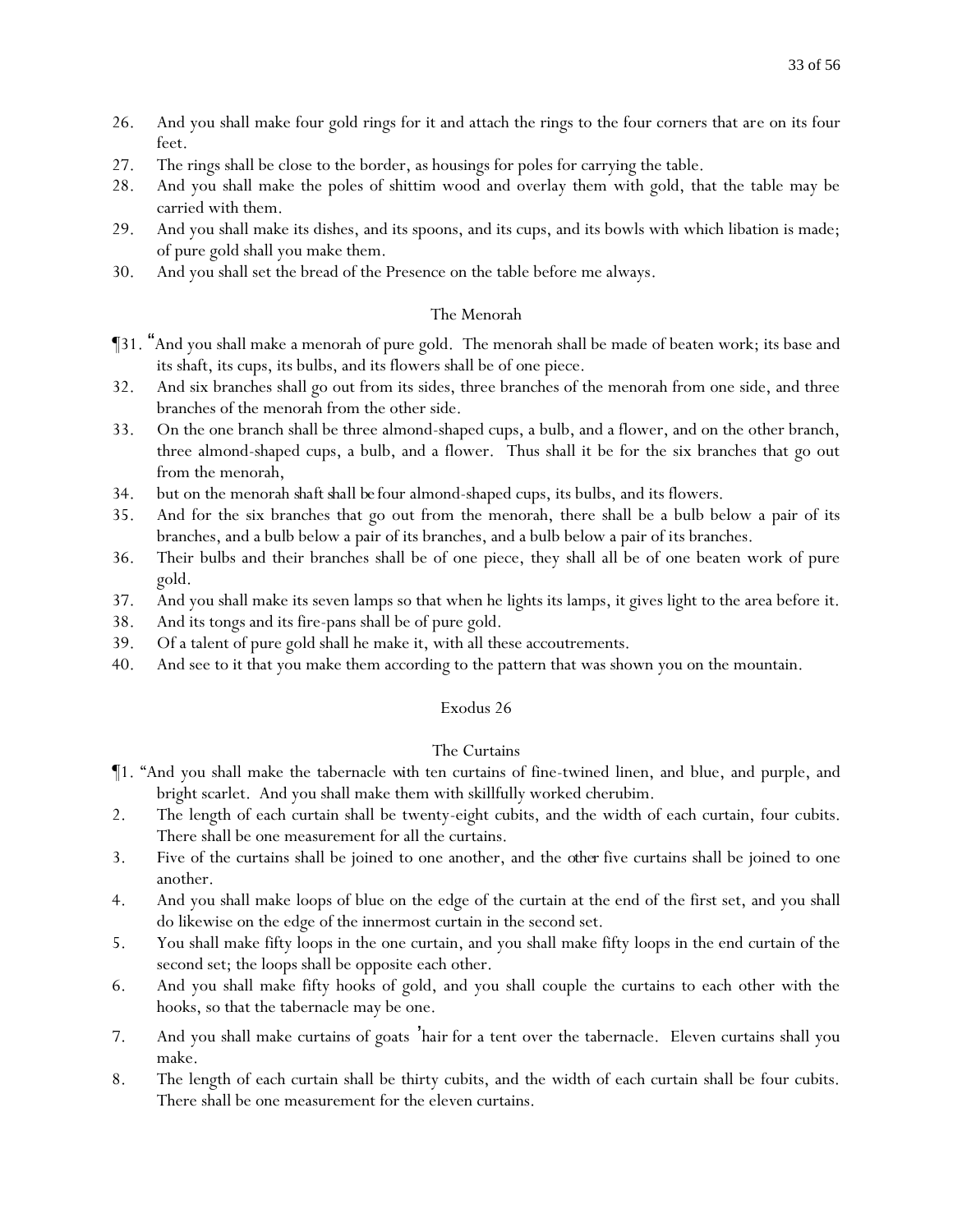- 9. And you shall join five of the curtains by themselves and six of the curtains by themselves. And you shall fold the sixth curtain double at the front of the tent.
- 10. And you shall make fifty loops on the edge of the one curtain innermost in the *first* set and fifty loops on the edge of the *innermost*curtain of the second set.
- 11. And you shall make fifty hooks of bronze, and put the hooks into the loops, and couple the tent together so that it may be one.
- 12. And the excess that remains of the curtains of the tent, the remaining half curtain, shall hang over the back of the tabernacle.
- 13. And the excess length of the curtains of the tent shall extend a cubit on one *side* and a cubit on the other, beyond each of the sides of the tabernacle, to conceal it.

# The Coverings

14. And you shall make a covering of rams' skins dyed red for the tent, and a covering of badgers' skins over that.

# The Boards

¶15. "And you shall make boards of shittim wood for the tabernacle that stand upright.

- 16. Ten units shall be the length of a board, and a cubit and a half shall be the width of each board.
- 17. Two tenons shall be to one board each connecting with its mate. Thus shall you do for all the boards of the tabernacle.
- 18. And you shall make the boards for the tabernacle, twenty boards for the south wall, facing southward.
- 19. And you shall make forty sockets of silver under the twenty boards, two sockets under each board for its two tenons, and two sockets under the next board for its two tenons.
- 20. And for the second side of the tabernacle, for the north wall, *you shall make* twenty boards,
- 21. and their forty sockets of silver, two sockets under one board and two sockets under the next board.
- 22. And for the rear of the tabernacle, westward, you shall make six boards.
- 23. And you shall make two boards for the corners, for the two back corners of the tabernacle.
- 24. And they shall be coupled at the base, and they shall be perfectly joined together at its top to the one ring. Thus shall it be for them both. They shall be for the two corners.
- 25. And so, there shall be eight boards and their sockets of silver, sixteen sockets, two sockets under one board, and two sockets under the next board.

# The Bars

- ¶26. And you shall make bars of shittim wood, five for the boards of one side of the tabernacle,
- 27. and five bars for the boards of the second side of the tabernacle, and five bars for the boards of the side of the tabernacle to the rear, westward,
- 28. and the middle bar running through the midst of the boards from end to end.
- 29. And you shall overlay the boards with gold, and make their rings of gold to house the bars, and overlay the bars with gold.
- 30. And you shall erect the tabernacle according to its plan that you were shown on the mountain.

# The Veil

- ¶31. "And you shall make a veil of blue, purple, and bright scarlet, and fine-twined linen. He shall make it with cherubim, skillfully worked.
- 32. And you shall hang it on four posts of shittim wood overlaid with gold, and their hooks shall be of gold, with four sockets of silver.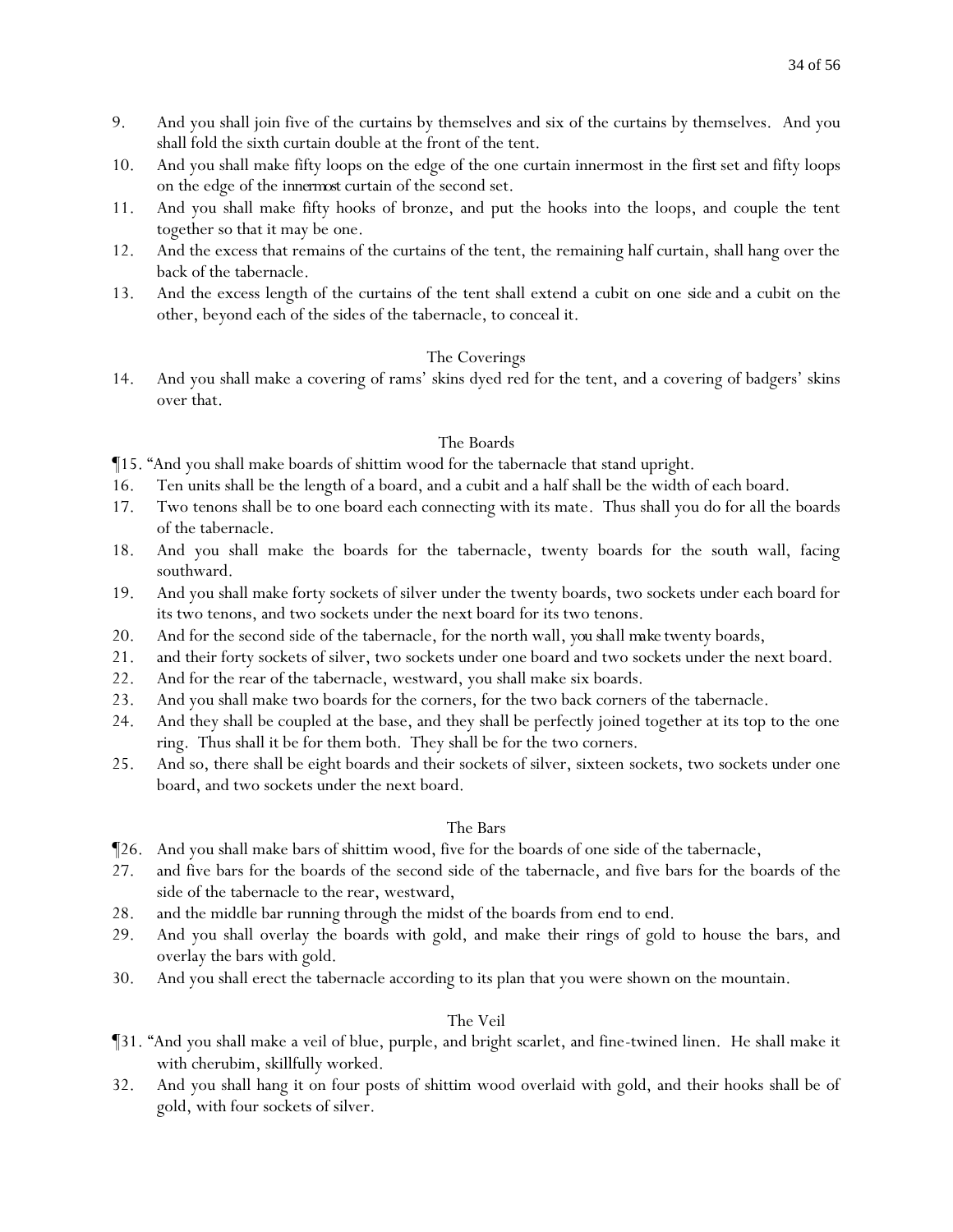33. And you shall hang the veil from the hooks, and you shall bring the ark of the testimony there within the veil, and the veil shall make a separation between the holy place and the most holy place.

### Arrangement of the Furniture

- ¶34. "And you shall place the mercy-seat upon the ark of the testimony in the most holy place.
- 35. And you shall set the table outside the veil, and the menorah, opposite the table on the south side of the tabernacle, with the table on the north side.

### The Hanging

- ¶36. "And for the entrance of the tent, you shall make a hanging of blue, and purple, and bright scarlet, and fine-twined linen, the work of a weaver.
- 37. And for the hanging, you shall make five posts of shittim wood and overlay them with gold, and their hooks shall be of gold, and you shall cast five bronze sockets for them.

### Exodus 27

### The Altar for Burnt Offerings

- ¶1. "And you shall make the altar *for burnt offering* of shittim wood, five cubits shall be its length, and five cubits, its width. The altar shall be square. And its height shall be three cubits.
- 2. And you shall make its horns on its four corners; its horns shall be of one piece with it, and you shall overlay it with bronze.
- 3. And you shall make its pans to remove its ashes, and its shovels, and its basins, and its meat-hooks, and its fire-pans. You shall make all its accoutrements of bronze.
- 4. And you shall make for it a grate of bronze lattice work, and on the lattice work you shall make four bronze rings on its four corners.
- 5. And you shall set it underneath the ledge of the altar, and the lattice shall be situated halfway down the altar.
- 6. And you shall make poles for the altar, poles of shittim wood, and overlay them with bronze.
- 7. And its poles shall be put into the rings, and on the two sides of the altar shall be the poles with which to carry it.
- 8. You shall make it hollow with boards. Just as it was shown you on the mountain, so shall they make *it*.

### The Courtyard

- ¶9. "And you shall make a courtyard for the tabernacle. For the south side, facing southward, *you shall make* screens for the courtyard of fine-twined linen, one hundred cubits in length for that one side.
- 10. And its twenty posts and their twenty sockets shall be of bronze, and the hooks of the posts and their fillets shall be of silver.
- 11. And *you shall* likewise *make* screens for the length of the north side one hundred in length, and its twenty posts and their twenty sockets shall be of bronze, and the hooks of the posts and their fillets shall be of silver.
- 12. And the width of the courtyard on the west side shall have fifty cubits of screens, their ten posts, and their ten sockets.
- 13. And the width of the courtyard on the east side, eastward, shall be fifty cubits.
- 14. And the screens for the one side *of the gate* shall be fifteen cubits, their posts, three, and their sockets, three,
- 15. and the screens for the other side shall be fifteen *cubits*, their posts, three, and their sockets, three.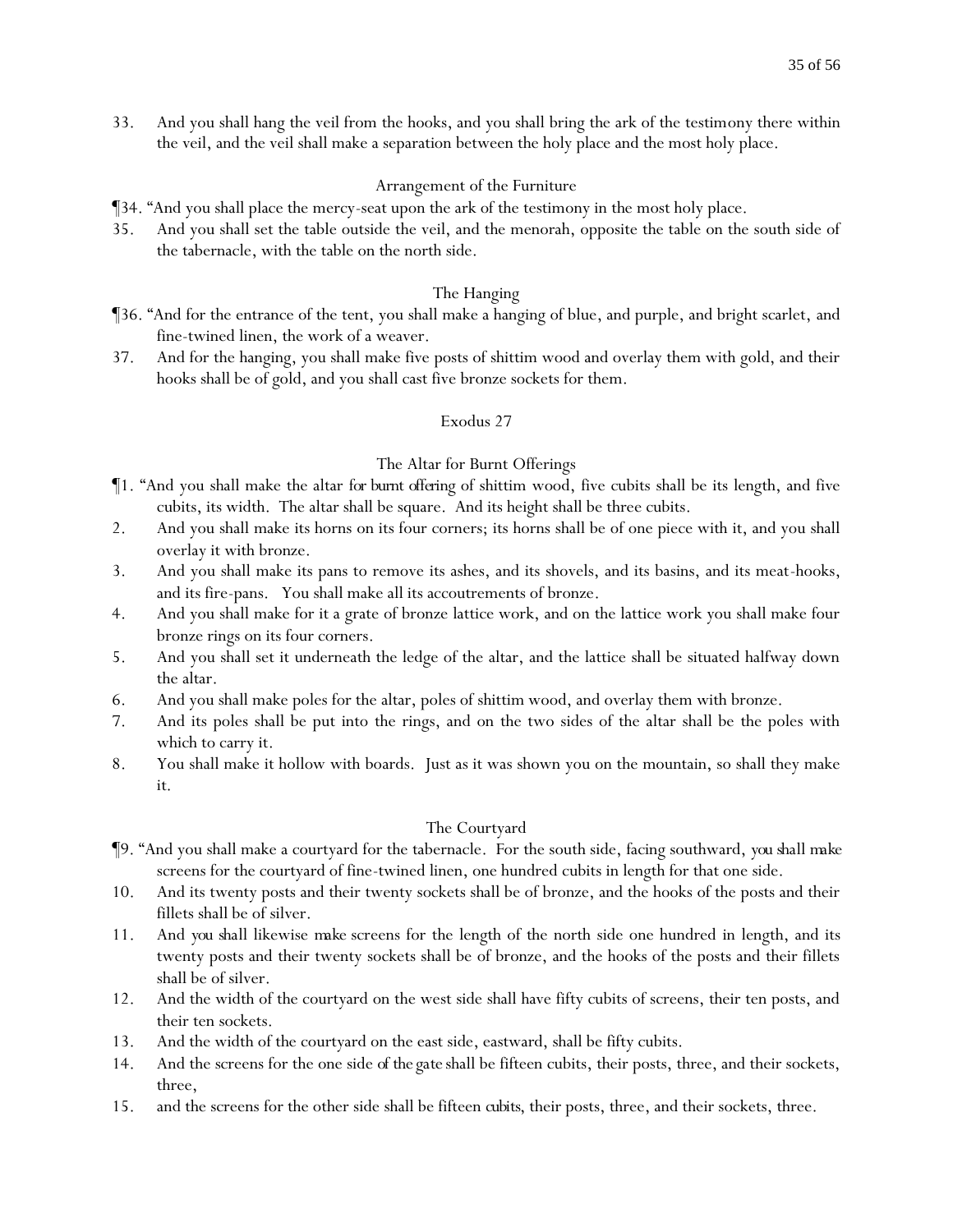- 16. And for the gate of the courtyard *shall be* a hanging twenty cubits *long* of blue, and purple, and bright scarlet, and fine-twined linen, the work of a weaver; their posts shall be four, and their sockets, four.
- 17. All the pillars around the courtyard shall be filleted *with* silver, and their hooks shall be of silver, and their sockets, bronze.
- 18. The length of the courtyard shall be one hundred cubits, and the width, fifty at each end, and the height, five cubits. *It shall be made* of fine-twined linen, and their sockets shall be bronze.
- 19. All the accoutrements of the tabernacle for all its service, and all its stakes, and all the stakes for the courtyard, shall be bronze.

# The Oil for the Menorah

- ¶20. "And command the children of Israel that they bring to you pure, beaten olive oil for the light, so that *each* lamp may burn continually.
- 21. Within the tent of meeting, outside the veil which is before the testimony, Aaron and his sons shall attend to it from evening until morning before Jehovah. It is a statute forever throughout their generations for the children of Israel.

### Exodus 28

# The Holy Garments

- ¶1. "And you shall cause Aaron your brother to come near you, and his sons with him, from among the children of Israel, that he may minister as priest to me, even Aaron, Nadab and Abihu, Eleazar and Ithamar, the sons of Aaron.
- 2. And you shall make holy garments for Aaron your brother, for glory and for beauty.
- 3. And you shall speak to all who are wise-hearted, whom I have filled with a spirit of wisdom, and they shall make Aaron's garments to consecrate him, that he may minister as priest to me.
- 4. And these are the garments that they shall make: a breastplate, and an ephod, and a robe, and a woven tunic, a turban, and a sash. And they shall make holy garments for Aaron your brother, and for his sons, that he may minister as priest to me.
- 5. And they shall take the gold, and the blue, the purple, and the bright scarlet, and the fine linen.

# The Ephod

- ¶6. "And they shall make the ephod of gold, blue, and purple, bright scarlet, and fine-twined linen, skillfully worked.
- 7. It shall have two shoulder pieces attached at its two edges so that it may be joined together.
- 8. And the skillfully woven band of his ephod which is on it shall be of the same work: gold, blue, and purple, and bright scarlet, and fine-twined linen.
- 9. And you shall take two onyx stones, and you shall engrave on them the names of the sons of Israel,
- 10. six of their names on the one stone, and the six remaining names on the second stone, in the order of their birth,
- 11. the work of a craftsman skilled with stone. Like engravings of a seal shall you engrave the two stones with the names of the sons of Israel. They shall be set in settings of gold filigree.
- 12. And you shall set the two stones on the shoulder pieces of the ephod, stones of remembrance for the children of Israel, and Aaron shall bear their names before Jehovah on his two shoulders for a remembrance.
- 13. And you shall make gold filigree settings,
- 14. and two braided chains of pure gold. You shall make them of cord work and fasten the corded chains onto the filigree settings.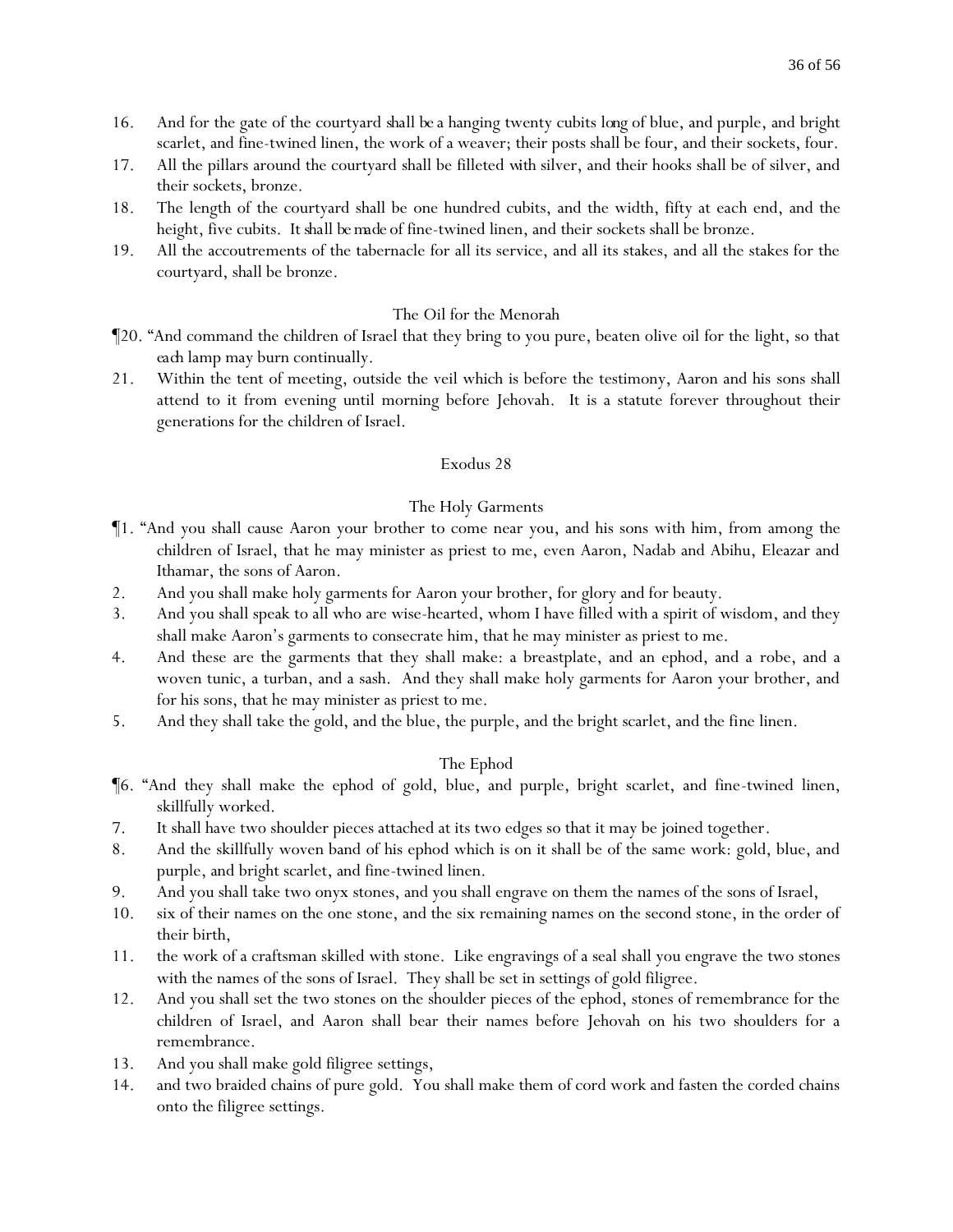# The Breastplate

- ¶15. "And you shall make a breastplate for judgment. You shall make it of skillful workmanship, like the work of the ephod. You shall make it of gold, blue, and purple, and bright scarlet, and fine-twined linen.
- 16. It shall be a square, doubled. Its length shall be a span, and its width, a span.
- 17. And you shall finish it with set stones, four rows of stones. A row of a sardius, a topaz, and a carbuncle, the first row;
- 18. and the second row, an emerald, a sapphire, and a diamond;
- 19. and the third row, a ligure, an agate, and an amethyst;
- 20. and the fourth row, a beryl, and an onyx, and a jasper. They shall be set in woven gold within their settings.
- 21. And the stones shall be according to the names of the sons of Israel, twelve, according to their names, like engravings of a seal; each with his name shall they be, corresponding to the twelve tribes.
- 22. And you shall make for the breastplate braided chains, a work of pure gold cords.
- 23. And you shall make for the breastplate two gold rings, and you shall put the two rings on the two edges of the breastplate.
- 24. And you shall attach the two gold cords to the two rings at the edges of the breastplate.
- 25. And you shall attach the two ends of the two cords to the two filigree settings, and you shall attach them to the front of the shoulder pieces of the ephod.
- 26. And you shall make two rings of gold, and you shall attach them to two edges of the breastplate, which, on its inner side, is against the ephod.
- 27. And you shall make two rings of gold, and you shall attach them to the lower part of the two shoulder-pieces of the ephod, in front, close to its seam, above the band of the ephod.
- 28. And they shall bind the breastplate by its rings to the rings of the ephod with a blue thread, so that it is above the band of the ephod, that the breastplate not come loose from the ephod.
- 29. And Aaron shall bear the names of the sons of Israel on the breastplate of judgment over his heart when he goes into the holy place for a continual memorial before Jehovah.
- 30. And in the breastplate of judgment, you shall put the Urim and the Thummim, and they shall be on Aaron's heart when he goes in before Jehovah, and Aaron shall bear the judgment of the sons of Israel on his heart before Jehovah continually.

# The Robe

¶31. "And you shall make the robe of the ephod entirely of blue.

- 32. And there shall be an opening in the center of its top. There shall be around its opening a selvedge of woven work. It shall be like the opening of a cuirass, that it not be torn.
- 33. And on its hem, you shall make pomegranates of blue, and purple, and bright scarlet around its hem, and gold bells between them, all around –
- 34. a gold bell and a pomegranate, a gold bell and a pomegranate, on the hem of the robe all around.
- 35. And it shall be on Aaron when he ministers, and its sound will be heard when he goes into the holy place before Jehovah and when he comes out, lest he die.

# The Turban

- ¶36. "And you shall make a plate of pure gold, and you shall engrave upon it, like the engravings of a seal, 'Holiness to Jehovah'.
- 37. And you shall attach it by a ribbon of blue, that it may be on the turban; it shall be at the forefront of the turban.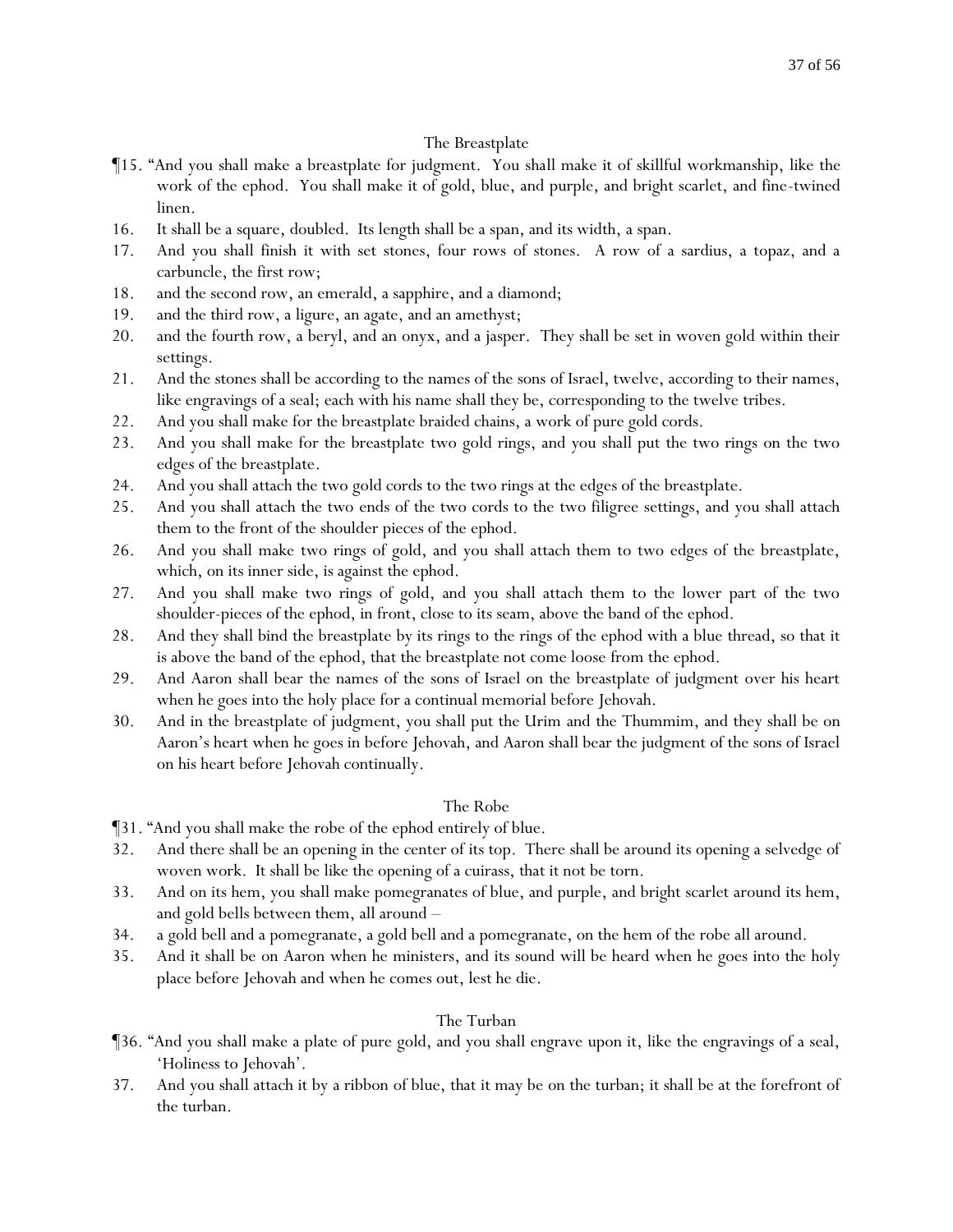38. And it shall be upon Aaron's forehead, and Aaron shall bear the iniquity of the holy things that the children of Israel shall consecrate from all their holy gifts, and it shall be upon his forehead always for their acceptance before Jehovah.

### The Tunic

- 39. "And you shall weave the tunic from linen, and you shall make a turban of linen, and you shall make a sash of woven work.
- 40. And for the sons of Aaron, you shall make tunics, and you shall make sashes for them, and you shall make head-coverings for them for honor and beauty.
- 41. And with these, you shall clothe Aaron, your brother, and his sons with him, and you shall anoint them, and you shall consecrate them, and you shall sanctify them. Then, they will minister to me as priests.

### The Undergarments

- 42. "And you shall make linen undergarments for them to cover the flesh of their nakedness. They shall reach from the hips to the thighs.
- 43. And they shall be on Aaron and on his sons when they enter the tent of meeting or when they draw near the altar to minister in the holy place, so that they will not bear iniquity and die. It is a statute forever for him and for his seed after him.

### Exodus 29

### The Ordination Ritual for Aaron and His Sons

- ¶1. "And this is the thing that you shall do to them to consecrate them to minister as priests to me. You shall take one bullock from the herd and two unblemished rams,
- 2. and unleavened bread, and unleavened cakes mixed with oil, and unleavened wafers anointed with oil. You shall make them with fine wheat flour.
- 3. And you shall put them into one basket and bring them near in the basket, along with the bullock and the two rams.
- 4. And you shall bring Aaron and his sons near to the entrance of the tent of meeting, and you shall wash them with water.
- 5. And you shall take the garments, and you shall clothe Aaron with the tunic, and the robe of the ephod, and the ephod, and the breastplate, and gird him with the skillfully woven band of the ephod.
- 6. And you shall put the turban on his head and put the holy crown on the turban.
- 7. And you shall take the anointing oil, and you shall pour it on his head and anoint him.
- 8. Then you shall bring his sons near and put the tunics on them.
- 9. And you shall gird them, Aaron and his sons, with a sash, and bind the head-coverings on them, and the priesthood shall be theirs by statute forever. And you shall ordain Aaron and his sons.
- 10. Then you shall bring the bullock before the tent of meeting, and Aaron and his sons shall lay their hands on the head of the bullock.
- 11. And you shall kill the bullock before Jehovah, at the entrance of the tent of meeting.
- 12. And you shall take some of the bullock's blood and put it on the horns of the altar with your finger, and you shall pour out all the blood at the base of the altar.
- 13. And you shall take all the fat that covers the entrails*,* and the caul above the liver, and the two kidneys, and the fat that is on them, and you shall burn them on the altar.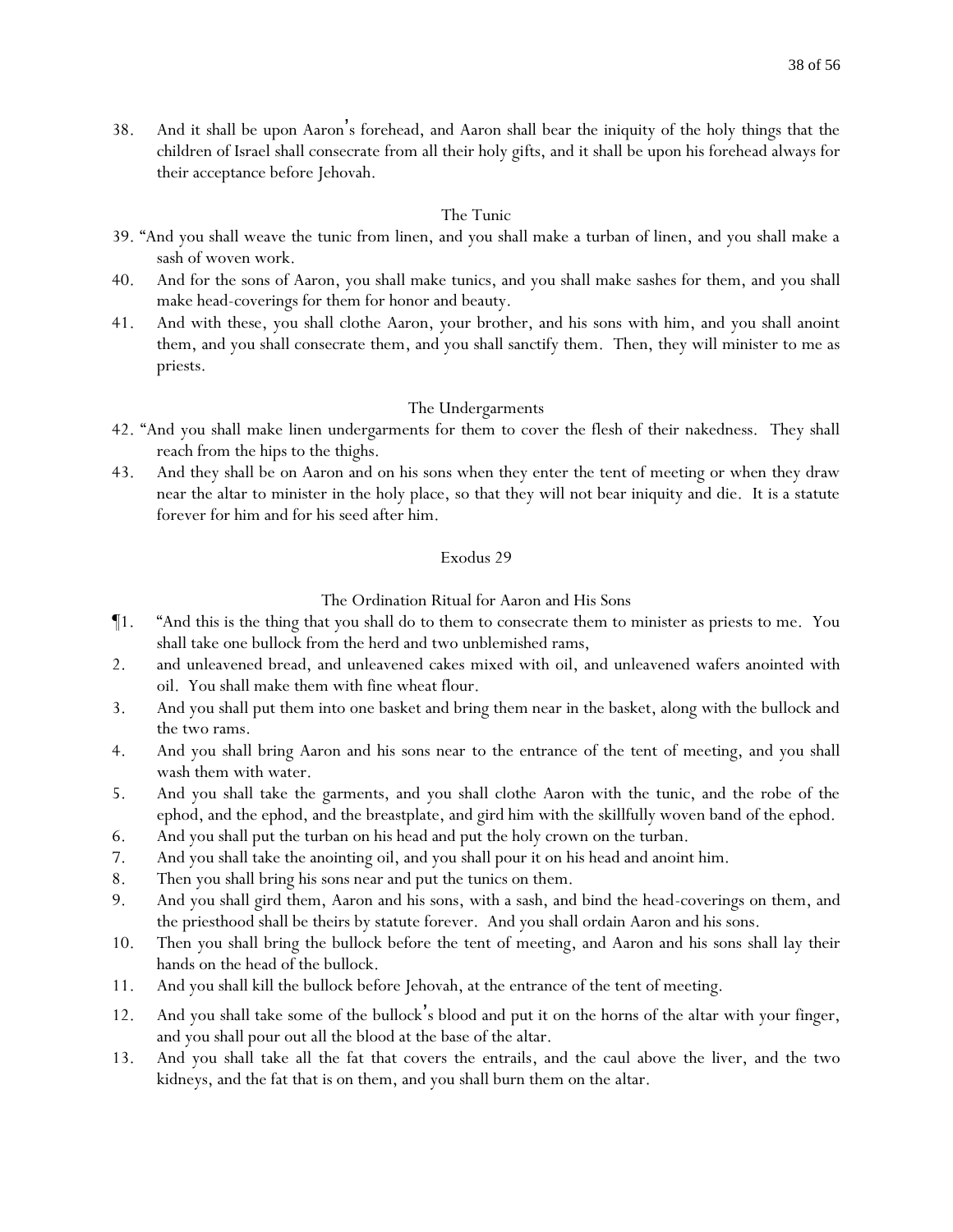- 14. But the bullock's flesh, and its hide, and its dung, you shall burn up with fire outside the camp; it is a sin offering.
- 15. And you shall take one ram, and Aaron and his sons shall lay their hands on the head of the ram.
- 16. Then you shall kill the ram, and you shall take its blood and throw it against the altar all around.
- 17. And you shall cut the ram into its pieces, and you shall wash its entrails and its legs and put them on its pieces and its head.
- 18. And you shall burn the whole ram on the altar; it is a burnt offering to Jehovah. It is a placating aroma made by fire to Jehovah.
- 19. And you shall take the second ram, and Aaron and his sons shall lay their hands on the head of the ram.
- 20. Then you shall kill the ram, and you shall take some of its blood and put it on the tip of Aaron's right ear, and on the tip of the ear of his sons, and on the thumb of their right hand, and on the big toe of their right foot, and you shall throw the blood against the altar all around.
- 21. And you shall take some of the blood that is on the altar, and some of the anointing oil, and you shall sprinkle it on Aaron and on his garments, and on his sons and on his sons 'garments along with him,

and he and his garments will be consecrated, and his sons and his sons 'garments with him.

- 22. And you shall take the fat from the ram, and the fat-tail, and the fat that covers the entrails, and the caul of the liver, and the two kidneys and the fat that is on them, and the right thigh (it is the ram of ordination),
- 23. and one loaf of bread, and one cake of oiled bread, and one wafer from the basket of unleavened bread that is before Jehovah.
- 24. And you shall place everything onto Aaron's palms and onto the palms of his sons, and you shall make them wave a wave offering before Jehovah.
- 25. And you shall take them from their hand and burn them on the altar on top of the burnt offering for a placating aroma before Jehovah; it is an offering made by fire to Jehovah.
- 26. And you shall take the breast of the ram for Aaron's ordination and wave it as a wave offering before Jehovah. And it shall be your portion.
- 27. And you shall consecrate the breast of the wave offering and the thigh of the exsect offering, that which is waved and that which is exsected from the ram that was for Aaron's ordination and for that of his sons.
- 28. And it shall be for Aaron and for his sons from the children of Israel, by statute forever, for it is an exsect offering. And it shall be an exsect offering from the children of Israel, from their sacrifices of peace offerings unto Jehovah.
- 29. And the holy garments that are for Aaron shall be for his sons after him, to be anointed in them and ordained in them.
- 30. The priest from his sons who succeeds him shall wear them for seven days when he enters into the tent of meeting to minister in the holy place.
- 31. And you shall take the ram of ordination, and you shall boil its flesh in the holy place.
- 32. And Aaron and his sons shall eat the flesh of the ram and the bread that is in the basket at the entrance of the tent of meeting.
- 33. And they shall eat the things with which the atonement is made for their ordination to consecrate them, and a stranger shall not eat them, for they are holy.
- 34. And if any of the flesh of the ordination, or the bread, remain until the morning, then you shall burn up what remains with fire; it shall not be eaten, for it is holy.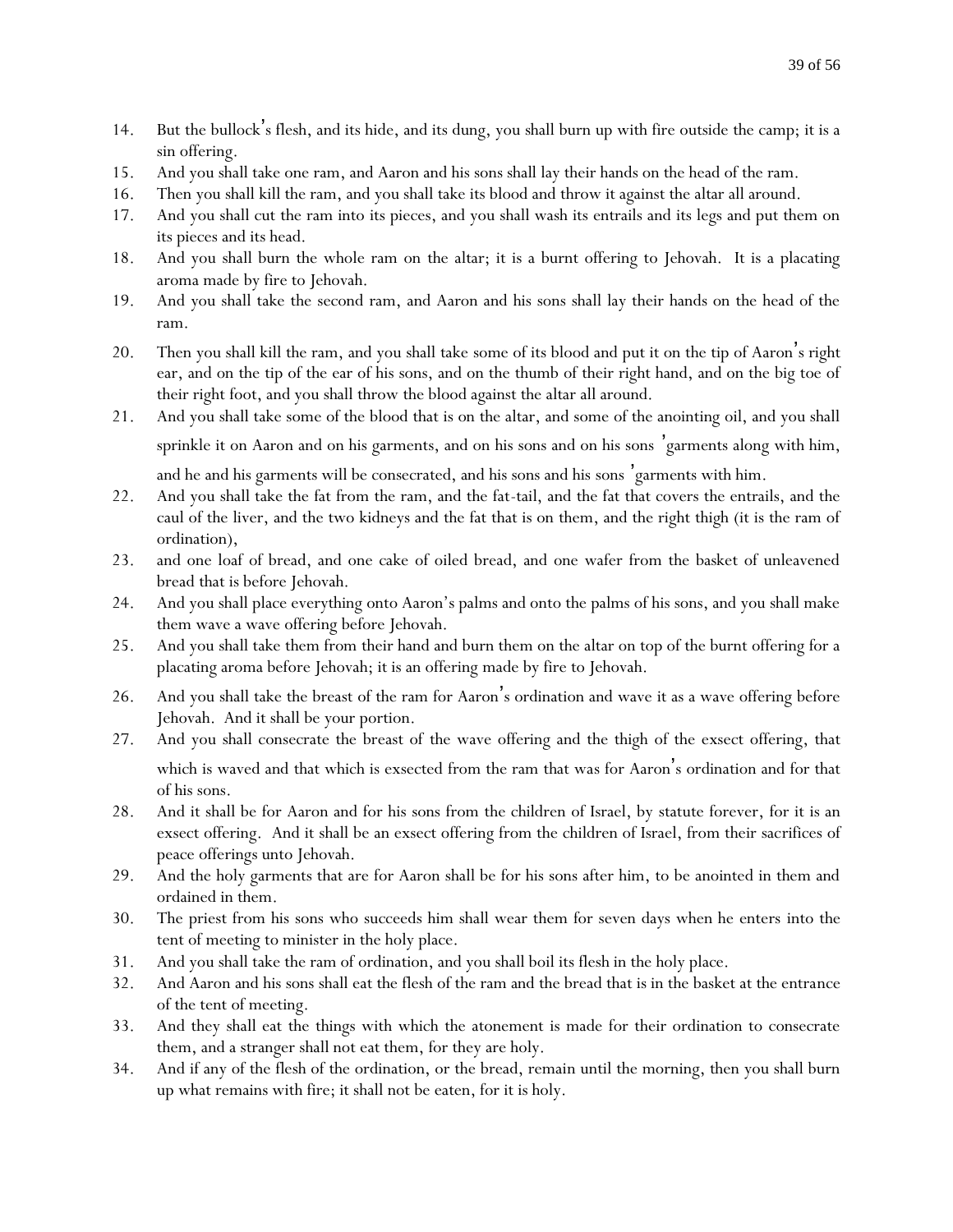- 35. And thus shall you do to Aaron and to his sons according to all that I have commanded you. For seven days shall you ordain them.
- 36. And you shall make a sin offering of a bullock for the daily atonements, and you shall make a sin offering upon the altar when you make atonement on it, and you shall anoint it to sanctify it.
- 37. Seven days shall you make atonement upon the altar and sanctify it, and the altar shall be most holy. Whatever touches the altar shall be holy.
- 38. And this is what you shall offer upon the altar: two lambs a year old, day by day continually.
- 39. The one lamb, you shall offer in the morning, and the second lamb, you shall offer at twilight.
- 40. And with the one lamb, *you shall offer* a tenth part of fine flour mixed with the fourth part of a hin of beaten oil, and the fourth part of a hin of wine for a drink offering.
- 41. And the second lamb, you shall offer at twilight. You shall do it as you did the morning meal offering and its drink offering, for a placating aroma, an offering by fire to Jehovah,
- 42. a continual burnt offering throughout *y*our generations at the entrance of the tent of meeting before Jehovah, where I will meet with *y*ou, to speak to you there.
- 43. And there will I meet with the children of Israel, and it shall be sanctified by my glory.
- 44. And I will sanctify the tent of meeting and the altar, and I will sanctify Aaron and his sons to minister as priests to me.
- 45. And I will dwell in the midst of the children of Israel, and I will be their God.
- 46. And they shall know that I am Jehovah their God who brought them out of the land of Egypt to dwell among them. I am Jehovah their God.

# The Incense Altar

- ¶1. "And you shall make an altar for burning incense. You shall make it of shittim wood.
- 2. It shall be square, its length, a cubit, and its width, a cubit, and its height, two cubits. Its horns shall be one piece with it.
- 3. And you shall overlay it with pure gold, its top, and its sides round about, and its horns. And you shall make for it a crown of gold round about.
- 4. And you shall make two gold rings for it below its crown on two of its sides. You shall make them on two sides, and they shall be housings for poles with which to carry it.
- 5. And you shall make the poles of shittim wood and overlay them with gold.
- 6. And you shall put it in front of the veil that is before the ark of the testimony, in front of the mercyseat that is over the testimony, where I will meet with you.
- 7. And Aaron shall burn pungent incense upon it. He shall burn it morning by morning when he dresses the lamps.
- 8. And when Aaron lights the lamps at twilight, he shall burn it, a continual incense before Jehovah throughout *y*our generations.
- 9. *Y*ou shall not offer upon it strange incense, or a burnt offering, or a meal offering. Nor shall *y*ou pour out a drink offering upon it.
- 10. And once a year, Aaron shall make atonement on its horns with the blood of the sin offering of the atonements. Throughout *y*our generations shall he make atonement on it once a year. It is most holy to Jehovah."

### The Census Offering

¶11. And the LORD spoke to Moses, saying,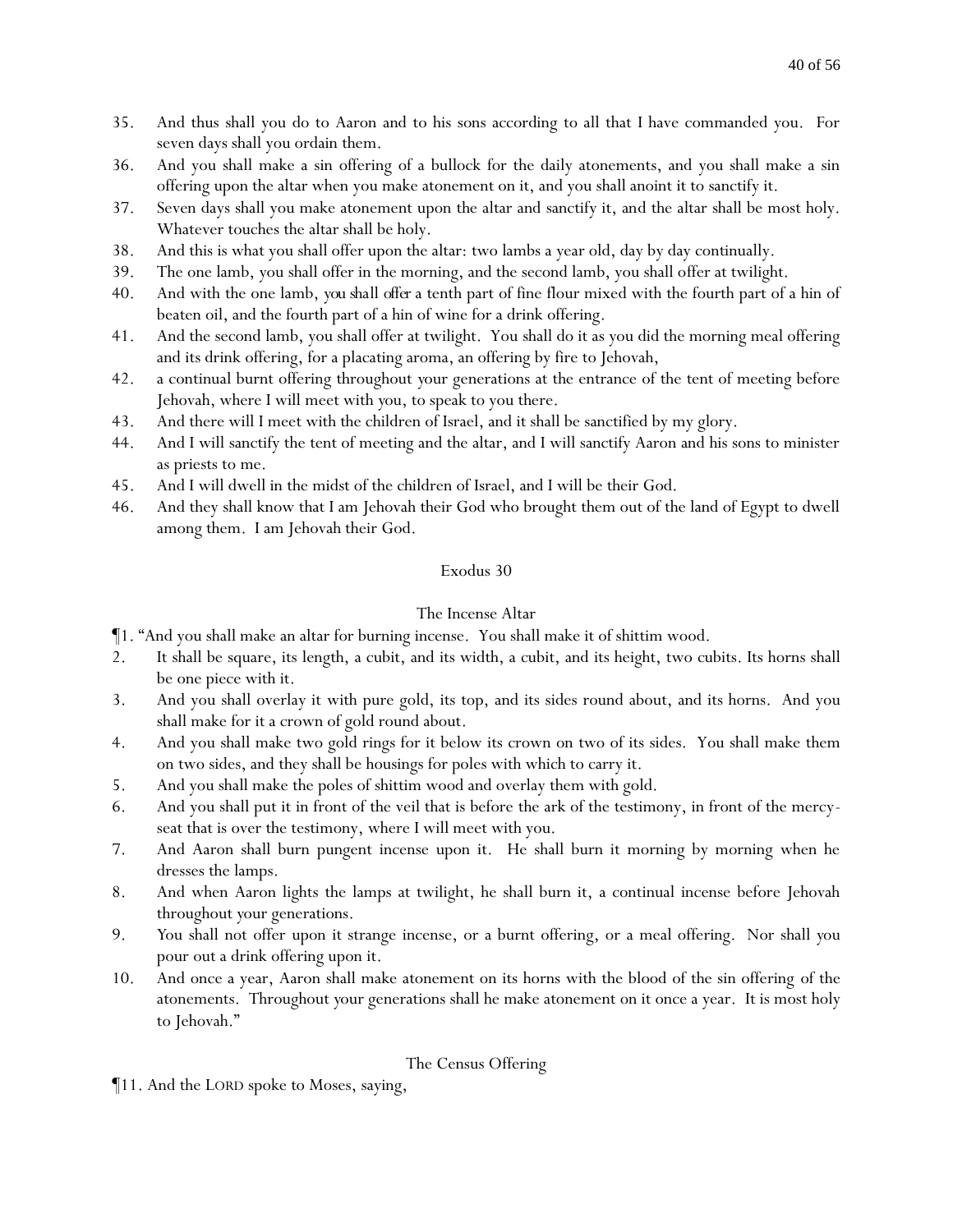- 12. "You shall count the sons of Israel so that they may be numbered, and each man shall give to Jehovah a ransom for his soul when they are numbered, so that there will not be a plague among them when they are numbered.
- 13. They shall give this, everyone who passes through the numbering: a half-shekel according to the shekel of the sanctuary (twenty gerah to the shekel), a half-shekel as an offering for Jehovah.
- 14. Everyone from twenty years old and above who passes through the numbering shall render Jehovah's offering.
- 15. The rich man shall not do more, and the poor man shall do no less than a half-shekel when rendering Jehovah's offering, to make atonement for *y*our souls.
- 16. And you shall take the atonement money from the sons of Israel, and you shall use it for the service of the tent of meeting, and it will be a memorial for the sons of Israel before Jehovah to atone for *y*our souls."

# The Laver

¶17. Then the LORD spoke to Moses, saying,

- 18. "You shall make a laver of bronze for washing, and its base of bronze, and you shall put it between the tent of meeting and the altar, and you shall put water in it.
- 19. And from it, Aaron and his sons shall wash their hands and their feet.
- 20. When they go into the tent of meeting or when they approach the altar to minister, to burn an offering by fire to Jehovah, they shall wash with water so that they do not die.
- 21. They shall wash their hands and their feet so that they do not die, and it is for them a statute forever, for him and for his seed throughout their generations."

# The Anointing Oil

¶22. And the LORD spoke to Moses, saying,

- 23. "Take to you choice spices: flowing myrrh, five hundred; and cinnamon spice, half as much, two hundred and fifty; and calamus spice, two hundred and fifty;
- 24. and cassia, five hundred by the shekel of the sanctuary; and olive oil, a hin.
- 25. And you shall make a holy anointing oil with it, a scented mixture, the work of a perfumer. It shall be a holy anointing oil.
- 26. And with it shall you anoint the tent of meeting and the ark of the testimony,
- 27. and the table and all its accoutrements, and the menorah and its accoutrements, and the altar of incense,
- 28. and the altar of burnt offering and all its accoutrements, and the laver and its base.
- 29. And you shall consecrate them, and they shall be most holy. Whatever touches them shall be holy.
- 30. And you shall anoint Aaron and his sons, and you shall consecrate them to minister as priests to me.
- 31. And you shall speak to the children of Israel, saying, 'This shall be a holy anointing oil for me throughout *y*our generations.
- 32. It shall not be poured out on the flesh of man, nor shall *y*ou make *any* like it with its proportions. It is holy. It shall be holy to *y*ou.
- 33. Whoever compounds the like or whoever puts some of it on a stranger shall be cut off from his people.'"

# The Incense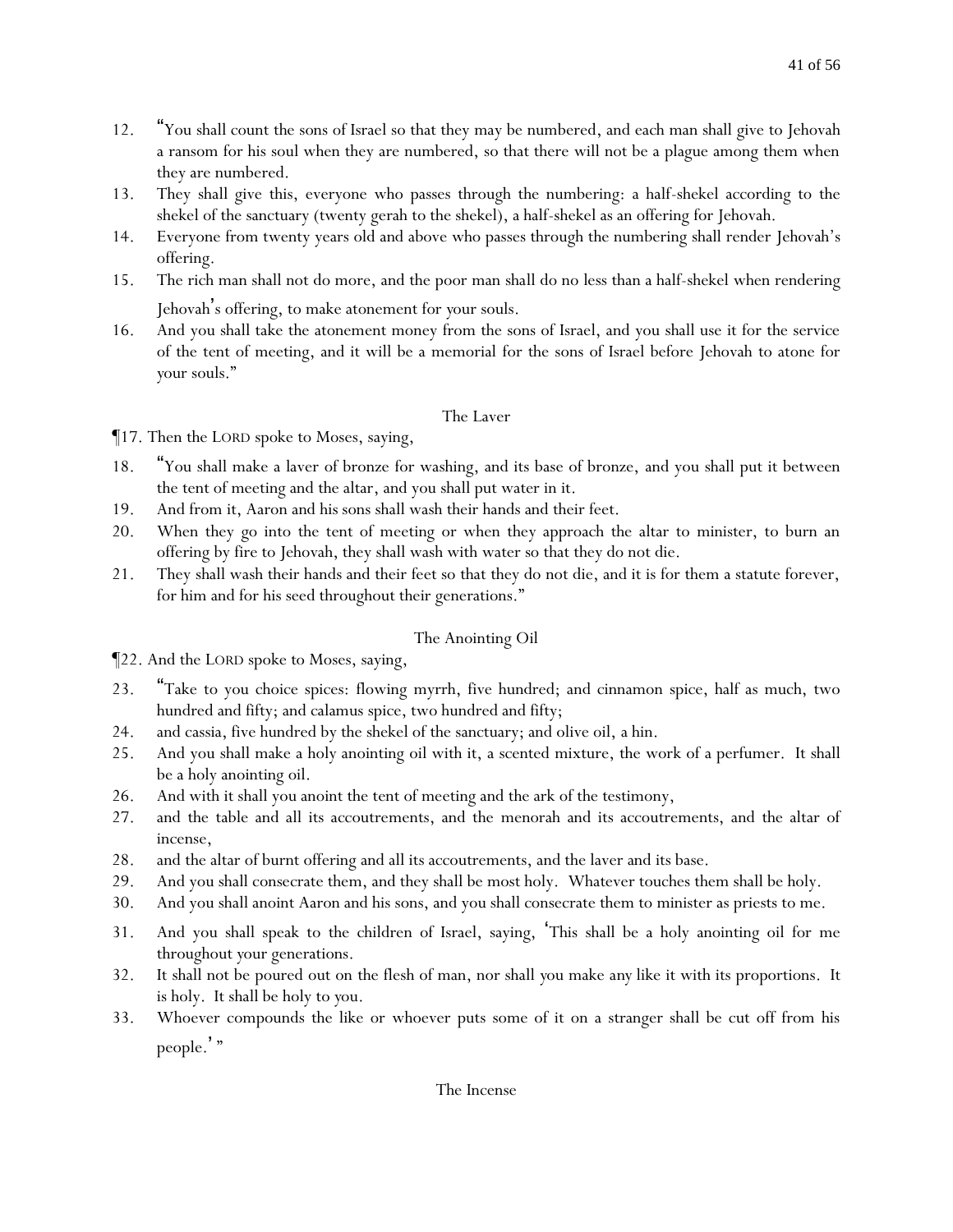- ¶34. And the LORD said to Moses, "Take to you spices: stacte, and onycha, and galbanum. The spices and pure frankincense shall be in equal parts,
- 35. and you shall make of it a scented incense, the work of a perfumer, mixed with salt, pure and holy.
- 36. And you shall beat some of it fine and put some of it before the testimony in the tent of meeting where I will meet with you. It shall be most holy to *y*ou.
- 37. And the incense that you shall make, *y*ou shall not make for *y*ourselves *any* with its proportions. It shall be holy to you for Jehovah.
- 38. Whoever makes the like, to smell it, shall be cut off from his people."

# Bezaleel and Aholiab

¶1. And the LORD spoke to Moses, saying,

- 2. "Behold, I have called by name Bezaleel ben-Uri, the son of Hur, of the tribe of Judah.
- 3. And I have filled him *with* the Spirit of God, with wisdom, and with understanding, and with knowledge, and in all manner of workmanship,
- 4. to devise designs, to work in gold, and in silver, and in bronze,
- 5. and in the cutting of stone for setting, and in the working of wood, to work in all manner of workmanship.
- 6. And behold, I have appointed with him Aholiab ben-Ahisamach, of the tribe of Dan, and in the heart of all who are wise-hearted have I put wisdom so that they shall make all that I have commanded you,
- 7. the tent of meeting, and the ark of the testimony, and the mercy-seat that is on it, and all the accoutrements of the tent,
- 8. and the table and its accoutrements, and the menorah of pure *gold* and all its accoutrements, and the altar of incense,
- 9. and the altar for burnt offering and all its accoutrements, and the laver and its base,
- 10. and the woven garments, and the holy garments for Aaron the priest, and the garments of his sons to minister as priests,
- 11. and the anointing oil, and the pungent incense for the holy place. According to all I have commanded you, they shall do."

# The Sabbath

¶12. And the LORD spoke to Moses, saying,

- 13. "You shall speak to the children of Israel, saying, '*Y*ou shall certainly keep my Sabbaths, for it will be a sign between me and *y*ou throughout *y*our generations, that *you* may know that I am Jehovah who sanctifies *y*ou.
- 14. *Y*ou shall certainly keep the Sabbath, for it is holy to *y*ou. Those who defile it shall surely be put to death. Whoever does any work on it, that soul shall be cut off from among his people.
- 15. Six days may work be done, but the seventh day is a Sabbath of rest, holy to Jehovah. Whoever does any work on the Sabbath day shall surely be put to death.'
- 16. And the children of Israel shall keep the Sabbath, observing the Sabbath throughout their generations as a covenant forever.
- 17. It is a sign between me and the children of Israel forever, for in six days Jehovah made the heavens and the earth, and on the seventh day, He rested and was refreshed."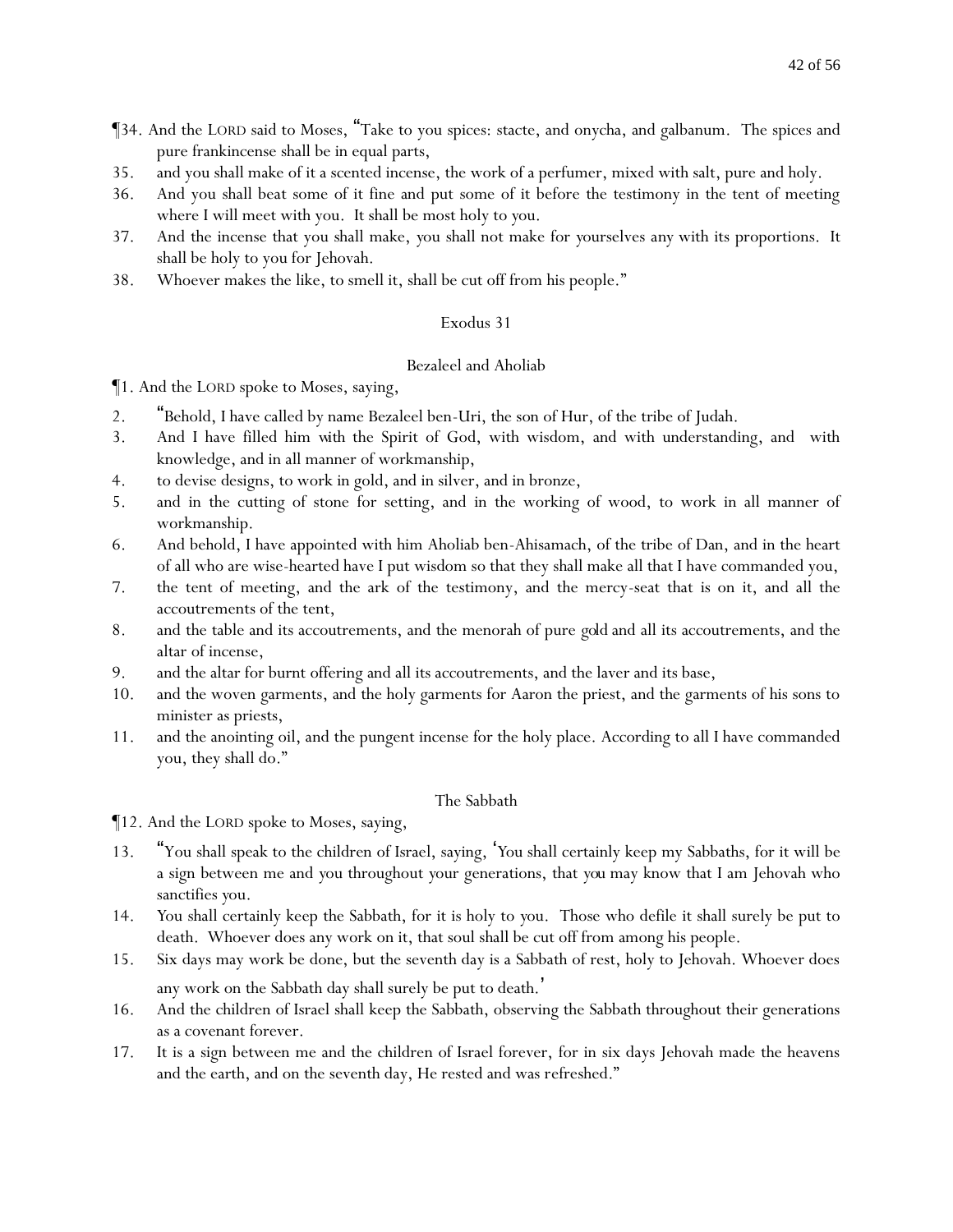¶18. And when He had finished speaking with him on Mount Sinai, He gave Moses two tablets of testimony, tablets of stone written with the finger of God.

- ¶1. And when the people saw that Moses delayed to come down from the mountain, the people gathered themselves together to Aaron and told him, "Get up! Make us gods who will go before us! As for this Moses, the man who brought us up from the land of Egypt, we don't know what's happened to him."
- 2. And Aaron said to them, "Break off the golden earrings which are in the ears of *y*our wives, *y*our sons, and *y*our daughters, and bring them to me."
- 3. So, all the people broke off the golden earrings that were in their ears and brought them to Aaron.
- 4. And he took it from their hand and shaped it with a graving tool, and he fashioned a molten calf. And they said, "These are your gods, O Israel, that brought you up from the land of Egypt!"
- 5. When Aaron saw *this*, he built an altar before it. And Aaron cried out and said, "Tomorrow shall be a feast to Jehovah!"
- 6. And they rose up early the next day and offered burnt offerings, and they brought peace offerings, and the people sat down to eat and drink, and rose up to play.
- 7. And the LORD said to Moses, "Go! Go down! For your people whom you brought up from the land of Egypt have corrupted themselves.
- 8. They have turned aside quickly from the way which I commanded them. They have made for themselves a molten calf and are worshipping it and sacrificing to it, saying, 'These are your gods, O Israel, which brought you up from the land of Egypt.'"
- 9. And the LORD said to Moses, "I have seen this people, and behold, it is a stiff-necked people.
- 10. So, leave me alone now, that my wrath may burn hot against them, and I will utterly destroy them and make of you a great nation."
- 11. But Moses sought the face of the LORD his God, saying, "O Jehovah, why does your wrath burn against your people whom you brought out of the land of Egypt with great power and a strong hand?
- 12. Why should the Egyptians speak, saying, 'He brought them out for evil, to kill them in the mountains and utterly destroy them from the face of the earth!' Turn from your burning anger and repent of the evil against your people!
- 13. Remember Abraham, Isaac, and Israel, your servants, to whom you swore by your own self, saying to them, 'I will multiply your seed as the stars of heaven, and all this land that I have spoken of will I give to your seed, and they will possess it forever.'"
- 14. So, the LORD turned from the evil which He had threatened to do to His people.
- ¶15. Then Moses turned and went down from the mountain with two tablets of the testimony in his hand. The tablets were written on both their sides; they were written on the one side and on the other.
- 16. The tablets were the handiwork of God, and the writing was the writing of God engraved on the tablets.
- 17. And Joshua heard the voice of the people as they shouted, and he said to Moses, "A sound of war is in the camp!"
- 18. But he said, "It's not the sound of shouting for victory, nor is it the sound of shouting for defeat; I hear the sound of singing."
- 19. And it came to pass when he came near the camp that he saw the calf and the dancing, and Moses' anger burned hot, and he threw the tablets out of his hands and shattered them at the base of the mountain.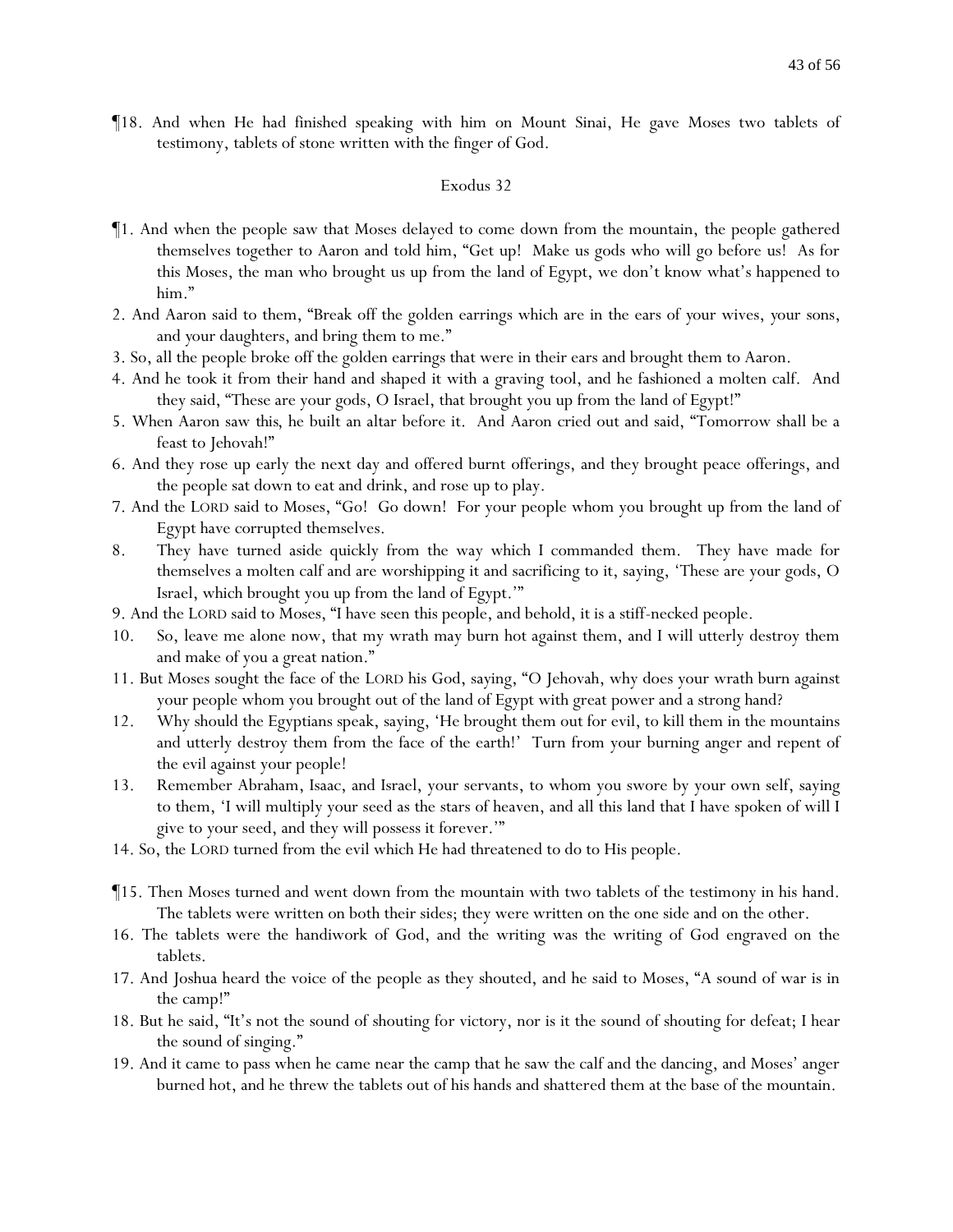- 20. And he took the calf which they had made and burned it with fire, and he ground it to a fine powder, and strewed it upon the face of the water, and made the children of Israel drink it.
- 21. And Moses said to Aaron, "What did this people do to you, that you have brought upon them a great sin?"
- 22. And Aaron said, "Let not the anger of my lord burn hot. You know the people, that they are set on evil.
- 23. And they told me, 'Make gods for us that will go before us, for this Moses, the man who brought us up out of the land of Egypt, we don't know what's happened to him!'
- 24. So, I said to them, 'Whoever has gold, break it off.' So, they gave it to me, and so, I threw it into the fire, and out came this calf."
- 25. And Moses saw that the people were naked, for Aaron had made them naked, to the derision of their enemies.
- 26. Therefore, Moses stood in the gate of the camp and said, "Who is for Jehovah? Come to me!" And all the sons of Levi gathered themselves together to him.
- 27. And he said to them, "Thus says Jehovah, God of Israel: 'Each man put his sword on his thigh and go up and down, from gate to gate throughout the camp, and each man kill his brother, and each one, his friend, and each one, his neighbor!'"
- 28. And the sons of Levi did according to the word of Moses. And among the people, there fell about three thousand men that day.
- 29. And Moses said, "Consecrate *y*ourselves today to Jehovah, for each man *has acted* against his son and against his brother, so that He may bestow a blessing upon *y*ou today."
- 30. And it came to pass the next day that Moses said to the people, "*Y*ou have sinned a great sin, but I will go up now to Jehovah; it may be that I can make atonement for *y*our sin."
- 31. So, Moses returned to the LORD and said, "Alas, this people has sinned a great sin in that they have made for themselves a god of gold!
- 32. Yet, now, if you will forgive their sin but if not, I pray you, blot me out of your Book that you have written."
- 33. But the LORD said to Moses, "Whoever has sinned against me, him will I blot out of my Book.
- 34. And now, go! Lead the people to *the land* of which I have spoken to you. Behold, my angel will go before you. Yet, on the day of my visitation, I will visit their sin upon them."
- 35. And the LORD plagued the people because they had made the calf, which Aaron fashioned.

1. And the LORD said to Moses, "Go! Rise up from here, you and the people that you brought up from the

land of Egypt to the land that I swore to Abraham, to Isaac, and to Jacob, saying, 'I will give it to your seed. '

- 2. And I will send an angel before you and I will drive out the Canaanite, the Amorite, and the Hittite, and the Perizzite, the Hivite, and the Jebusite –
- 3. to a land flowing with milk and honey, though I will not go up in your midst because you are a stiffnecked people, lest I consume you on the way."
- 4. And the people heard this evil report, and they mourned, and no one put on their ornaments.
- 5. And the LORD said to Moses, "Say to the children of Israel, '*Y*ou are a stiff-necked people. In one moment, I will come up in your midst and destroy you. So, take off your ornaments now, and I will consider what I will do to you."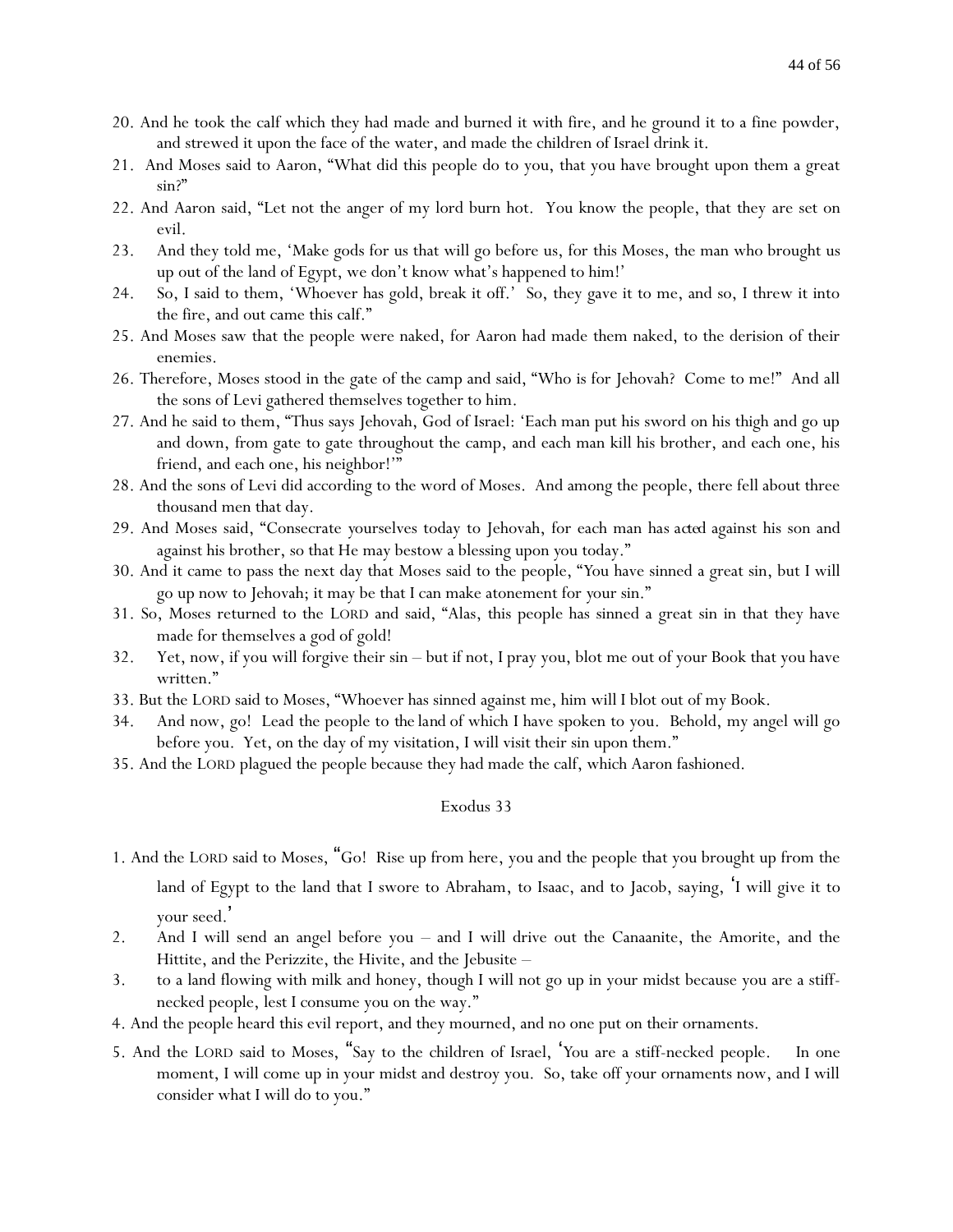- 6. So, the children of Israel stripped themselves of their ornaments by Mount Horeb.
- 7. And Moses took the tent and pitched it outside of the camp, removing it from the camp. And he called it "tent of meeting", and everyone who sought the LORD went out to the tent of meeting, which was outside the camp.
- 8. And it came to pass that when Moses went out to the tent, all the people rose and stood, each at the entrance of his tent, and they watched Moses until he went into the tent.
- 9. And it came to pass, when Moses went into the tent, the pillar of cloud came down and stood at the entrance of the tent, and He talked with Moses.
- 10. And all the people saw the pillar of cloud standing at the entrance of the tent, and all the people rose and bowed down, each at the entrance of his tent.
- 11. And the LORD spoke to Moses face to face, as a man speaks with his friend. Then he returned to the camp, but his minister, Joshua the son of Nun, a young man, did not leave the tent.
- 12. And Moses said to the LORD, "Behold, you say to me, 'Bring up this people, 'and you have not made known to me who you will send with me, but you say, 'I know you by name, 'and also, 'You have found favor in my sight. '
- 13. If, I pray, I have now found favor in your sight, make your ways known to me, I beg you, and let me know you, that I may find favor in your sight. And consider that this people is your nation."
- 14. And He said, "My presence will go *with you*, and I will give you rest."
- 15. And he said to Him, "If your presence does not go *with us*, don't bring us up from this place.
- 16. For by what, after all, shall it be known that I and the people have found favor in your eyes? Is it not by your going with us? Thus, I and your people will be set apart from all the people that are on the face of the earth.
- ¶17. And the LORD said to Moses, "This thing that you have spoken, I will certainly do, for you have found favor in my eyes, and I know you by name."
- 18. And he said, "Show me your glory, I pray."
- 19. And He said, "I will make all my goodness pass before you, and I will proclaim 'Jehovah 'by name before you. And I will show favor to whom I will show favor, and I will have compassion on whom I will have compassion,
- 20. but", He said, "You cannot see my face. For no man can see me and live."
- 21. And the LORD said, "There is a place by me, and you shall stand on the rock.
- 22. And it shall come to pass that as my glory passes by, I will put you in a cleft of the rock, and I will cover you with my hand until I pass by.
- 23. Then, I will take my hand away, and you will see my back, but my face shall not be seen."

- 1. And the LORD said to Moses, "Hew out for yourself two stone tablets like the first ones, and I will write on the tablets the words that were on the first tablets that you broke into pieces.
- 2. Be ready in the morning. And go up in the morning to Mount Sinai, and there, on top of the mountain, present yourself to me.
- 3. No one is to come up with you. Let no one even be seen on the whole mountain; let not the flocks and the herds even graze in front of that mountain."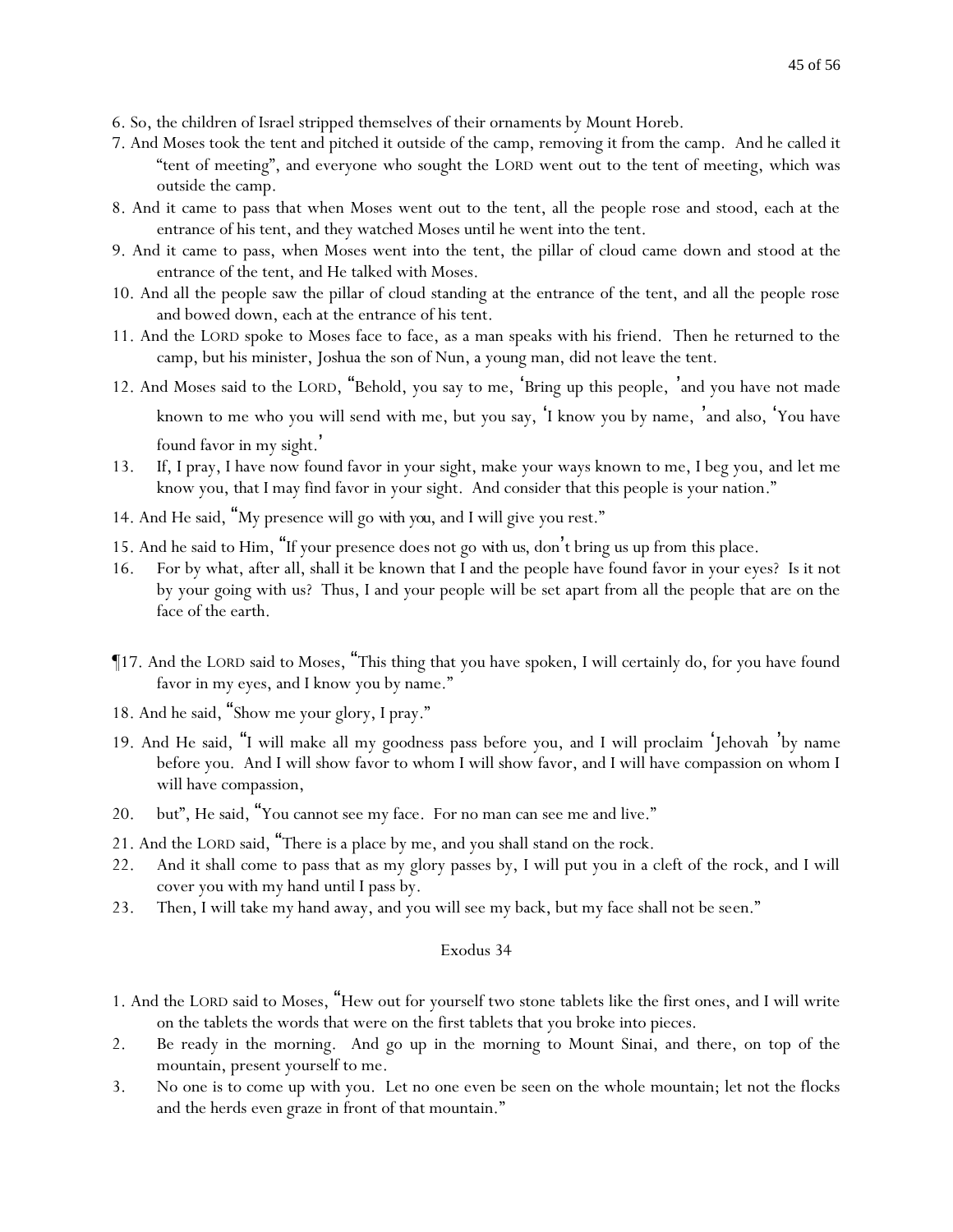- 4. So, he hewed out two stone tablets like the first ones, and Moses rose early in the morning, and he went up to Mount Sinai, just as the LORD had commanded him. And he took in his hand the two stone tablets.
- 5. And the LORD came down in the cloud and stood with him there, and He proclaimed the name "Jehovah".
- 6. Yea, the LORD passed before him and proclaimed, "Jehovah! Jehovah! A compassionate and gracious God, slow to anger and abundant in mercy and truth,
- 7. keeping mercy for thousands, forgiving iniquity and transgression and sin, and who by no means will leave *the wicked* unpunished, visiting the iniquity of fathers upon the children, and upon the children's children to the third and fourth *generations*."
- 8. And Moses made haste, and bowed down on the ground and worshipped.
- 9. Then he said, "If now I have found favor in your eyes, my Lord, I pray, let my Lord go in our midst, for this is a stiff-necked people. Forgive our iniquity and our sin, and take us as your possession."
- 10. And He said, "Behold, I am making a covenant. Before all your people, I will perform wonders that have not been done anywhere on earth or among any of the nations. And all the people, in whose midst you are, shall see Jehovah's work, for it is a fearful thing that I am doing with you.
- 11. Observe what I am commanding you today. Behold, I am going to drive out before you the Amorites, and the Canaanites, and the Hittites, and the Perizzites, and the Hivites, and the Jebusites.
- 12. Watch yourself, lest you make a covenant with the inhabitants of the land to which you go, and it become a snare in your midst.
- 13. But *y*ou shall pull down their altars, and *y*ou shall break down their pillars, and *y*ou shall cut down their sacred groves.
- 14. For *y*ou shall not bow down to another god, for Jehovah, whose name is jealous, is a jealous God!
- 15. *Beware*, lest you make a covenant with the inhabitants of the land, and then they go whoring after their gods and sacrifice to their gods, and they call for you, and you eat of their sacrifice.
- 16. And you take their daughters for your sons, and then their daughters go whoring after their gods and cause your sons to go whoring after their gods.
- 17. You shall not make for yourself molten gods.
- 18. You shall keep the Feast of Unleavened Bread. Seven days shall you eat unleavened bread, as I commanded you, at the appointed time in the month Abib, for in the month Abib, you came out of Egypt.
- 19. All that first opens the womb is mine, and every firstborn male of your cattle, ox and sheep,
- 20. and you shall redeem the firstborn of a donkey with a sheep, and if you will not redeem it, you shall break its neck. You shall redeem every firstborn of your sons, and they shall not appear before me empty-handed.
- 21. Six days shall you work, and on the seventh day, you shall rest. In ploughing time and in harvest time, you shall rest.
- 22. And you shall observe the Feast of Weeks, *that is*, the firstfruits of the wheat harvest, and the Feast of Ingathering at the end of the year.
- 23. Three times in the year, all your males shall appear before the Lord Jehovah, God of Israel.
- 24. For I will drive out nations from before you, and I will enlarge your border, and no man will desire your land when you go up to appear before Jehovah your God three times in the year.
- 25. You shall not offer the blood of my sacrifice with that which is leavened. And the sacrifice of the Feast of Passover shall not remain overnight until morning.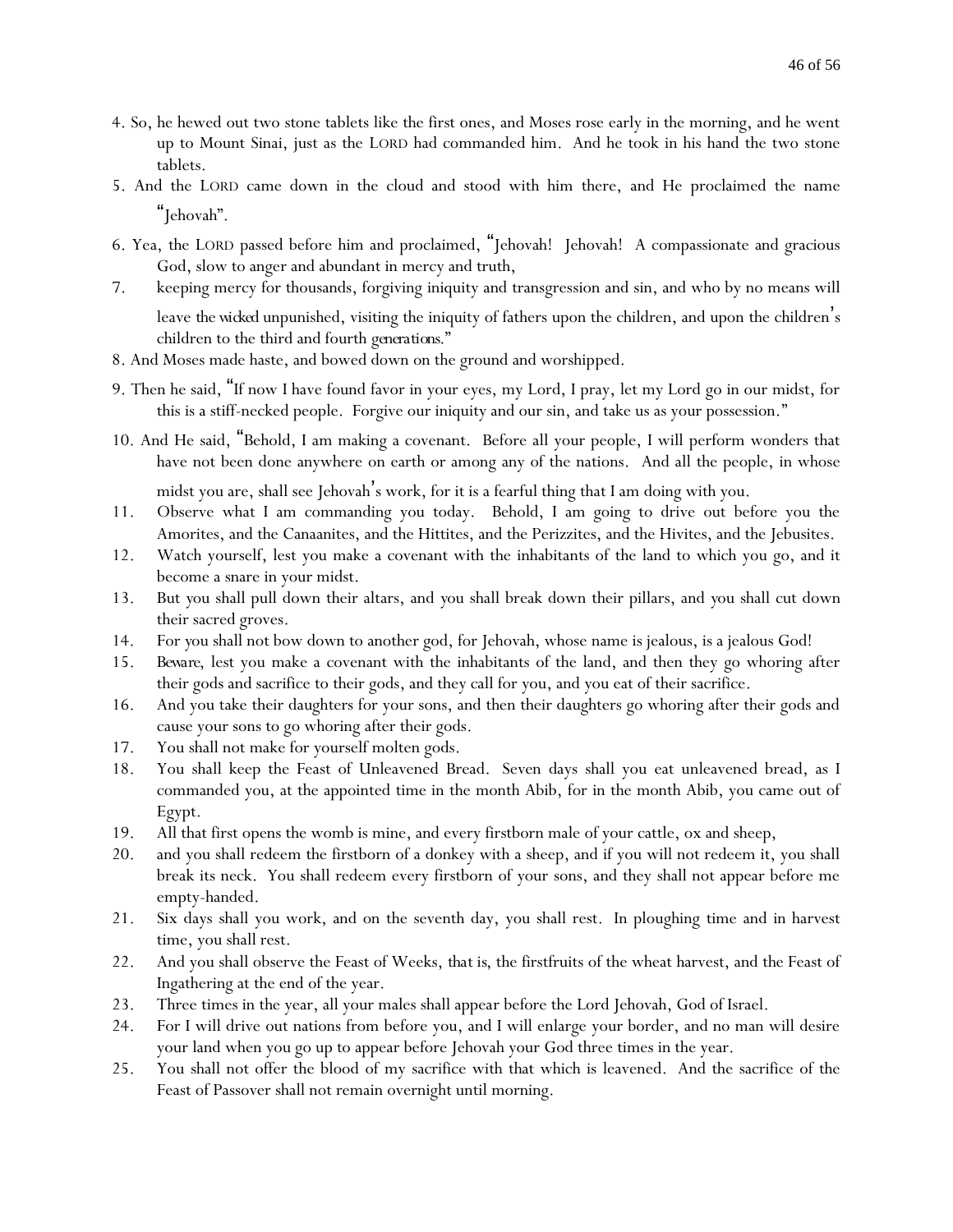- 26. The first of the firstfruits of your land shall you bring to the house of Jehovah your God. You shall not boil a kid in its mother's milk."
- ¶27. And the LORD said to Moses, "Write these words for yourself, for with these words, I have made a covenant with you and with Israel."
- 28. And he was there with the LORD forty days and forty nights. He ate no bread and drank no water, and he wrote on the tablets the words of the covenant, ten commandments.
- 29. And it came to pass, when Moses came down from Mount Sinai with the two tablets of the testimony in

Moses 'hand as he came down from the mountain, that Moses did not realize that the skin of his face shone because he had been talking with Him.

- 30. And Aaron and all the sons of Israel saw Moses, and behold, the skin of his face shone, and they were afraid to approach him.
- 31. And Moses called to them, and Aaron and all the princes of the congregation came back to him, and Moses talked to them.
- 32. Then, afterwards, all the sons of Israel approached, and he commanded them all that the LORD had spoken with him on Mount Sinai.
- 33. And Moses finished speaking with them, and he put a veil over his face.
- 34. And when Moses went before the LORD to talk with Him, he would remove the veil until he came out, then he would come out and tell the sons of Israel what he was commanded.
- 35. And the children of Israel saw the face of Moses, that the skin of Moses 'face shone. So, Moses put the veil back over his face until he went in to talk with Him.

### Exodus 35

- 1. And Moses assembled the whole congregation of the sons of Israel, and he said to them, "These are the things that Jehovah has commanded, to do them.
- 2. Six days shall work be done, but on the seventh, there shall be a holy day for *y*ou, a Sabbath of rest to Jehovah. Anyone who does work on it shall be put to death.
- 3. *Y*ou shall not kindle a fire in any of *y*our dwellings on the Sabbath day."

# The Materials Required for the Tabernacle

- ¶4. And Moses spoke to the whole congregation of the sons of Israel, saying, "This is the thing that Jehovah has commanded, saying,
- 5. 'Take a portion for Jehovah out from what *y*ou have. Let each one whose heart is willing bring Jehovah's offering: gold, and silver, and bronze;
- 6. and blue, and purple, and bright scarlet, and linen, and goats '*hair;*
- 7. and rams 'skins dyed red, and badgers 'skins; and shittim wood;
- 8. and oil for the light; and spices for the anointing oil and for the pungent incense;
- 9. and onyx stones and stones for settings for the ephod and for the breastplate.

# The Tabernacle Elements

- 10. And let all the wise-hearted among *y*ou come and make all that Jehovah has commanded:
- 11. the tabernacle, its tent and its covering, its hooks and its boards, its bars, its posts and its sockets;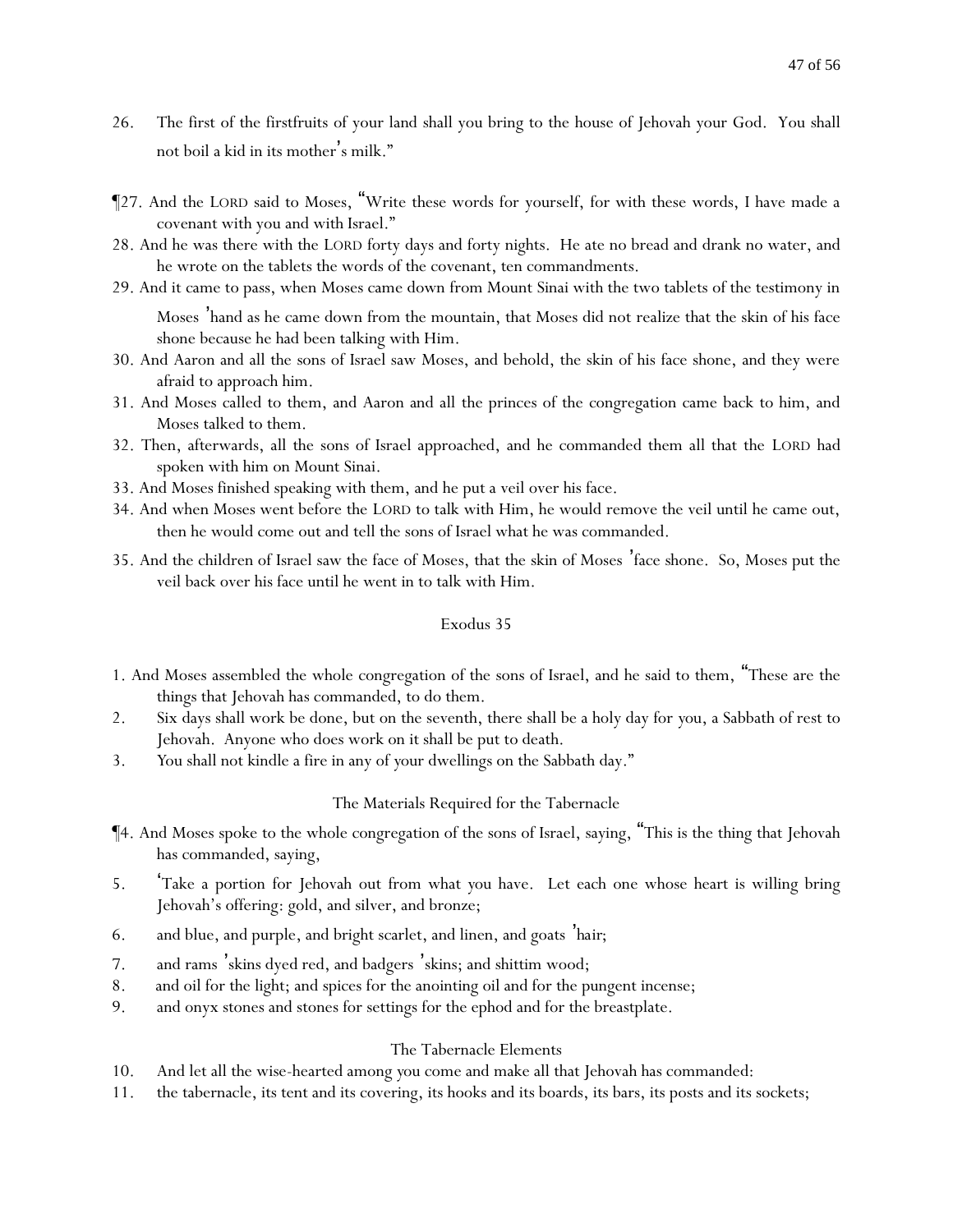- 12. the ark and its poles, the mercy-seat, and the veil for the hanging;
- 13. and the table and its poles, and all its accoutrements, and the bread of the Presence;
- 14. and the lampstand for the light, and its accoutrements, and its lamps, and the oil for the light;
- 15. and the incense altar and its poles; and the anointing oil; and the pungent incense; and a hanging for the entrance at the door of the tabernacle;
- 16. the altar for burnt offering and its bronze grate, its poles and all its accoutrements; the laver and its base;
- 17. the screens for the courtyard, its posts and its sockets, and the hanging for the courtyard gate;
- 18. and stakes for the tabernacle, and stakes for the courtyard, and their ropes;
- 19. and the woven garments for ministering in the holy place, the holy garments for Aaron the priest and garments for his sons to minister as priests.'"
- 20. And the whole congregation of the children of Israel departed from the presence of Moses.
- 21. And they came, every man whose heart stirred him, and everyone whose spirit moved him, and they

brought the LORD's offering for the work of the tent of meeting, and for all its service, and for the holy garments.

- 22. And they came, both men and women, all who were of a willing heart, and they brought earrings, and signet rings, and ornaments, all kinds of gold articles, even everyone who made a wave offering of gold to the LORD.
- 23. And everyone who had blue, or purple, or bright scarlet, or fine linen, or goats '*hair*, or rams 'skins dyed red, or badgers 'skins, brought it.
- 24. Everyone who took out a portion of silver or bronze brought it as the LORD's exsect offering, and everyone who had shittim wood brought it for all the work of the service.
- 25. And every wise-hearted woman spun with her hands, and they brought spun yarn, the blue, and the purple, the bright scarlet, and the fine linen.
- 26. And all the women whose hearts stirred them up skillfully spun the goats '*hair*.
- 27. And the rulers brought the onyx stones and the stones for settings for the ephod and for the breastplate,
- 28. and the spice and the oil for the light, and for the anointing oil, and for the pungent incense.
- 29. Every man and woman of the children of Israel whose heart moved them to bring *an offering* for all the work that the LORD commanded to be done by the hand of Moses brought it willingly to the LORD.
- ¶30. And Moses said to the children of Israel, "Behold, Jehovah has called by name Bezaleel ben-Uri, the son of Hur, of the tribe of Judah.
- 31. And He has filled him *with* the Spirit of God, with wisdom, with understanding and knowledge, and with all workmanship,
- 32. to devise designs, to work in gold, and in silver, and in bronze,
- 33. and in the cutting of stone for setting, and in the working of wood, to work in all manner of cunning workmanship.
- 34. And He has put it in his heart to teach, both he and Aholiab ben-Ahisamach, of the tribe of Dan.
- 35. He has filled them with wisdom of heart, to do all the work of an engraver, and of a designer, and of an embroiderer with the blue, and with the purple, with the bright scarlet, and with the fine linen, and of a weaver, doers of all workmanship, and devisers of designs.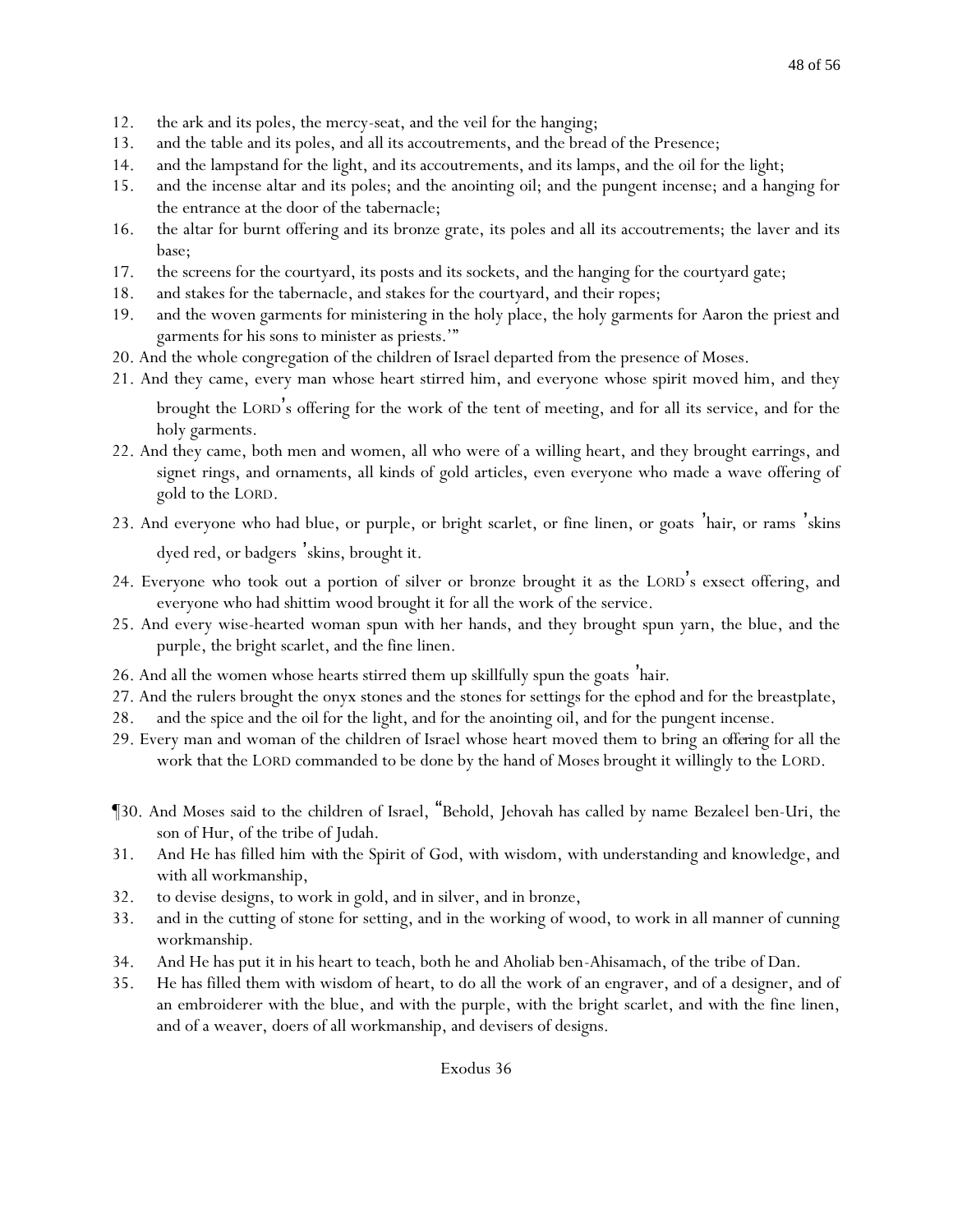- 1. And Bezaleel and Aholiab, and every wise-hearted man in whom Jehovah has put wisdom and understanding to know how to make all the work for the service of the sanctuary, are to do all that Jehovah has commanded."
- 2. And Moses called Bezaleel and Aholiab, along with every wise-hearted man in whose heart the LORD had put wisdom, every one whose heart stirred him to approach the work to do it.
- 3. And they received from Moses all the offering that the children of Israel had brought for the work of the service of the sanctuary, to do it, and they continued to bring it freely, morning after morning.
- 4. Then all the wise men who were making all the work of the sanctuary came, each man from his work which they were doing,
- 5. and they spoke to Moses, saying, "The people have brought much more than enough for the service of the work that Jehovah commanded to be done."
- 6. And Moses commanded, and they spread the news in the camp, saying, "Let neither man nor woman do any more work for an offering for the sanctuary." And the people were restrained from bringing,
- 7. for the work done was sufficient for them to do all the work, and more.

### The Curtains

- ¶8. And all the wise-hearted among them doing the work of the tabernacle made ten curtains of fine-twined linen, blue, purple, and bright scarlet. And he made them with skillfully worked cherubim.
- 9. And the length of each curtain was twenty-eight cubits, and the width of each curtain, four cubits. There shall be one measurement for all the curtains.
- 10. And he joined five of the curtains to one another, and he joined the *other*five curtains to one another.
- 11. And he made loops of blue on the edge of the curtain at the end of the first set. He did likewise on the edge of the innermost curtain in the second set.
- 12. He made fifty loops in the one curtain, and he made fifty loops in the end curtain of the second set; the loops were opposite one another.
- 13. And He made fifty hooks of gold, and he coupled the curtains to each other with the hooks, so that the tabernacle was one.
- ¶14. And he made curtains of goats '*hair*for a tent over the tabernacle. Eleven curtains he made.
- 15. The length of each curtain was thirty cubits, and the width of each curtain was four cubits. There was one measurement for the eleven curtains.
- 16. And he joined five of the curtains by themselves and six of the curtains by themselves.
- 17. And he made fifty loops on the edge of the end curtain in the *first* set, and he made fifty loops on the edge of the *end* curtain of the second set.
- 18. And he made fifty hooks of bronze, and he coupled the tent together so that it might be one.

### The Coverings

19. And he made a covering of rams 'skins dyed red for the tent, and a covering of badgers 'skins over that.

### The Boards

- ¶20. And he made boards of shittim wood for the tabernacle *that* stood upright.
- 21. Ten cubits was the length of a board, and a cubit and a half was the width of each board.
- 22. Two tenons were for each board, connecting one to another. Thus he did for all the boards of the tabernacle.
- 23. And he made the boards for the tabernacle, twenty boards for the south wall, facing southward.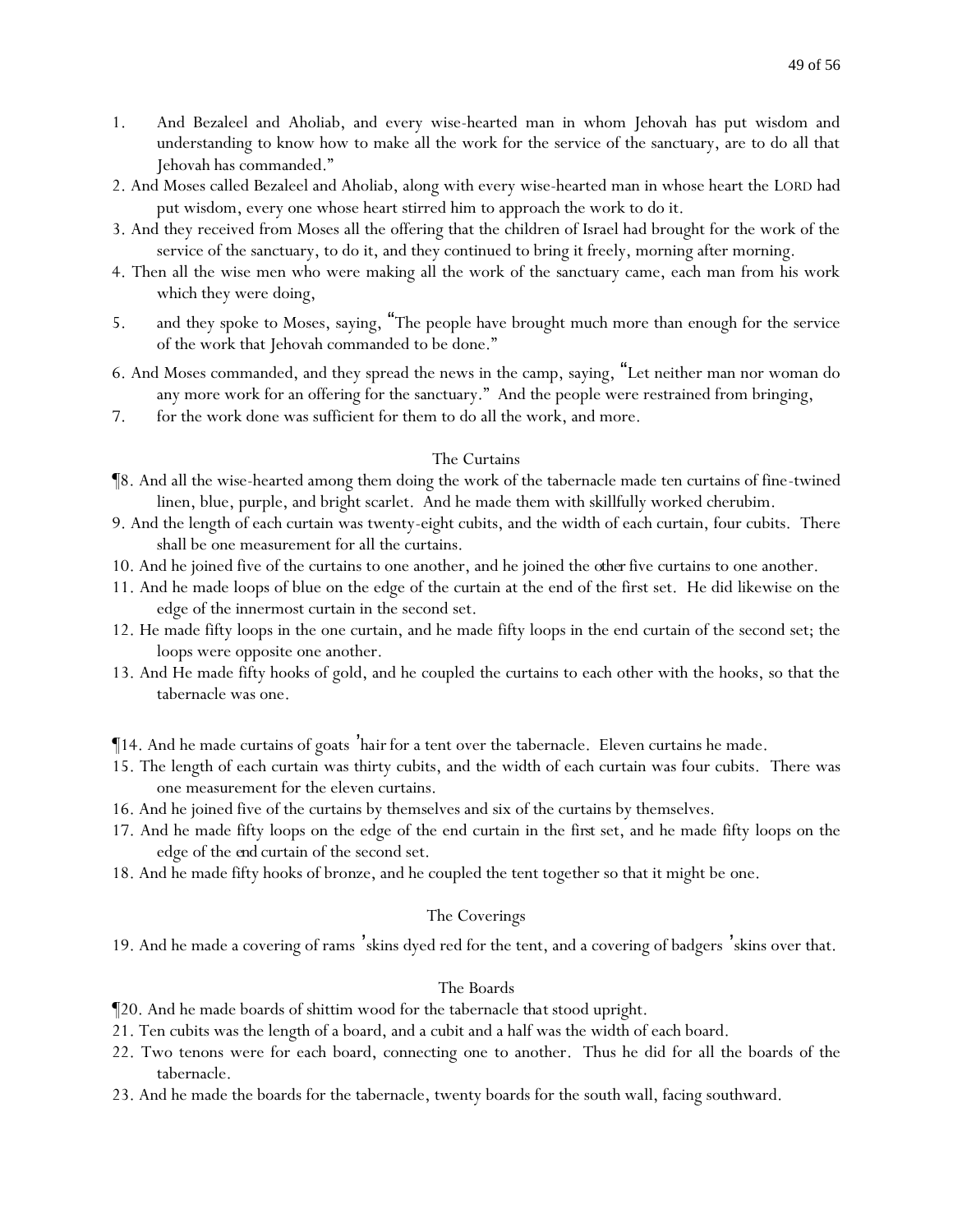- 24. And he made forty sockets of silver under the twenty boards, two sockets under each board for its two tenons, and two sockets under the next board for its two tenons.
- 25. And for the second side of the tabernacle, for the north wall, he made twenty boards,
- 26. and their forty sockets of silver, two sockets under one board, and two sockets under the next board.
- 27. And for the rear of the tabernacle, westward, he made six boards.
- 28. And he made two boards for the corners, for the two back corners of the tabernacle.
- 29. And they were coupled at the base, and they were perfectly joined together at its top to the one ring. Thus he made them both for the two corners.
- 30. And so, there were eight boards with their sockets of silver, sixteen sockets. There were two sockets *for each*, two sockets for each board.

#### The Bars

- ¶31. And he made bars of shittim wood, five for the boards of one side of the tabernacle,
- 32. and five bars for the boards of the second side of the tabernacle, and five bars for the boards of the tabernacle to the rear, westward.
- 33. And he made the middle bar to run through the midst of the boards from end to end.
- 34. And he overlaid the boards with gold, and he made their rings of gold to house the bars, and he overlaid the bars with gold.

#### The Veil

- 35. And he made the veil of blue, purple, and bright scarlet, and fine-twined linen. He made it with cherubim, skillfully worked.
- 36. And he made for it four posts of shittim *wood* and overlaid them with gold, their hooks were of gold, and for them, he cast four sockets of silver.

#### The Hanging

- 37. And for the entrance of the tent, he made a hanging of blue, and purple, and bright scarlet, and finetwined linen, the work of a weaver,
- 38. and its five posts, and their hooks. And he overlaid their tops and their fillets with gold and their five sockets with bronze.

#### Exodus 37

#### The Ark

- ¶1. And Bezaleel made the ark of shittim wood, its length, two and a half cubits, its width, a cubit and a half, and its height, a cubit and a half.
- 2. And he overlaid it with pure gold inside and out, and he made a crown of gold for it all around.
- 3. And he cast four rings of gold for it for its four feet, two rings on one of its sides and two rings on its other side.
- 4. And he made poles of shittim wood and overlaid them with gold.
- 5. And he put the poles into the rings on the sides of the ark, to carry the ark.

#### The Mercy Seat

- 6. And he made the mercy-seat of pure gold, two and a half cubits its length, and a cubit and a half its width.
- 7. And he fashioned two cherubim of gold. Of beaten work, he made them at the two ends of the mercyseat,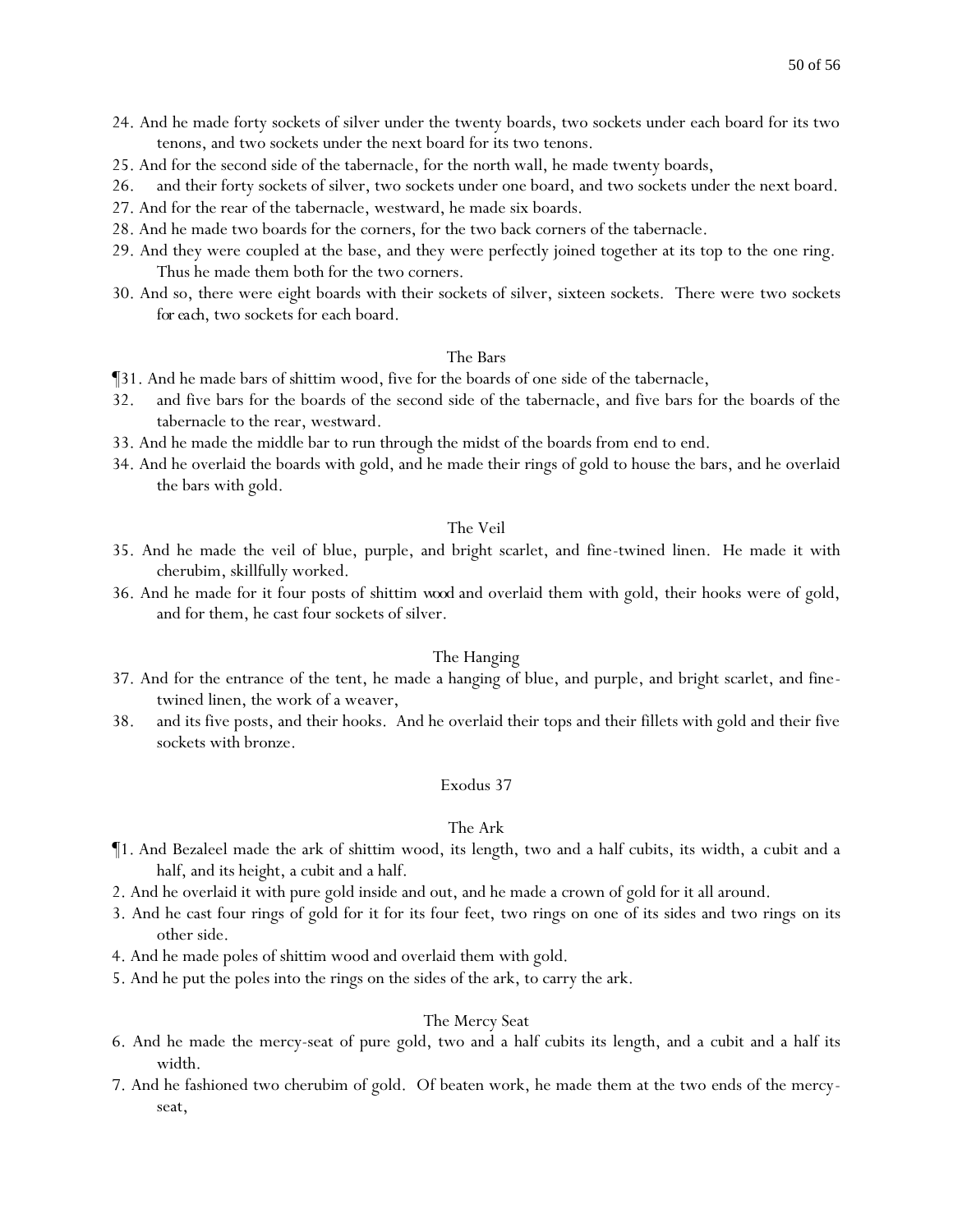- 8. one cherub at one end and one cherub at the other end. He made the cherubim part of the mercyseat, in the two ends of it.
- 9. And the wings of the cherubim were spread out above, their wings overshadowing the mercy-seat, with their faces toward one other. The faces of the cherubim faced the mercy-seat.

#### The Table

- ¶10. And he made the table of shittim wood, its length, two cubits, its width, a cubit, and its height, a cubit and a half.
- 11. And he overlaid it with pure gold, and he made a crown of gold for it all around.
- 12. And he made a border a handbreadth wide around it, and he made a crown of gold for its border round about.
- 13. And he cast four rings for it and attached the rings to the four corners that are on its four feet.
- 14. The rings were close to the border, as housings for the poles for carrying the table.
- 15. And he made the poles of shittim wood and overlaid them with gold, *with which* to carry the table.
- 16. And he made of pure gold the vessels that are on the table, its dishes, and its spoons, and its bowls, and the cups with which libation is made.

#### The Menorah

- ¶17. And he made the menorah of pure gold. He made the menorah of beaten work; its base and its shaft, its cups, its bulbs, and its flowers were of one piece.
- 18. And six branches went out from its sides, three branches of the menorah from one side and three branches of the menorah from the other side.
- 19. On the one branch were three almond-shaped cups, a bulb, and a flower; and on the other branch, three almond-shaped cups, a bulb, and a flower. Thus *it was* for the six branches that go out from the menorah,
- 20. but on the menorah *shaft* were four almond-shaped cups, its bulbs, and its flowers.
- 21. And for the six branches going out from it, there was a bulb below a pair of its branches, and a bulb below a pair of its branches, and a bulb below a pair of its branches.
- 22. Their bulbs and their branches were of one piece; they were all of one beaten work of pure gold.
- 23. And he made its seven lamps, and its tongs, and its fire-pans of pure gold.
- 24. Of a talent of pure gold, he made it, with all its accoutrements.

#### The Incense Altar

- ¶25. And he made the incense altar of shittim wood, its length, a cubit, and its width, a cubit, square, and its height, was two cubits. Its horns were one piece with it.
- 26. And he overlaid it with pure gold, its top, and its sides round about, and its horns. And he made for it a crown of gold round about.
- 27. And he made two gold rings for it below its crown on two of its sides; *he made them* on two sides as housings for poles with which to carry it.
- 28. And he made the poles of shittim wood and overlaid them with gold.
- 29. And he made the holy anointing oil and the pure, pungent incense, the work of a perfumer.

#### Exodus 38

#### The Altar for Burnt Offering

¶1. And he made the altar for burnt offering of shittim wood; five cubits was its length, and five cubits was its width. It was square. And its height was three cubits.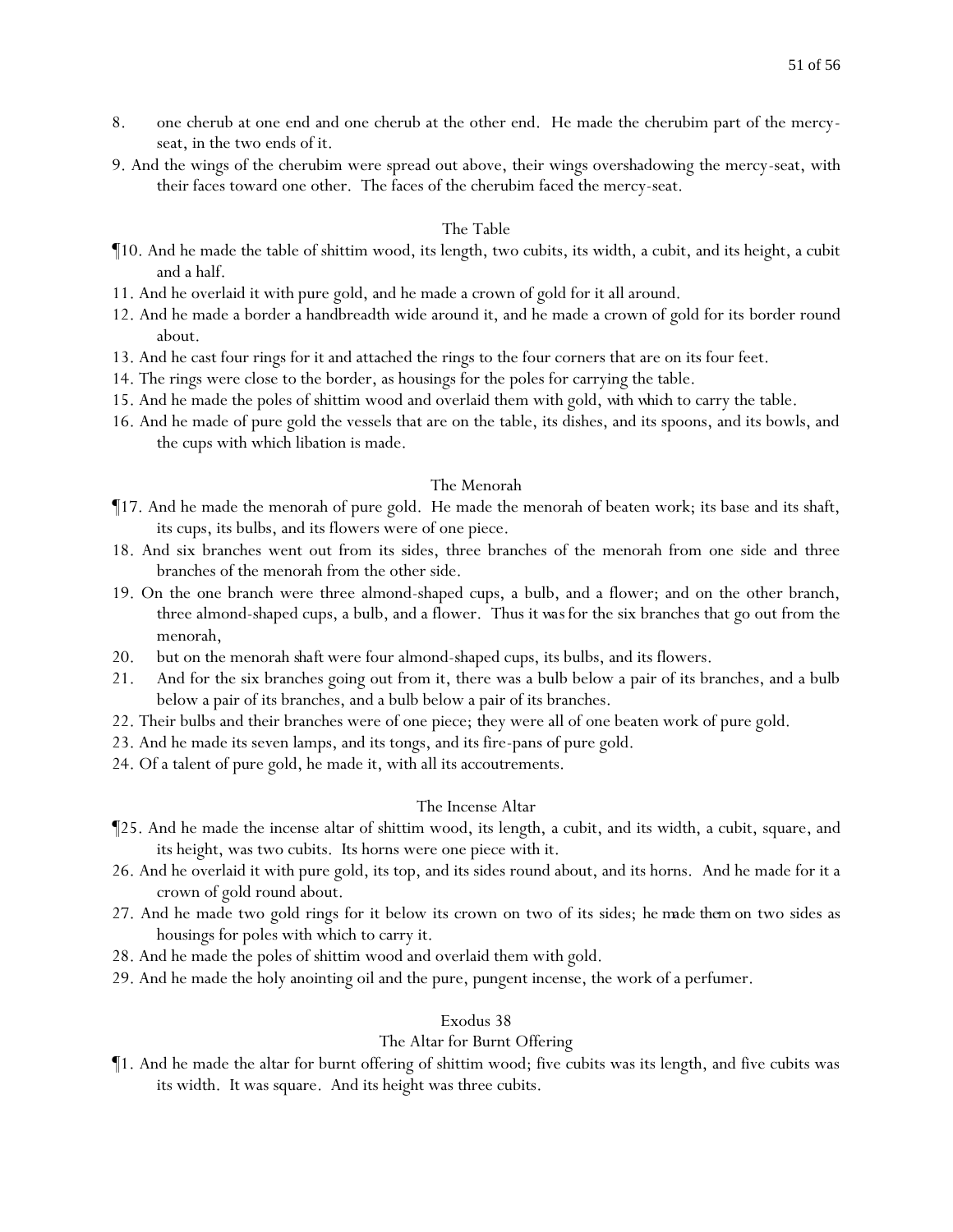- 2. And he made its horns on its four corners; its horns were of one piece with it, and he overlaid it with bronze.
- 3. And he made all the accoutrements of the altar: the pans, and the shovels, and the basins, and the meathooks, and the fire-pans. He made all its accoutrements of bronze.
- 4. And he made for the altar a grate of bronze lattice work underneath its ledge, halfway down it.
- 5. And he cast four rings on the four corners for the bronze grate, housings for the poles.
- 6. And he made the poles of shittim wood and overlaid them with bronze.
- 7. And on the sides of the altar, he put the poles into the rings, with which to carry it. He made it hollow with boards.

#### The Laver

¶8. And he made the laver of bronze and its base of bronze from the mirrors of the serving women who serve *at the* entrance of the tent of meeting.

#### The Courtyard

- ¶9. And he made the courtyard. For the south side, facing southward, *he made* the courtyard screens of fine-twined linen, one hundred cubits.
- 10. Their twenty posts and their twenty sockets were of bronze, and the hooks of the posts and their fillets were of silver.
- 11. And for the north side, *he made screens* one hundred cubits, and their twenty posts and their twenty sockets were of bronze, and the hooks of the posts and their fillets were of silver.
- 12. And on the west side were fifty cubits of screens, their ten posts, and their ten sockets, and the hooks of the posts and their fillets were of silver.
- 13. And on the east side, eastward, *the width* was fifty cubits.
- 14. Screens for the one side *of the gate* were fifteen cubits, their posts, three, and their sockets, three,
- 15. and likewise for the other side*.* On both sides of the gate of the courtyard, the screens were fifteen cubits, their posts, three, and their sockets, three.
- 16. All the screens of the surrounding courtyard were of fine-twined linen.
- 17. And the sockets for the posts were of bronze, and the hooks on the posts and their fillets were of silver, and the plating of their tops was of silver, and all the posts of the courtyard were filleted with silver.
- 18. And the hanging for the gate of the courtyard, the work of a weaver, was of blue, and purple, and bright scarlet, and fine-twined linen, twenty cubits long. And its height along the width was five cubits, corresponding to the screens of the courtyard.
- 19. And their four posts and their four sockets were of bronze, and their hooks, silver, and the plating of their tops and their fillets were of silver.
- 20. And all the stakes for the tabernacle and for the surrounding courtyard were of bronze.
- ¶21. These are the sums for the tabernacle, the tabernacle of the testimony, which were counted at the command of Moses *for the* service of the Levites, by the hand of Ithamar ben-Aaron the priest.
- 22. And Bezaleel ben-Uri, the son of Hur, of the tribe of Judah, made all that the LORD commanded Moses,
- 23. and with him was Aholiab ben-Ahisamach, of the tribe of Dan, an engraver, and a skilled workman, and a weaver of the blue, and the purple, and the bright scarlet, and the linen.
- ¶24. All the gold that was used for the work, in all the work of the sanctuary: the gold from the wave offering was twenty-nine talents and seven hundred and thirty shekels, by the shekel of the sanctuary.
- 25. And the silver from those who were numbered of the assembly, one hundred talents and one thousand and seven hundred and seventy-five shekels, by the shekel of the sanctuary,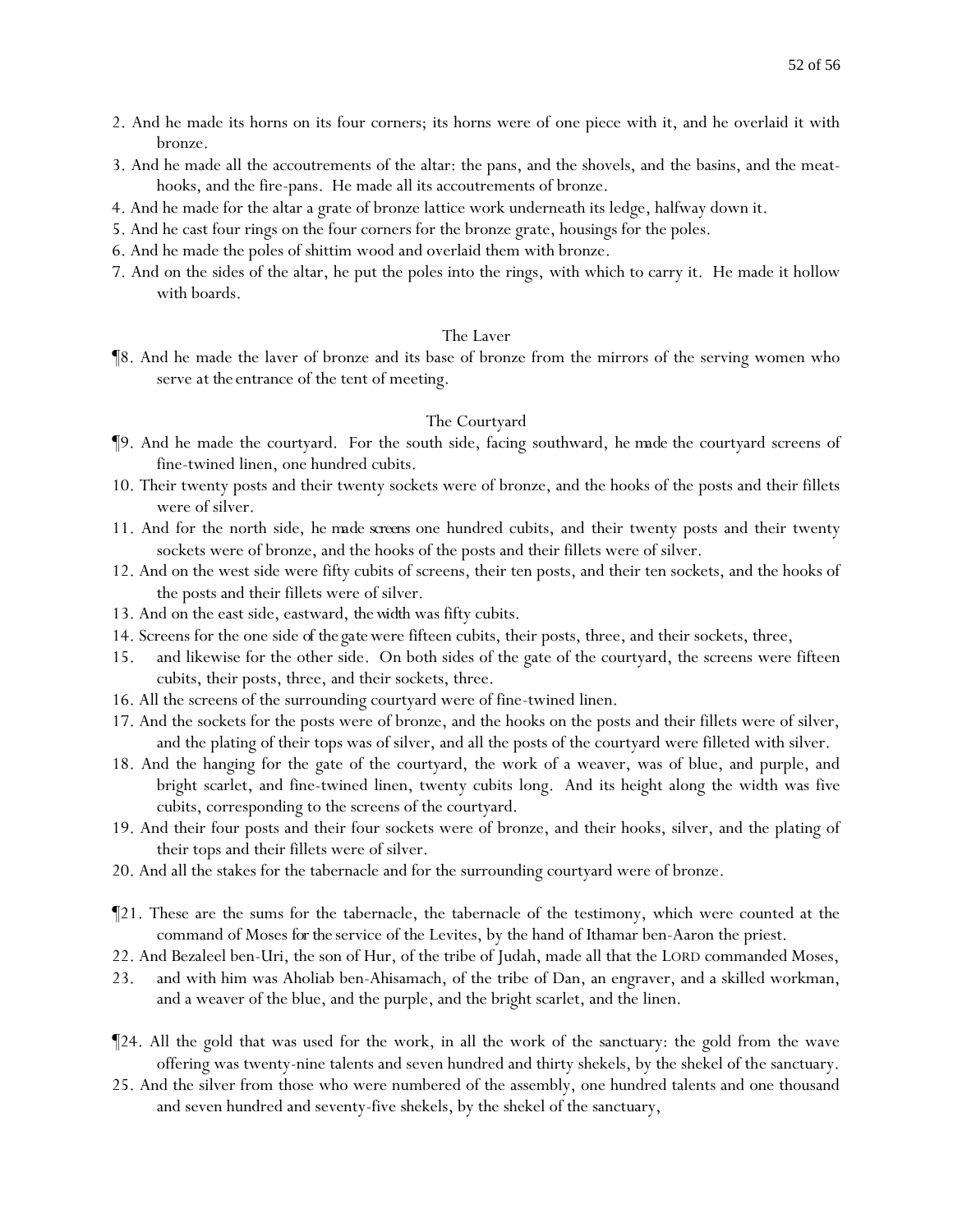- 26. one bekah apiece (that is, half a shekel by the shekel of the sanctuary) *given* by every man who passed through the numbering, twenty-years-old and upwards, six hundred thousand and three thousand and five hundred and fifty men.<sup>8</sup>
- 27. And the one hundred talents of silver were for casting the sockets for the sanctuary and the sockets for the veil, one hundred sockets from the one hundred talents, one talent for each socket.
- 28. And he made one thousand and seven hundred and seventy-five hooks for the posts, and he overlaid their tops and filleted them.
- 29. And from the wave offering came seventy talents and two thousand and four hundred shekels of bronze.
- 30. And with it, he made sockets for the entrance of the tent of meeting, and the bronze altar and its bronze grate, and all the accoutrements of the altar,
- 31. and the sockets for the courtyard round about, and the sockets for the gate of the courtyard, and all the stakes for the tabernacle, and all the stakes for the surrounding courtyard.

#### The Ephod

- 1. And of the blue, and the purple, and the bright scarlet, they made woven garments to do service in the sanctuary, and they made the holy garments that were for Aaron, just as the LORD had commanded Moses.
- 2. And he made the ephod of gold, blue, and purple, and bright scarlet, and fine-twined linen.
- 3. And they beat out the sheets of gold, and he cut threads to work into the blue, and into the purple, and into the bright scarlet, and into the linen, skillfully worked.
- 4. They made shoulder pieces for it, attached at its two edges, *by which* it was joined together.
- 5. And the skillfully woven band of his ephod which is on it was of the same work: gold, blue, and purple, and bright scarlet, and fine-twined linen, just as the LORD had commanded Moses.
- 6. And they worked the onyx stones, enclosing them within settings of gold filigree, engraving them with the names of the sons of Israel, *like* the engravings of a seal.
- 7. And he put them on the shoulder pieces of the ephod, stones of remembrance for the children of Israel, just as the LORD had commanded Moses.

#### The Breastplate

- ¶8. And he made the breastplate of skillful workmanship, like the work of the ephod, of gold, blue, and purple, and bright scarlet, and fine-twined linen.
- 9. It was square. They made the breastplate folded double, its length shall be a span, and its width, a span, when doubled.
- 10. And they finished it with four rows of stones. A row of a sardius, a topaz, and a carbuncle, the first row;
- 11. and the second row, an emerald, a sapphire, and a diamond;
- 12. and the third row, a ligure, an agate, and an amethyst;
- 13. and the fourth row, a beryl, an onyx, and a jasper set within their settings of gold filigree.
- 14. And the stones *shall be* according to the names of the sons of Israel; they were twelve, according to their names, *like* engravings of a seal, each with its name, corresponding to the twelve tribes.
- 15. And they made for the breastplate braided chains, a work of pure gold cords.
- 16. And they made two gold filigree settings, and two gold rings, and they put the two rings on the two edges of the breastplate.

<sup>8</sup> According to these figures, there are 3,000 shekels in a talent, by the shekel of the sanctuary.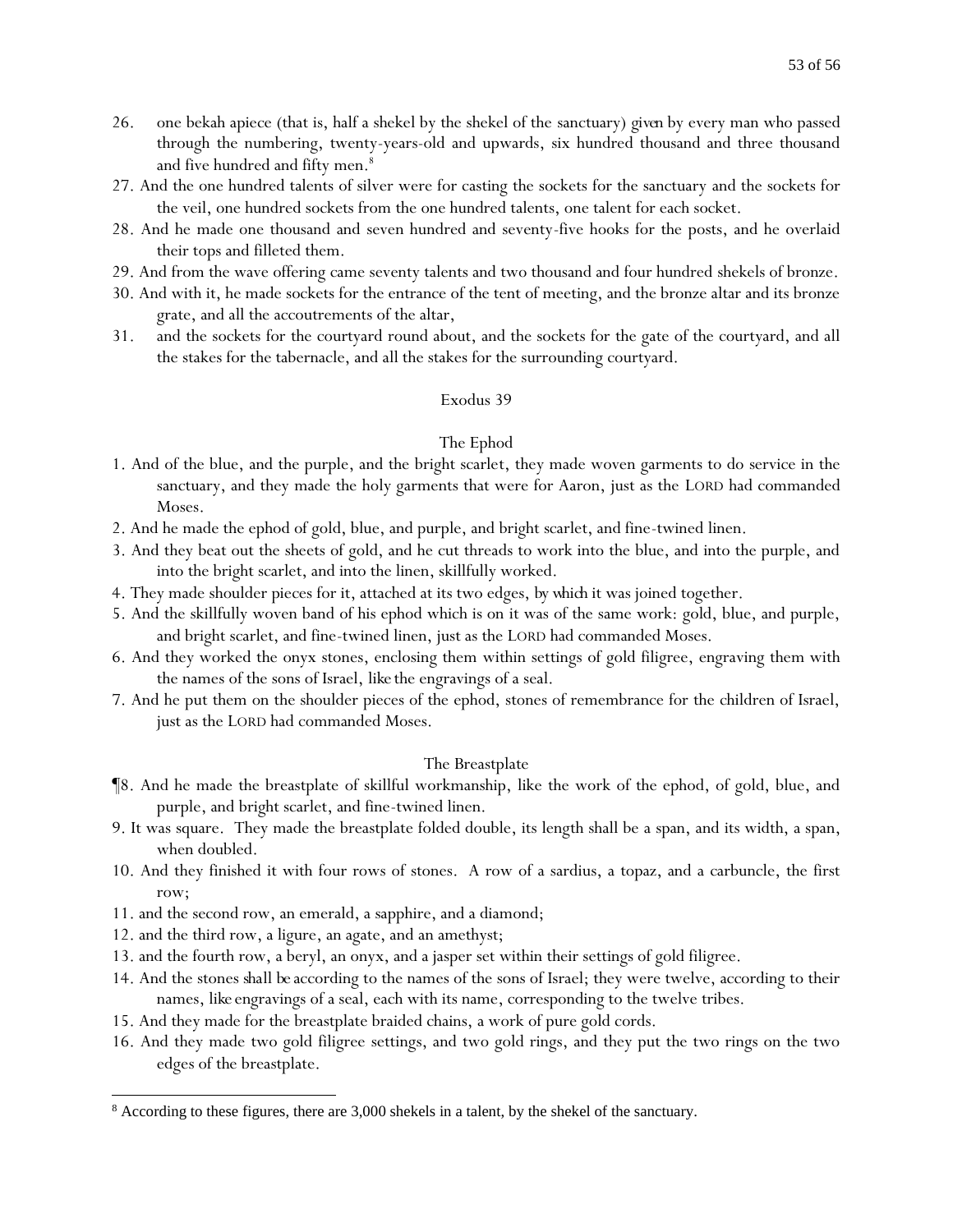- 17. And they attached the two gold cords to the two rings on the edges of the breastplate.
- 18. And they attached the two ends of the two cords to the two filigree settings, and they attached them to the front of the shoulder pieces of the ephod.
- 19. And they made two rings of gold, and they attached them to two edges of the breastplate, which, on its inner side, is against the ephod.
- 20. And they made two rings of gold, and they attached them to the lower part of the two shoulder-pieces of the ephod, in front, close to its seam, above the band of the ephod.
- 21. And they bound the breastplate by its rings to the rings of the ephod with a blue thread, so that it was above the band of the ephod, that the breastplate not come loose from the ephod, just as the LORD had commanded Moses.

#### The Robe

- ¶22. And he made the robe of the ephod, the work of a weaver, entirely of blue.
- 23. And there was an opening in the center of the robe, like the opening of a cuirass, with a selvedge around its opening, that it might not be torn.
- 24. And on the hem of the robe, they made pomegranates of fine-twined blue, and purple, and bright scarlet.
- 25. And they made bells of pure gold, and they attached the bells between the pomegranates, on the hem of the robe all around, between the pomegranates –
- 26. a bell and a pomegranate, a bell and a pomegranate on the hem of the robe all around when he ministers, just as the LORD had commanded Moses.

#### The Tunic, Turban, and Undergarments

- ¶27. And they made tunics of linen, a woven work, for Aaron and for his sons,
- 28. and the turban of linen, and the headdresses, the linen head-coverings, and the linen undergarments of fine-twined linen,
- 29. and the sash of fine-twined linen, and blue, and purple, and bright scarlet, the work of a weaver, just as the LORD had commanded Moses.
- 30. And they made the plate of the holy crown of pure gold, and they wrote upon it writing *like the* engravings of a seal, "Holiness to Jehovah".
- 31. And they put a ribbon of blue on it, to attach it high on the turban, just as the LORD had commanded Moses.
- ¶32. So, all the work of the tabernacle of the tent of meeting was finished. And the sons of Israel had made it. According to all that the LORD had commanded Moses, so did they.
- 33. And they brought the tabernacle to Moses: the tent, and all its accoutrements, its hooks, its boards, its bars, and its posts, and its sockets,
- 34. and the covering of rams 'skins dyed red, and the covering of badgers 'skins, and the veil for the hanging;
- 35. the ark of the testimony, and its poles, and the mercy-seat;
- 36. the table, all its accoutrements, and the bread of the Presence;
- 37. the menorah of pure *gold* with its lamps, the row of lamps, and all its accoutrements, and the oil for the light;
- 38. and the gold altar; and the anointing oil; and the pungent incense; and the hanging at the entrance of the tent;
- 39. the bronze altar, and its bronze grate, its poles, and all its accoutrements; the laver and its base;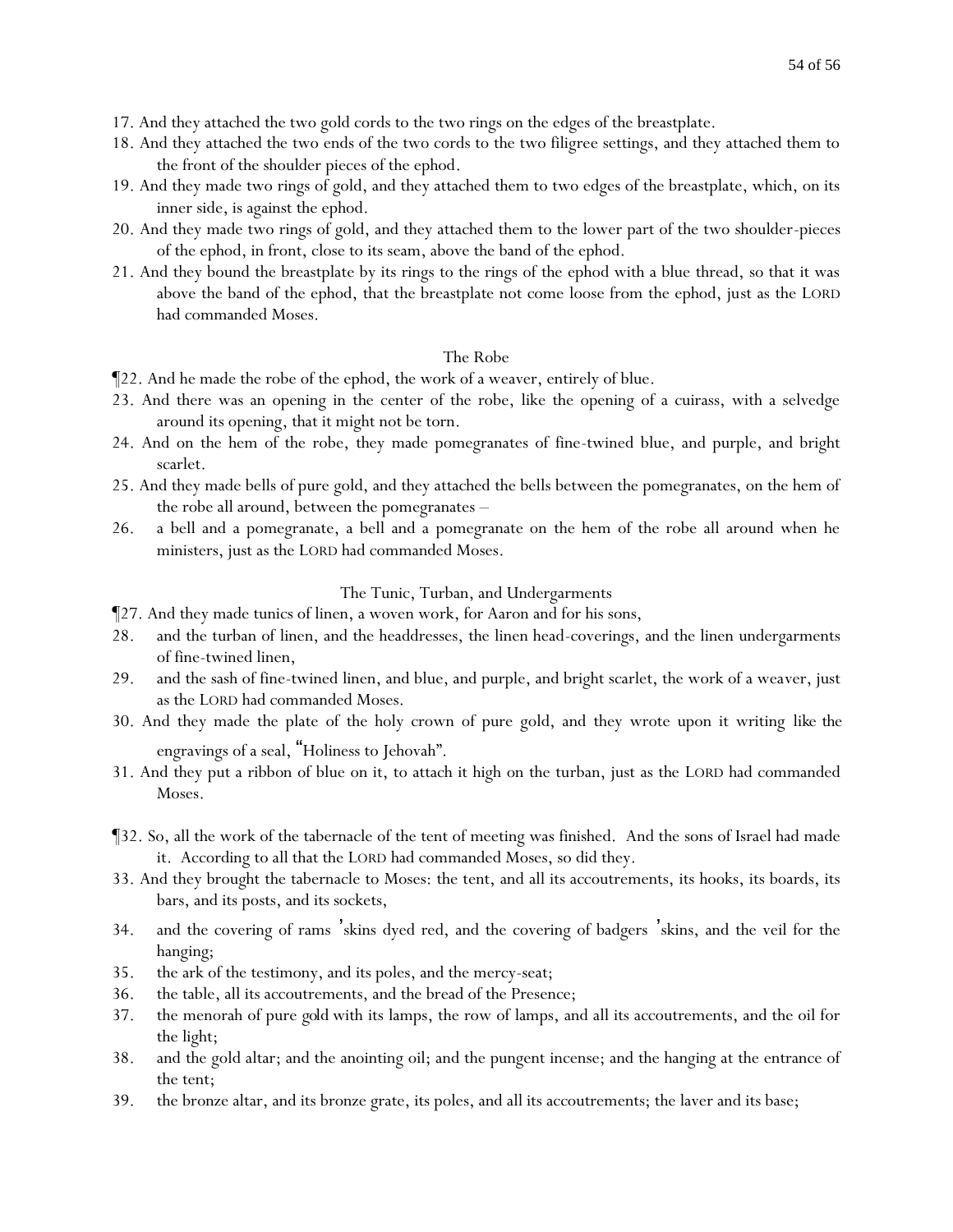- 40. the screens for the courtyard, its posts, and its sockets, and the hanging for the gate of the courtyard, its ropes, and its stakes; and all the accoutrements for the service of the tabernacle for the tent of meeting;
- 41. the woven garments for ministering in the holy place, the holy garments for Aaron the priest, and garments for his sons to minister as priests.
- 42. So, the sons of Israel made all the work according to all that the LORD had commanded Moses.
- 43. And Moses examined all the work, and behold, they had done it. Just as the LORD had commanded, so had they done, and Moses blessed them.

- ¶1. And the LORD spoke to Moses, saying,
- 2. "On the first day of the month, in the first month, you shall erect the tabernacle of the tent of meeting,
- 3. and therein shall you set the ark of the testimony, and you shall conceal the ark with the veil.
- 4. And you shall bring in the table and set its arrangement in order, and you shall bring in the menorah and light its lamps.
- 5. And you shall place the gold altar for incense before the ark of the testimony, and you shall put up the hanging for the entrance of the tabernacle.
- 6. And you shall place the altar for burnt offering before the entrance of the tabernacle of the tent of meeting.
- 7. And you shall place the laver between the tent of meeting and the altar, and you shall put water in it.
- 8. And you shall set up the courtyard all around, and you shall put up the hanging of the gate of the courtyard.
- 9. And you shall take the anointing oil, and you shall anoint the tabernacle and everything that is in it, and you shall consecrate it and all its accoutrements, and it shall be holy.
- 10. And you shall anoint the altar for burnt offering and all its accoutrements, and you shall consecrate the altar, and the altar shall be most holy.
- 11. And you shall anoint the laver and its base, and consecrate it.
- 12. And you shall bring Aaron and his sons to the entrance of the tent of meeting, and you shall wash them with the water,
- 13. and you shall clothe Aaron with the holy garments, and you shall anoint him and consecrate him, and he shall minister to me as priest.
- 14. And you shall bring his sons near, and you shall clothe them with tunics,
- 15. and you shall anoint them just as you anointed their father, and they shall minister to me as priests. And their anointing shall surely be theirs for the priesthood forever, throughout their generations.
- 16. And Moses did *so*. According to everything that the LORD had commanded him, so did he.
- ¶17. And it came to pass in the second year, in the first month, on the first *day* of the month, the tabernacle was erected.
- 18. And Moses erected the tabernacle, and he set its sockets, and he set its boards, and he put in its bars, and he erected its posts,
- 19. and he spread out the tent over the tabernacle, and over that, he put the covering of the tent above, just as the LORD had commanded Moses.
- ¶20. And he took, and placed the testimony in the ark, and he set the poles on the ark, and he placed the mercy-seat on top of the ark,